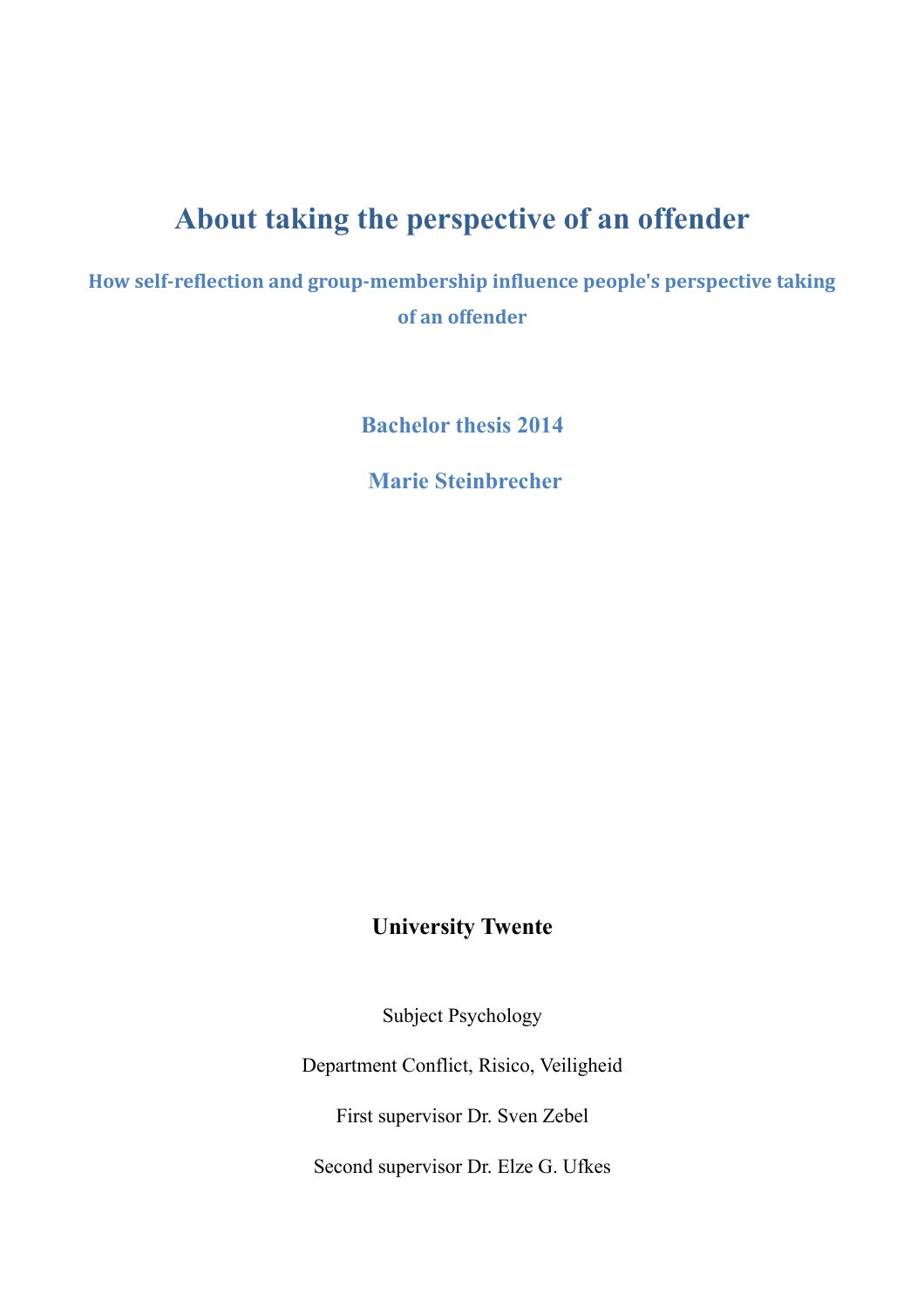## **Contents**

| Abstract                                             | 3  |
|------------------------------------------------------|----|
| Introduction                                         | 4  |
| Perspective taking                                   | 4  |
| Group identity and evaluation of different offenders | 5  |
| Possible explanations                                | 6  |
| The threat to the self-esteem                        | 6  |
| The motivation to act without prejudice              | 7  |
| The use of heuristics                                | 8  |
| This research                                        | 8  |
| Method                                               | 10 |
| Design                                               | 10 |
| Participants                                         | 11 |
| Material and procedures                              | 11 |
| Independent variables                                | 11 |
| Dependent variables                                  | 13 |
| Results                                              | 16 |
| Manipulation checks                                  | 16 |
| The covariates                                       | 16 |
| Degree of perspective taking                         | 17 |
| The three explanations                               | 18 |
| Discussion                                           | 19 |
| References                                           | 24 |
| Appendix                                             | 26 |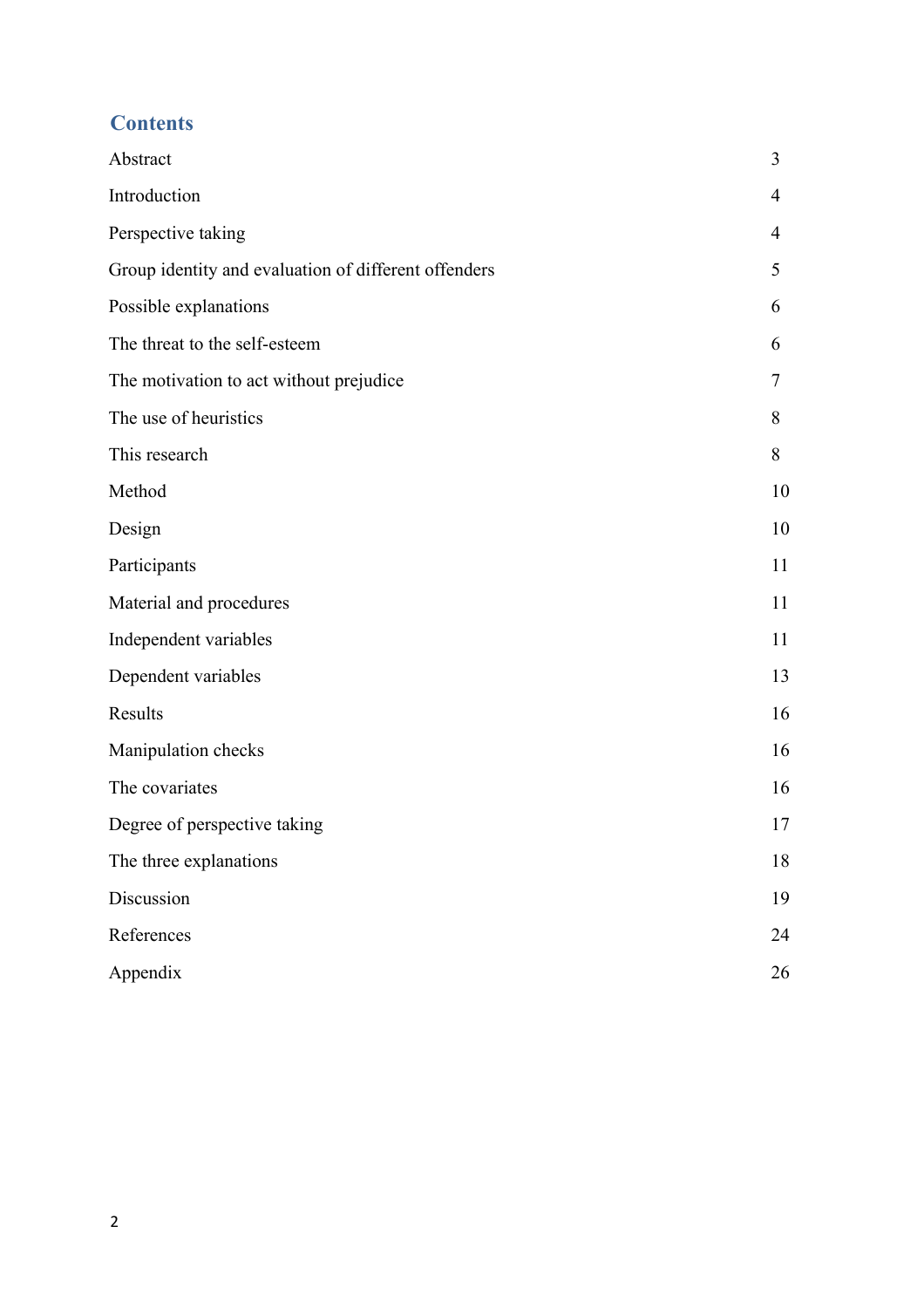### **Abstract**

In this study, there was at first tried to replicate an earlier study. With respect to this, it was expected that people who were primed on own good actions were more likely to take the perspective of an in-group offender and that people who were primed on own bad actions were more likely to take the perspective of an out-group offender. It was tested what possible explanations could be for these differences in perspective taking. The design was a 2 (good actions versus bad actions of the participants respectively) x 3 (in-group offender versus outgroup offender versus neutral offender) between-groups design. The three possible explanations for these findings which were tested were the threat to the self-esteem (people's self-esteem would be threatened when they had to think about own bad actions and not threatened when they had to think about own good actions); the motivation to behave unprejudiced (people would show a higher motivation when confronted with an out-group offender compared to when confronted with an in-group offender) and the use of heuristics (the degree of seriousness of the crime and the estimation of its frequency). The hypotheses were that the findings regarding perspective taking would be replicated, that the threat to selfesteem would be influenced by the conditions and that this threat would explain the differences in perspective taking. Yet, the findings of the earlier study could not be replicated (i.e. the interaction effect concerning perspective taking did not occur). Results show that people remained more aloof when they were primed with own good actions and that they were more motivated to behave unprejudiced when they were confronted with an out-group offender. Therefore, the hypotheses cannot be confirmed and further research is necessary in order to assess the influence of the motivation to behave unprejudiced on the degree of perspective taking.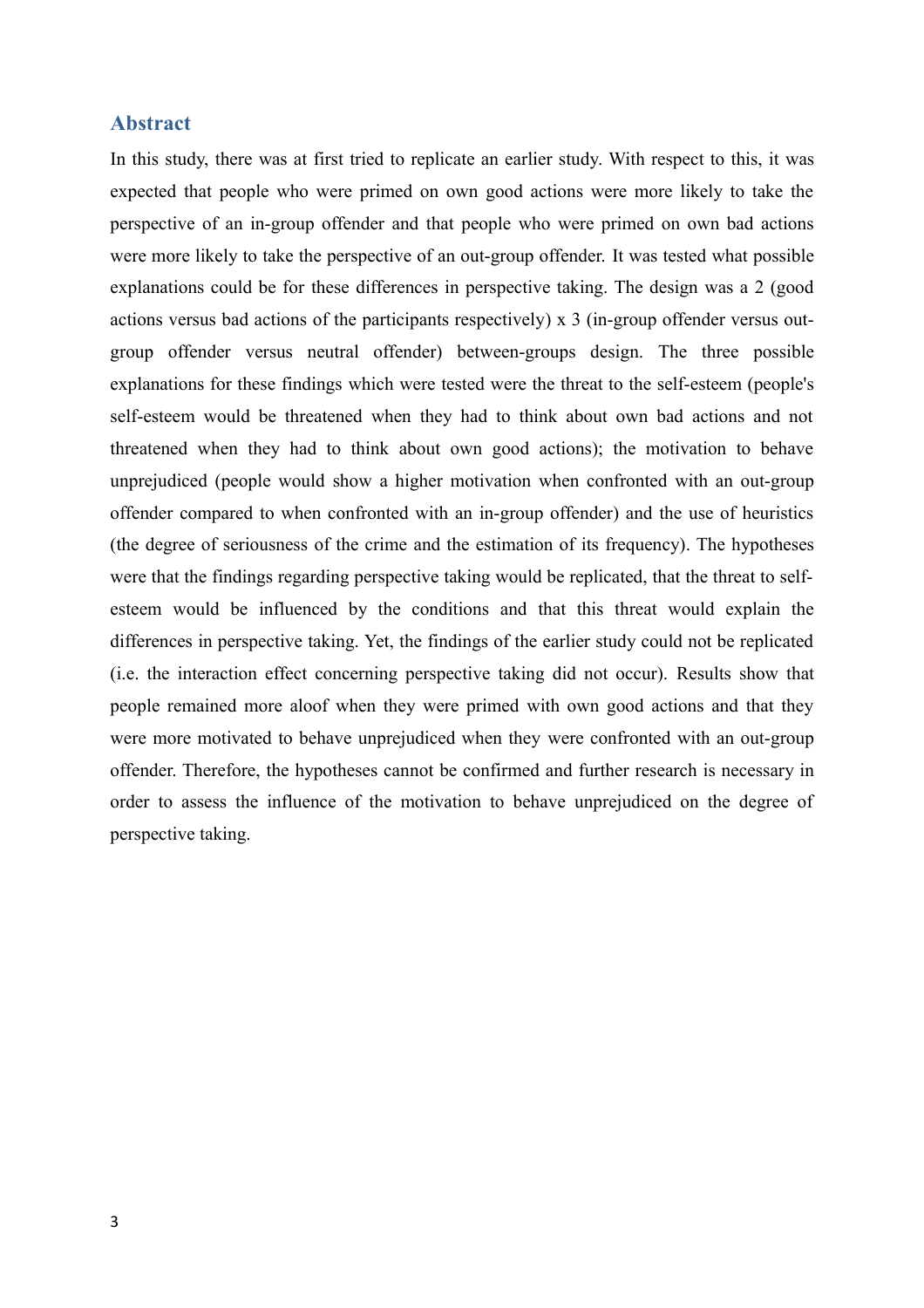### **Introduction**

In August 2012 in the US, Patrick Drum kills two sex offenders with a firearm. He pleads guilty and receives a life imprisonment without parole. Two groups of people exist who evaluate this crime and the offender in very contrasting ways. The families of the victims and the people working for the criminal justice system state (at least officially) that this crime is bad in nature and cannot be excused. They do not understand the perspective of Patrick Drum and have the opinion that what he did is wrong. The other group of people consists of US citizens who admire Patrick Drum's offence and honour him for what he did. They clearly understand why he killed those people and do not think that this is a wrong action (FoxNews, 9/19/2012).

There are two different groups of which one can take the perspective of the offender and one which cannot take his perspective and hence, evaluates the crime very differently. The group to which one belongs plays an important role when evaluating other people's actions and taking their perspective. This is for example explained by the Social identity theory where it is focused on the relationship between groups and individual members (Trepte, 2006). But there are other factors, too, which have to be considered. It has been shown that people who have to think about own "good" actions and then read about an offence, tend to take the perspective of an in-group member but not of an out-group member. The reverse is the case when they have to think about own "bad" actions. In this case, they take the perspective of an out-group member and not of an in-group member. Hence, they value the offence or the offender differently and this depends on the kind of self-relevant actions which they have to think about before (Zwicker, 2014).

Three possible explanations for these findings will be investigated. These are the threat to the self-esteem, the motivation to act without prejudice and the use of heuristics. The research question which will be investigated is therefore "To what extent explains the threat to self-esteem the effects of self-reflection on taking the perspective of in- and out-group offenders?"

### **Perspective taking**

According to Todd, Bodenhausen, Richeson and Galinsky (p. 1; 2011), perspective taking means "the active contemplation of others' psychological experiences". To take the perspective of someone is important for people, because by doing this, they are able to understand and assess the behaviour of someone (Todd et al., 2011). This can for example be seen in the example mentioned above. Moreover, as a consequence, they feel empathy during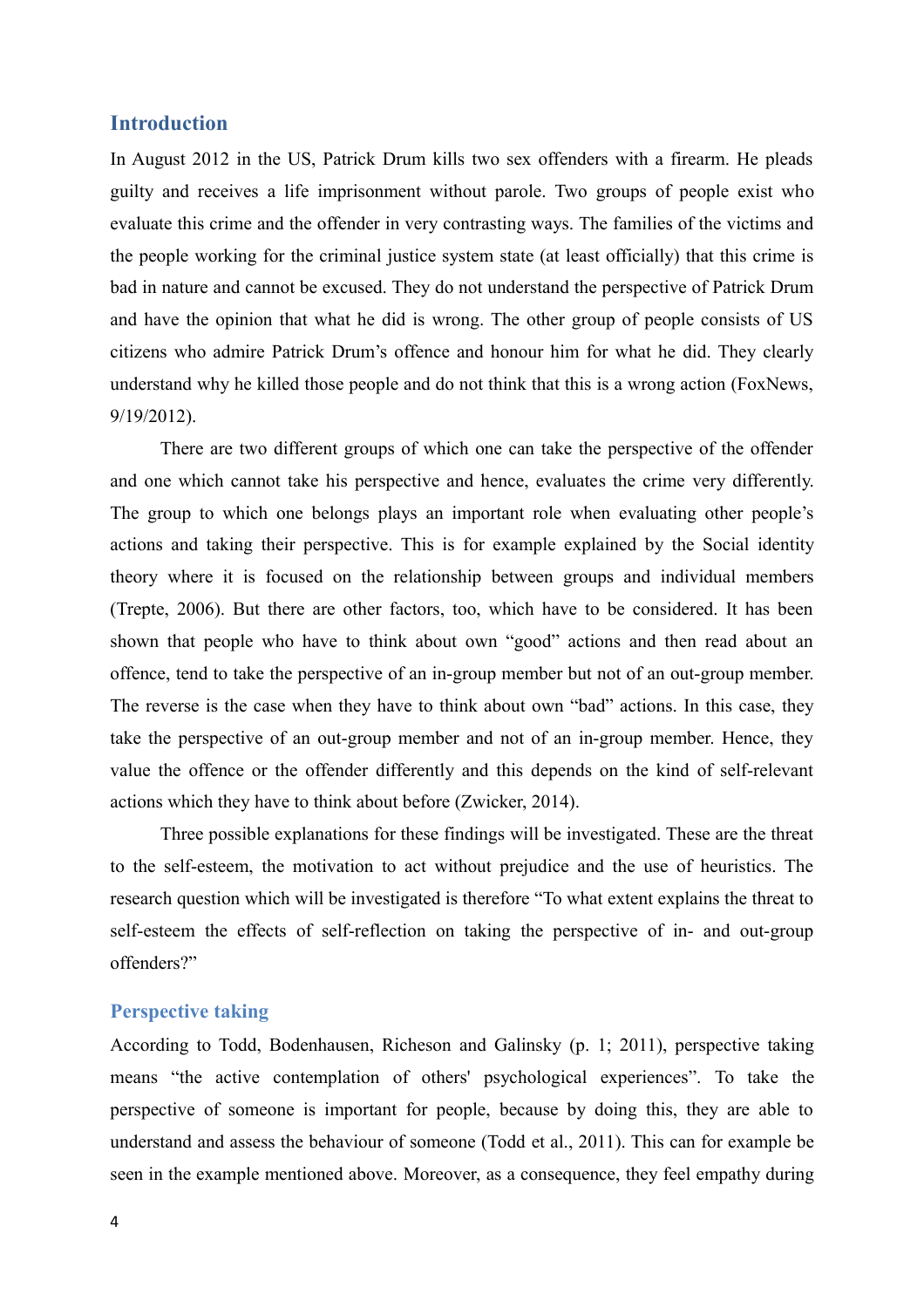this process and this has an important effect on the way they perceive the other person and evaluate his or her actions (Batson, Chang, Orr en Rowland, 2002).

Therefore, if one takes the perspective of another person, he or she will evaluate the actions of the other more positively in comparison to when he or she does not take the perspective. Feeling empathy is also important when sharing an experience with another person, for example when one does the same that someone else has already done (Hodges, Kiel, Kramer, Veach, en Villanueva, 2010). This further enhances the process of taking one's perspective. When transferring these results on the current investigation, that would mean that people who are reminded of "bad" actions which they have done themselves are more likely to take the perspective of someone else who has done something bad in contrast to someone who is not reminded of own "bad" actions. People who are reminded of own "good" actions will consequently less likely take the perspective of someone who does something bad.

In the research of Zwicker (2014), it could be proven that people who are primed with own "bad" actions are more likely to take the perspective of a criminal offender than people who are primed with own "good" actions. They in turn are more likely to take the perspective of an in-group offender. It is intended to replicate these results in this study.

#### **Group identity and evaluation of different offenders**

Every human being is member of some groups but does not belong to others. Tajfel and Turner (1979) state that members of a group perceive themselves as sharing some characteristic together which distinguishes them from other people. Moreover, they are emotionally involved within this bond and they tend to evaluate their group and their group identity in the same way as the other members do. Groups create a social identity among the group members, because they identify themselves through their group membership. As people try to maintain a positive self-esteem, they do this by comparing their own group with other groups so that the own group is perceived in a much more positive way than the other group. Hence, when the own group is evaluated more positively than other groups, the own selfesteem is enhanced (Tajfel and Turner, 1979).

The group identity which one has affects the evaluation of acts of group members and non-group members. That means that people who belong to the own group are perceived differently than people who do not belong to the own group and therefore, their actions are evaluated differently, too (Tajfel and Turner, 1979; Zwicker, 2014). Two effects have been found which result from different group identities. Tajfel and Turner (1979) state that people of the in-group are favoured (in-group bias), because people can enhance their self-esteem by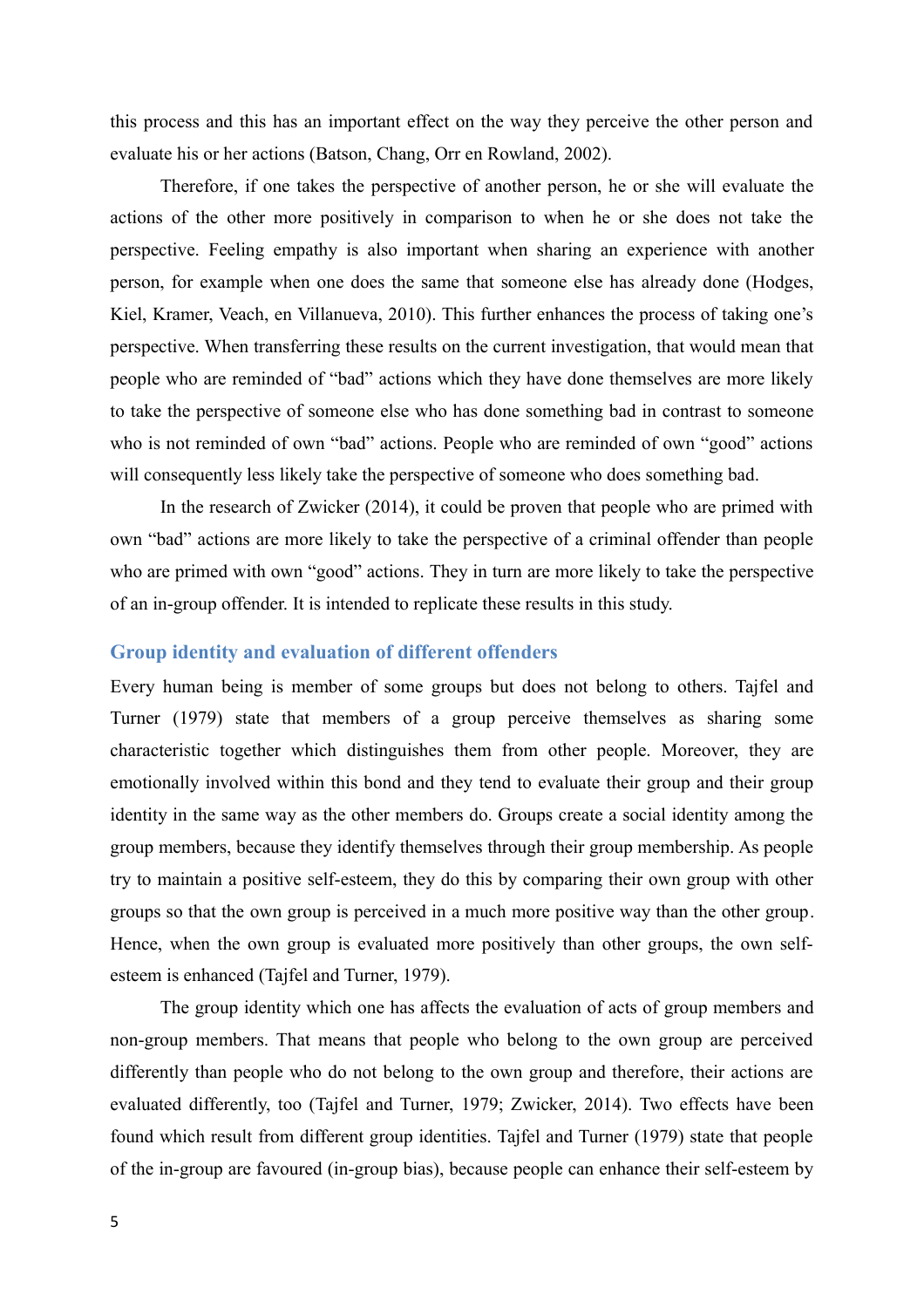evaluating members of their own group more positively than others. A related effect which is of even greater importance in this research is the in-group leniency effect which means that in-group offenders are punished more leniently than out-group offenders (Gollwitzer and Keller, 2010; Tajfel and Turner, 1979).

In contrast to that, the black-sheep effect postulates that people of the out-group are punished more leniently when they behave wrong (Gollwitzer and Keller, 2010). Yet, the reasons why this effect is also found in some studies lies within the same theoretical reasoning. People want to enhance their self-esteem by comparing their group to other groups but when one group member does something (such as committing a crime) which cannot be accepted by the other group members, this person is punished very harshly in order to establish a border between the offender and the rest of the group (van Prooijen, 2006). By doing this, any possible threat to the in-group identity which might be caused by the offence of an in-group member is prevented by the other group members (Okimoto and Wenzel, 2010).

Concluding, these two effects are very oppositional but yet they are both found in different studies. The results of Zwicker (2014) show that people tend to take the perspective of an in-group offender when they were primed with own "good" actions (in-group leniency effect) and that they tend to take the perspective of an out-group offender when they were primed with own "bad" actions (black sheep effect). In this study, it will be investigated what the reasons might be for these findings.

#### **Possible explanations**

In order to find feasible explanations for these findings, three possibilities will be tested. They include the use of heuristics, the possible threat to the own self-esteem and one's motivation to be perceived as someone who does not have any prejudices.

### **The threat to the self-esteem**

The first possibility is that one feels threatened in his or her self-esteem by considering own offences or "bad" actions. When people's self-esteem is not threatened, they tend to evaluate their in-group more positively than their out-group. This helps them to enhance their own selfesteem by perceiving their in-group in a more positive light. They can defend their in-group identity and their own self-esteem and hence, feel better (Pinto, Marques, Levine and Abrams, 2010). As Braun and Gollwitzer (2012) state, one's self-esteem and the position of the own group are closely related. Therefore, by perceiving their in-group in a more positive light, they perceive themselves in a more positive light, too.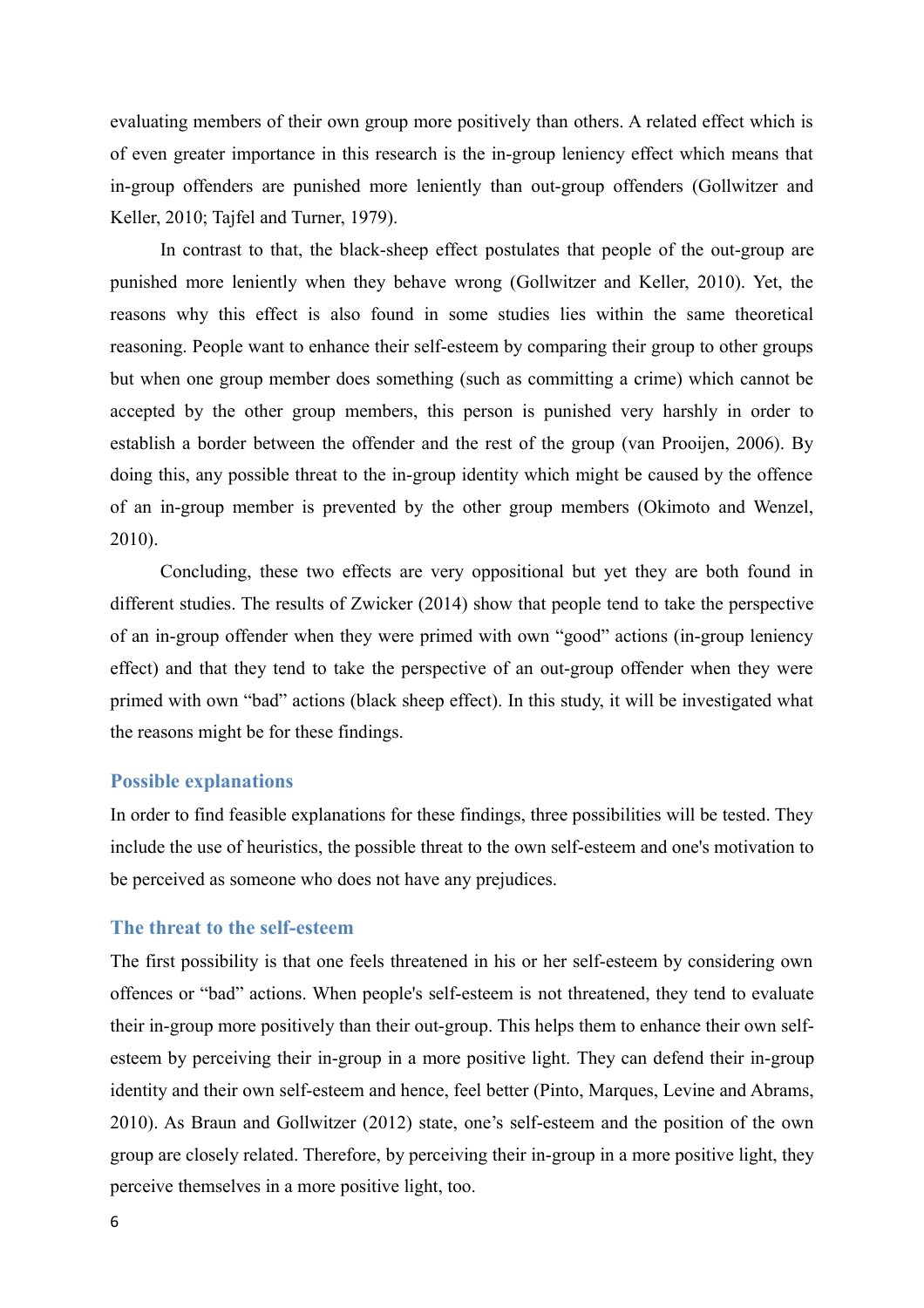The reverse is the case when their self-esteem is threatened (when they have to think about own bad actions). They are not in a position to criticise others, as they themselves did something unacceptable. Therefore, they cannot define themselves as being "better" than an out-group offender. They are on the same level. This inclines that they more likely take the perspective of an out-group offender, but not of an in-group offender, because their own selfesteem and the position of their group is threatened.

This would mean that if a participant is reminded of own "bad" actions, he or she will more likely take the perspective of an out-group member and not an in-group member. In contrast to that, if one is reminded of own "good" actions, he or she will more likely take the perspective of an in-group member and not an out-group member. Hence, the in-group leniency effect respectively the black sheep effect would occur. These effects could help the person to enhance the own self-esteem. If an in-group member commits a crime, this is not acceptable to the person and he or she wants to demonstrate that this person is different from the rest of the group and that the offender is the worst member of the group.

A likely result which would support this hypothesis would be that people whose selfesteem is threatened the most, because they have to think about their own bad actions, would evaluate the offence of an in-group offender very negatively and the offence of an out-group offender much more positively. The reverse would be the case when their self-esteem is not threatened, because they had to think about own "good" actions (i.e. they would evaluate the offence of an in-group offender much more positively in comparison to the offence of an outgroup offender).

#### **The motivation to act without prejudice**

The second possibility which is considered is the motivation to act without prejudice. When people have (for example) to answer a questionnaire they want to give socially desirable answers so that they would not be perceived as one who (amongst others) holds prejudices or behaves prejudiced (Banse and Gawronski, 2003). That means that people try to hide their true attitude and instead give false answers in order to be perceived as unprejudiced if they are motivated to do so (Dunton and Fazio, 1997).

This could explain why people sometimes tend to take the perspective of an out-group offender instead of an in-group offender. It can help them to prove that they behave unprejudiced and therefore, they are perceived in a more positive way by their social environment.

It would therefore be likely that people whose results indicate that they have prejudices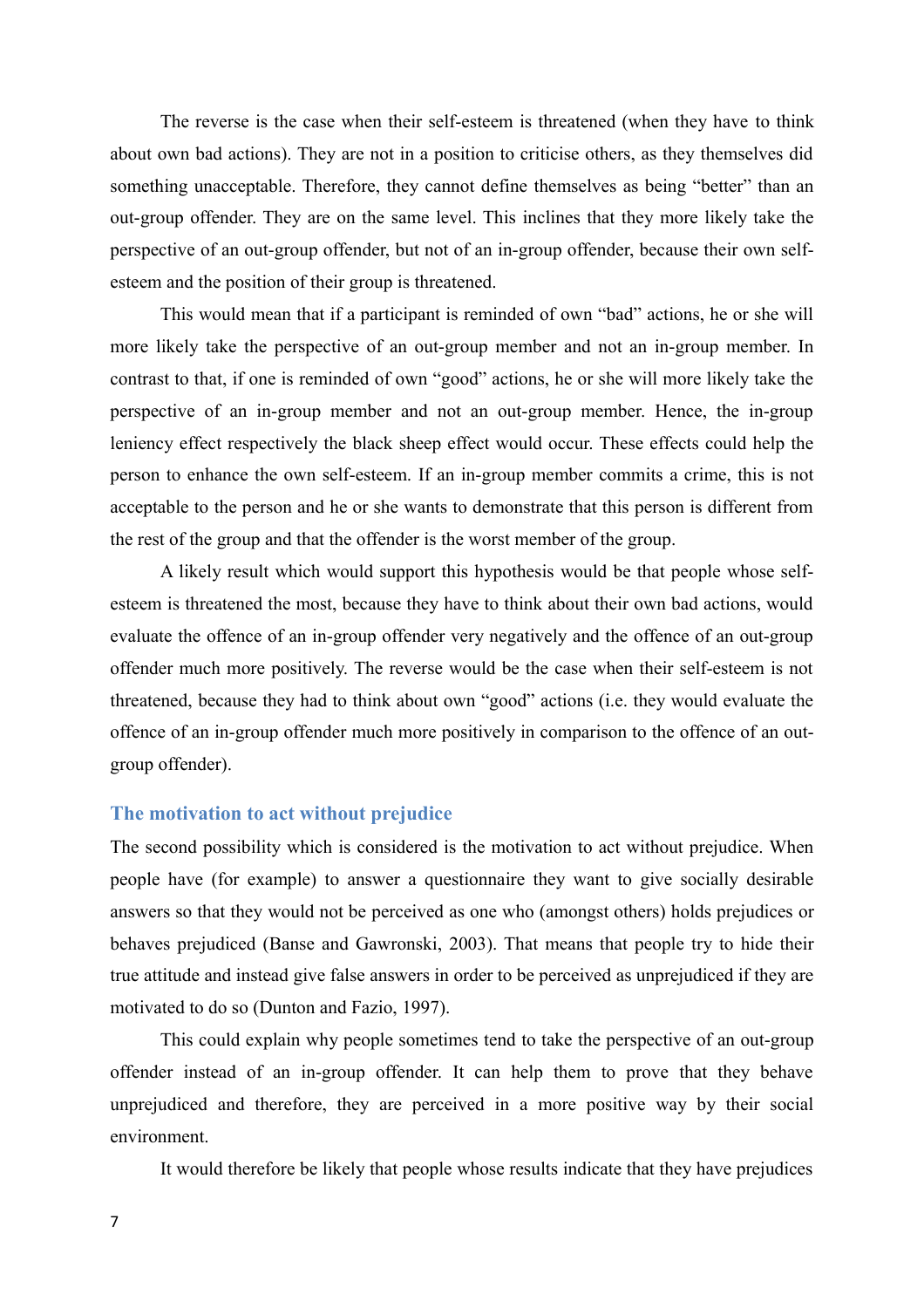but want to hide them (as the scale to measure the motivation to behave unprejudiced would indicate) would tend to take the perspective of an out-group offender and people by whom this is not the case would take the perspective of an in-group offender. By doing this they can pretend to behave unprejudiced. This result would therefore confirm this hypothesis. Yet, it is unclear whether an effect of the priming ("good" versus "bad" actions) will occur as there is no research available concerning this aspect. It is expected that the differences between the two conditions will not be significant.

#### **The use of heuristics**

The term heuristics means that people make decisions based on simple rules which help them to decide quickly but which can lead to judgemental errors. Concerning the evaluation of ingroup members and out-group members, the availability heuristic will be applied as it is most useful in this context. This means that if potential scenarios can be easily considered by a person, he or she perceives them to be also more likely to occur. Thus, if one can easily remember days when it was first warm and then cold, he or she would perceive that those days are more likely to occur than other days – though this is just a subjective perception (Tversky and Kahneman, 1974). Availability-by-recall means that a person is asked to recall events of type A (for example "good" actions") or events of type B (for example "bad" actions) respectively. The person will evaluate the type of event which he or she had to recall as being more likely to occur than the other type of event which he or she did not recall (Pachur, Hertwig and Steinmann, 2012).

This could possibly be the same when considering offenders and their offences. If a person is reminded of own actions that were good in nature, "good" actions might be considered more likely and are thus more expected to be done by others, too. In contrast to that, if a person is reminded of own crimes or "bad" actions, these would be considered to be more likely and expected from others and therefore, a greater sympathy occurs for other offenders. This possibility is considered the least probable explanation for the in-group leniency effect and the black sheep effect, as no differences between the groups but only differences between the different priming conditions ("good" versus "bad" actions) are expected.

In order to assess the presence of an availability heuristic, two questions are asked which broach the issue of the seriousness of the crime presented and an estimation of how often this type of crime occurs. If the use of heuristics would be a logical explanation of the previous findings, people who were primed with own "good" actions would evaluate the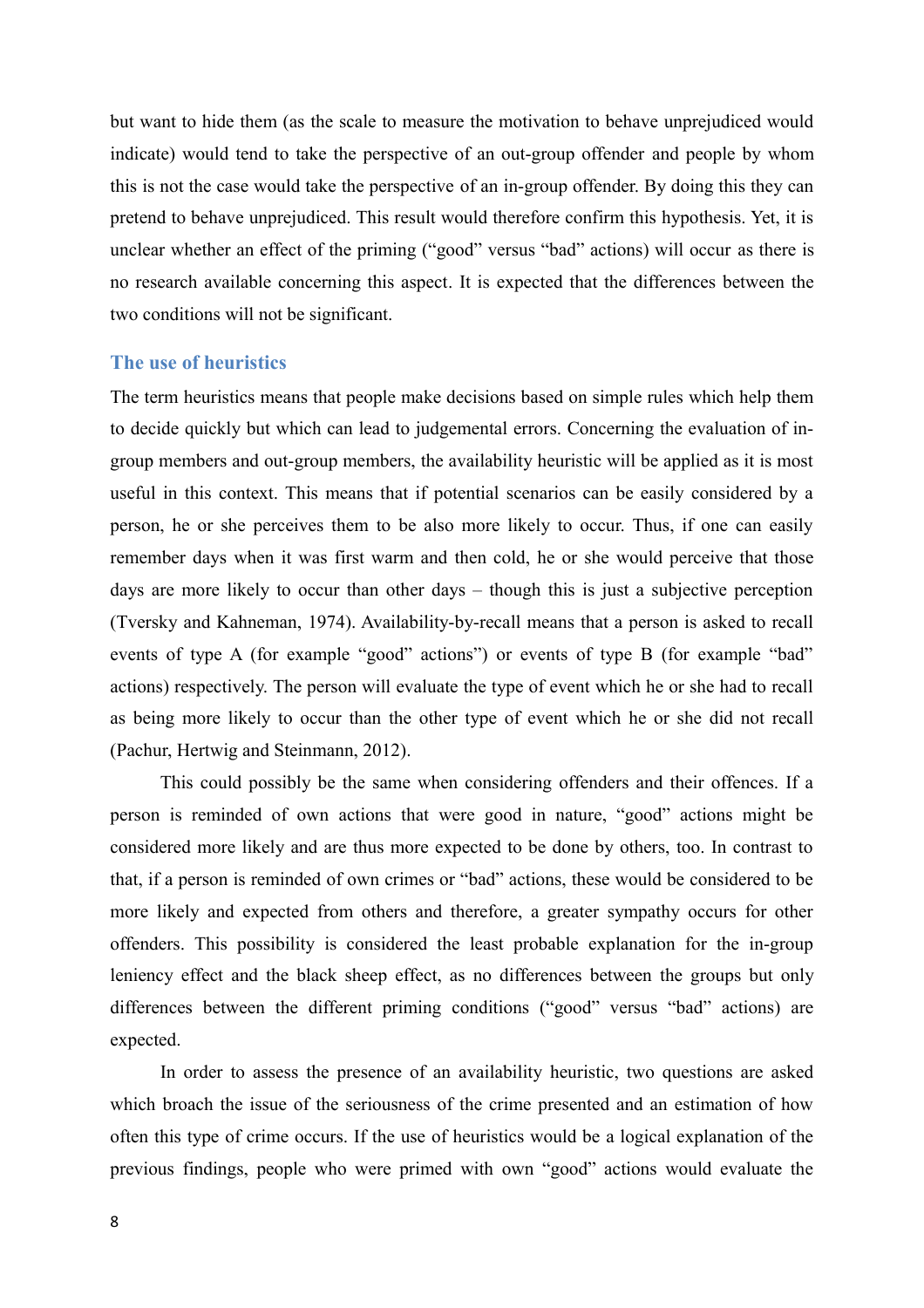crime much harsher and would estimate its frequency much smaller. In contrast to that, people who were primed with own "bad" actions would evaluate the crime much more leniently but would estimate that it occurs more often.

### **This research**

This research investigates possible reasons for the occurrence of the in-group leniency effect and the black sheep effect. It will be investigated if the threat to the self-esteem, the motivation to behave unprejudiced or the use of heuristics is most likely in explaining the varying results already found in different examinations.

Concerning the findings of Zwicker (2014), perspective taking occurred mostly in the condition where the participants were primed on own "bad" actions and confronted with an out-group offender. When they were confronted with an out-group offender and primed on own "good" actions, the degree of perspective taking was much smaller. In the condition where the participants were confronted with an in-group offender, perspective taking occurred in both priming conditions but the difference in the degree of perspective taking was here much smaller than when confronted with an out-group offender (i.e. the conditions with an in-.group offender do not differ significantly concerning the degree of perspective taking and the conditions with an out-group offender do). The results will be the same for the neutral offender as for the in-group offender.

Concerning the three possible explanations, the threat to self-esteem is considered as being most likely to explain the differences in perspective taking. It is expected that people's self-esteem is threatened when confronted with own "bad" actions and not threatened when confronted with own "good actions. Therefore, the in-group leniency effect would occur in the condition with "good" actions and an in-group offender and the black sheep effect would occur in the condition with "bad" actions and an out-group offender. The motivation to behave unprejudiced will be great in people who are confronted with their own "bad" actions and small when confronted with own "good" actions. The use of heuristics will be demonstrated when people who are primed on own "good" actions rate the crime as being more serious but less likely to occur and people who are primed on own "bad" actions will rate the crime as being less serious but more likely to occur. Again, the results of the neutral offender will be the same as for the in-group offender.

The research question which will be tested in this design is "To what extent explains the threat to self-esteem the effects of self-reflection on taking the perspective of in- and out-group offenders?" The first hypothesis states that people who have to think about own "good"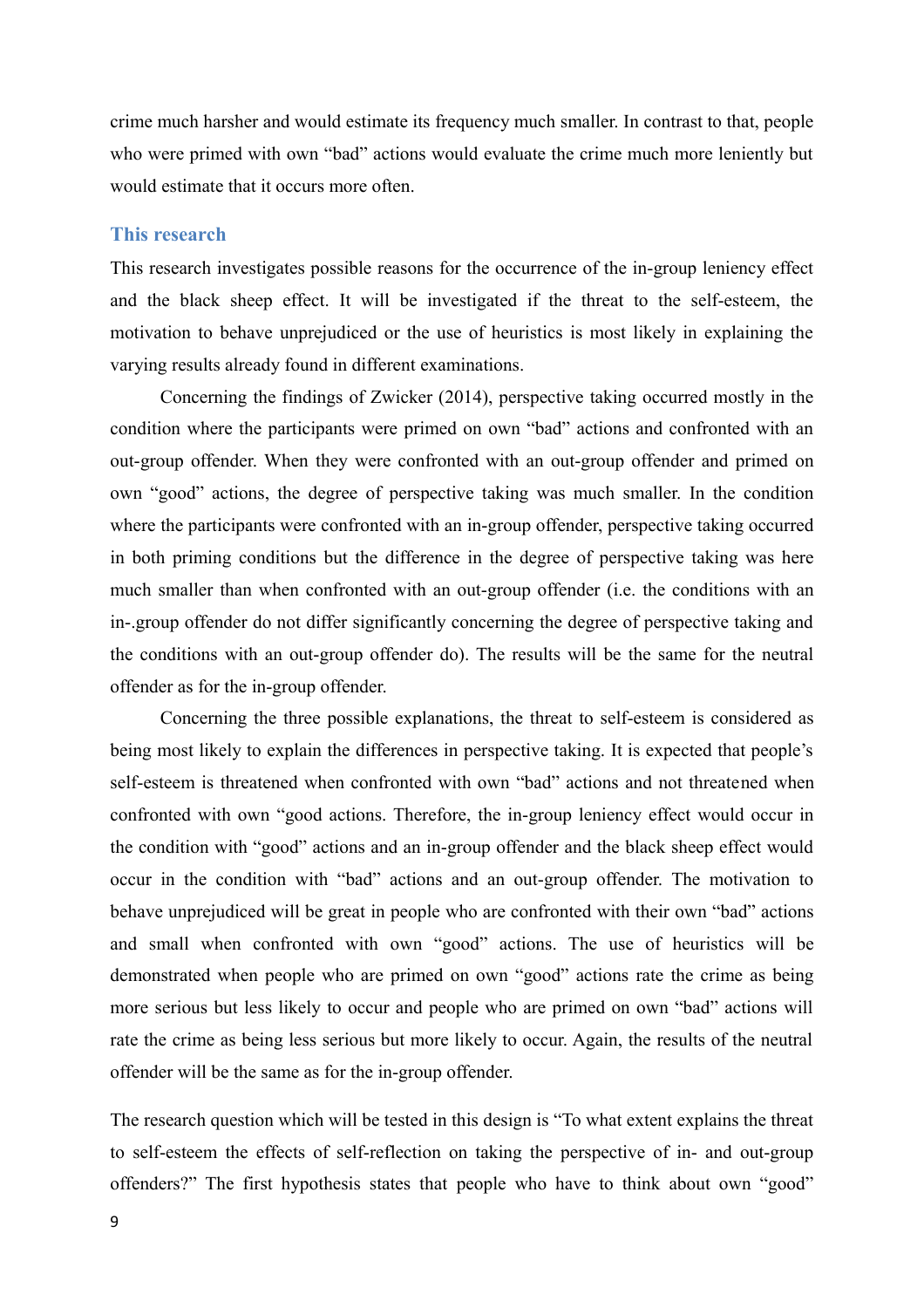actions will be more inclined to take the perspective of an in-group offender than of an outgroup offender. People who have to think about own "bad" actions will be more inclined to take the perspective of an out-group offender than of an in-group offender (i.e. an interaction effect between group membership of the offender and the self-reflection of own "bad" or own "good" actions; replication of Zwicker, 2014). The second hypothesis states that the threat to self-esteem will be higher among people who are primed with own "bad" actions compared to those primed with own "good" actions (i.e. a main effect of priming on self-esteem). Finally, the third hypothesis states that self-esteem explains the differential effects of own "good" versus own "bad" actions on the perspective taking of in-group versus out-group offenders.

To obtain the necessary data, a questionnaire will be developed which embraces the awareness of the own nationality, the priming on own "good" or own "bad" actions respectively, the manipulation with an in-group, an out-group or a neutral offender, the degree of perspective taking, questions which assess the threat to self-esteem, the motivation to behave unprejudiced and the use of heuristics, the evaluation of the offender and the social bond with the offender.

In order obtain the results which are used in this study and for which reasons are to be found, a 2 ("good" actions versus "bad" actions) x2 (in-group offender versus out-group offender) was used. This design will be used again but a third type of offender will be added. This offender has no clear group-membership and is therefore used as a control group. The reason for this is that it is not yet clear if the more positive evaluation of offences which are done by out-group offenders are due to the black-sheep effect of in-group members or due to a leniency effect of out-group members. By including such a group in the research design, the assumption that out-group offenders benefit from a leniency effect instead of the black-sheep effect can be eliminated (Braun and Gollwitzer, 2012).

### **Method**

### **Participants**

The total sum of participants amounts to 238. 97 participants had to be removed, because they stopped at the point when they had to take the perspective of the offender. As they did not fill in any questions after the manipulation text, their answers cannot be processed in order to test the hypotheses and therefore, their answers are not useful. Furthermore, 22 people had to be removed, because it was not possible to manipulate them with their own good or own bad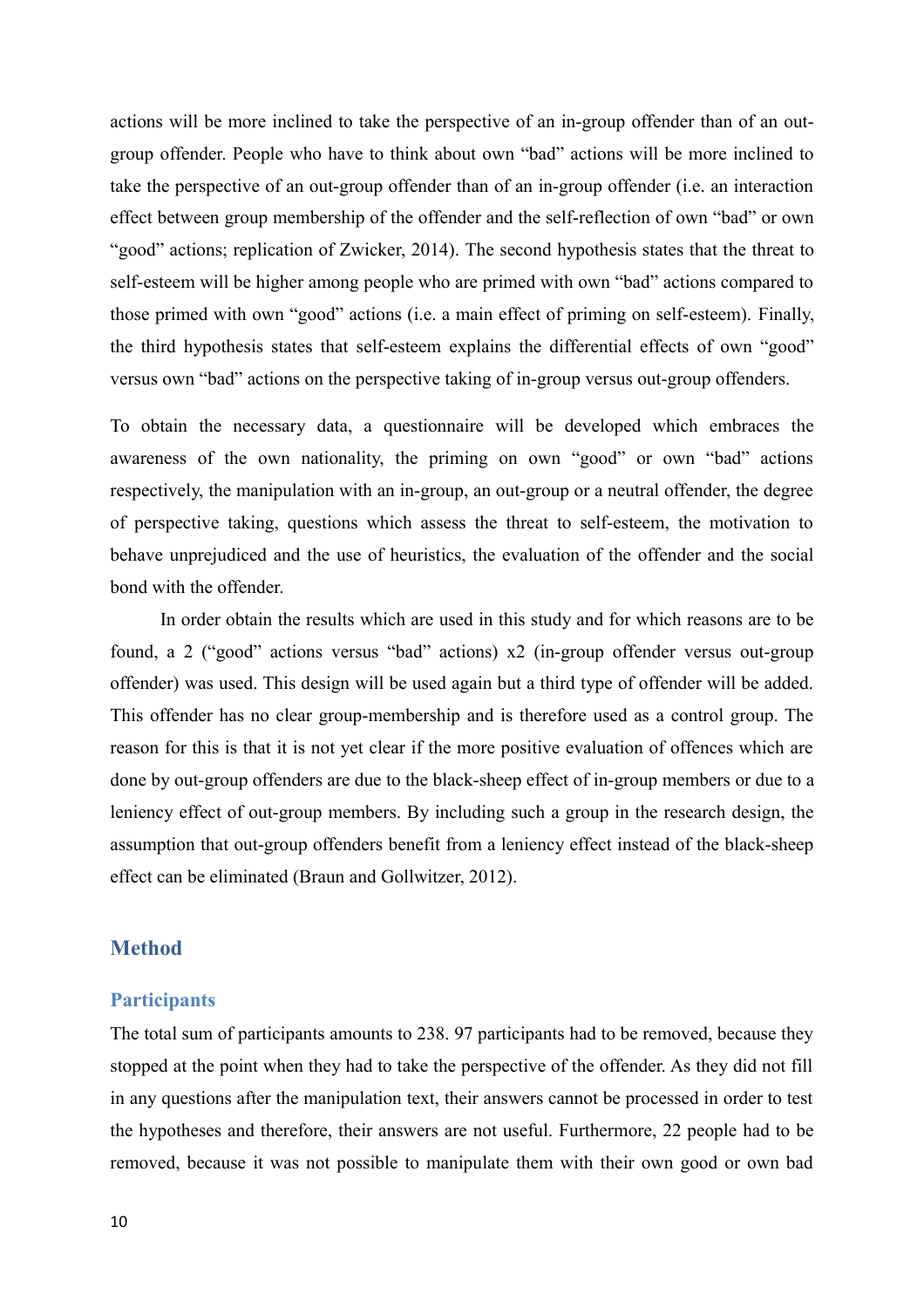actions (i.e. they were not aware of the fact that they committed good or bad actions and answered the control question with "no").

A striking aspect is that four conditions show the normal distribution of people who were or were not aware of this aspect but in two conditions, the distribution is not typical and very different from the others conditions as many more participants were not aware of the type of actions in comparison to the other conditions. The conditions are good actions and a neutral or an out-group offender, though the participants were not aware of the group membership of the offender when they were manipulated with the specific type of action (view Appendix N: tables 1, 2 and 3). Moreover, the distribution is very different concerning the questions whether the participants knows someone who was once a victim or committed a crime or whether the participant himself or herself was once a victim or committed a crime. This distribution is explained more in detail later.

The total sum of participants whose answers are analysed amounts hence to 122 which consist of 69 males and 50 females. The age ranges between 13 years and 63 years (M=29.18; SD=11.45). All participants have the German nationality. Concerning the educational level, 2% finished "Hauptschule", 15% finished "Realschule", 11% participants finished "Fachoberschule", 42% finished "Gymnasium", 5% participants finished "Berufsschule", 7% finished "Fachhochschule" and 18% finished "Universität". The participants were all unaware of the conditions in this study.

#### **Design**

The design used in this study is therefore a 2 ("good" actions versus "bad" actions) x3 (ingroup offender versus out-group offender versus neutral offender) between-groups design. Every participant is asked the same questions concerning the three possible explanations (but different offender names are used in order to stress the group membership) and concerning their own group membership but different questions concerning the type of action on which they are primed ("good" actions or "bad" actions). The results are obtained through a questionnaire which is designed with *thesistools* and this questionnaire sent to participants via the Internet (i.e. e-mail or Facebook).

#### **Materials and procedure**

In the following paragraphs, it will be explained which scales are used in the questionnaire in general and in the specific conditions respectively.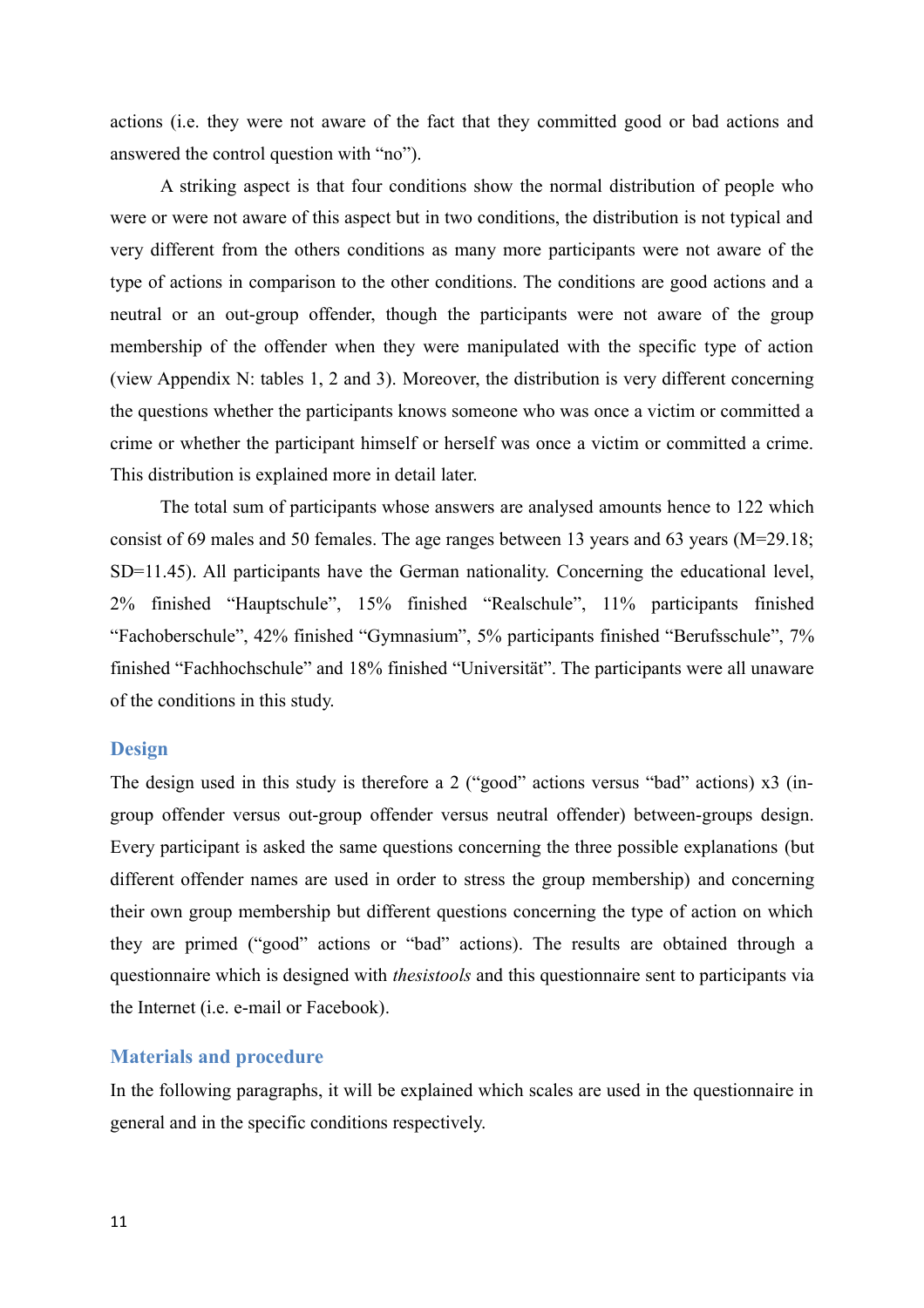#### **Independent variables**

**The identification with the own nationality.** The participants are asked in how far they can identify with their German nationality. It is important to ask these questions in order to stress their nationality and therefore, to which group they belong. The questions are used from Leach, Van Zomeren, Zebel, Vliek, Pennekamp, Doosje, Ouwerkerk and Spears (2008) and the translation of these questions is used from Zwicker (2014). There are 14 questions in total, for example: "I'm glad to be German", "I feel solidarity for Germans" (alphas for the scales range from .81 to .88; view Appendix B: Questionnaire to measure the identification with the own nationality).

**Manipulation to prime on own "good" or "bad" actions.** For both conditions, there are respectively seven questions designed in order to check whether the priming on own "good" or "bad" actions influences the dependent variables. These questions are developed by Zwicker (2014) and deal with the participant's actions he or she already did which were good or bad in nature. By doing this, the participants are manipulated and primed on the particular kind of action so that it is possible to influence their following answers with this. When primed with own "good" actions, questions are asked such as "Did you ever help the police by notifying someone who did something illegal?", "Did you ever donate something to a person or an institution (e.g. money, clothes, food etc.)?". When primed with own "bad" actions, the participants were asked questions such as "Did you ever steal something (e.g. shop lifting, property of other people as e.g. bike, money, bag, mobile phone, computer, clothes, food or something similar?", "Did you ever download material protected by copyright without paying for it (e.g. films, music, books, computer programmes or something similar)?". The participants can answer with yes or no (view Appendix C: Questionnaire to prime on own "good" or "bad" actions).

**Testing the manipulation of own "good" or "bad" actions.** Per condition, there is one question asked in order to check the manipulation of own "good" or "bad" actions. In the condition "bad actions", the question is "If you think about the questions which were just asked, does it occur to you that these are a question of illegal actions which you committed?". In the condition , good actions", the question is "If you think about the questions which were just asked, does it occur to you that these are a question of morally valuable actions which you committed?". The answer options are yes and no (view Appendix C: Questionnaire to prime on own "good" or "bad" actions).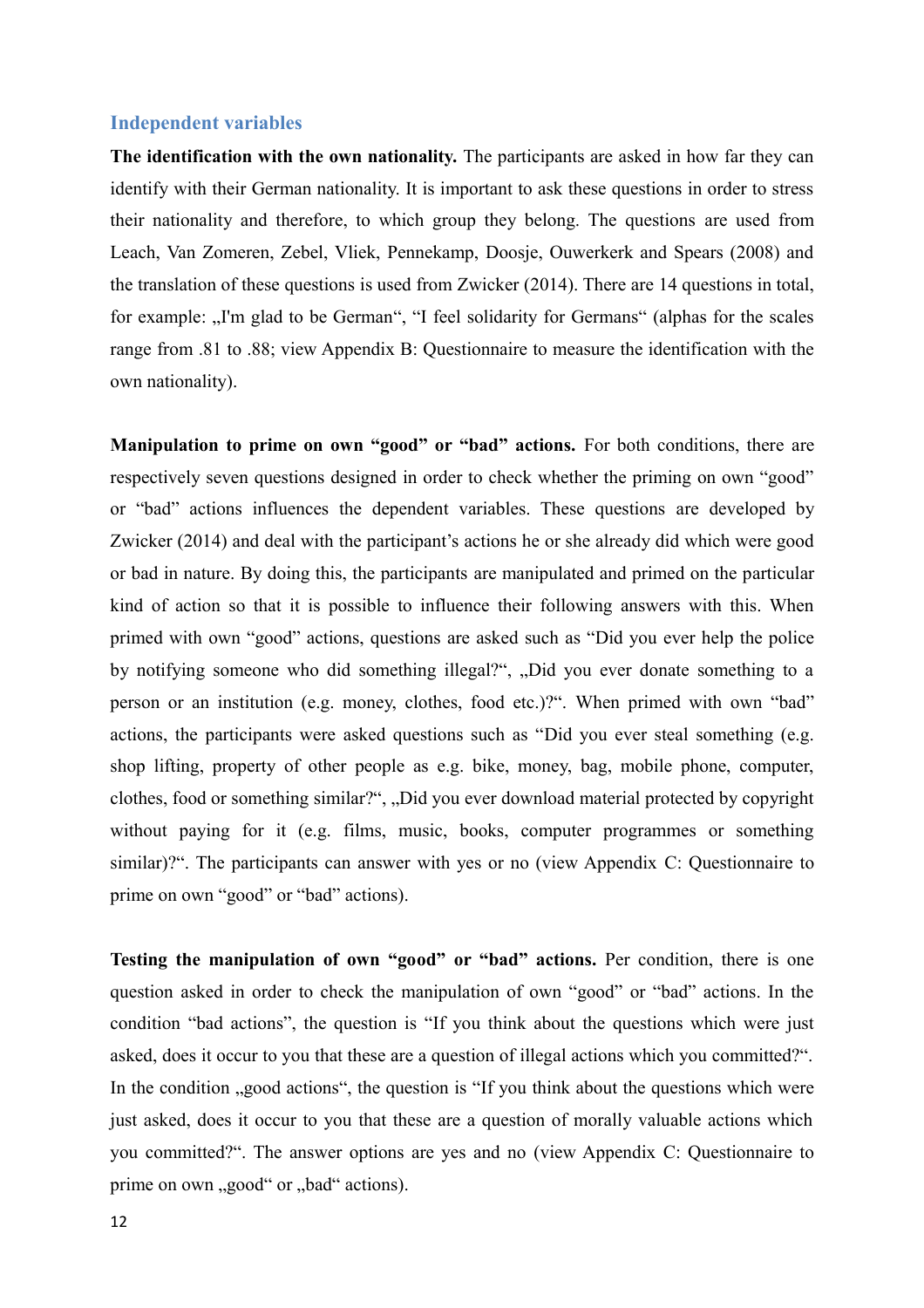**Manipulation with the group membership of the offender.** The whole group of participants has the German nationality. Hence, the in-group is being German and the out-group is not being German. After answering the questions regarding the own nationality and the "good" or "bad" actions, the participants read a text which was written by Zwicker (2014). The offence presented in the text is therefore fictional and the fact that the source of this text is a popular German news agency is pretended in order to make the text believable. The text differs only in one aspect per condition: in the condition "in-group offender", the offender is German; in the condition "out-group offender", the offender is Portuguese and in the condition "neutral offender", the offender has no identifiable nationality (view Appendix E: Manipulation text).

**Instruction for the manipulation text.** The instruction (view Appendix D: instruction for the manipulation text), which is presented directly before the manipulation text itself, asks the participants to put themselves in the position of the offender who is described in the text. They are further told that after reading the text, they are asked several questions. The examples mentioned are that they have to write down two thoughts and emotions which they had when reading the text over the offender and the crime committed. The aim is to strengthen the degree of perspective taking of the offender.

### **Dependent variables**

**Perspective taking.** Whether the participant takes the perspective of the offender or not is measured with 13 items that ask for example whether one had problems with putting himself or herself in the position of the offender or if one did not want to put himself or herself in this position. The questions which are used in this questionnaire are developed by Figueiredo, Doosje, Valentim and Zebel (2010). The answers are presented in the form of a Likert scale from 0 (not at all) to 7 (totally). In order to assess the degree to which the participant takes the perspective of the offender, three different scales are used (view Appendix F: Questionnaire to measure the perspective taking). The scale "Remaining aloof" measures the degree to which the participant is not able to take the perspective of the offender (view Appendix F: items 32, 33, 34, 35 and 36; Cronbach's alpha = .82). An example question of this scale is "I did not want to put myself in the position of Andreas/ Horacio/ the offender, because I did not want to feel any sympathy for him at all". The scale "Trying to take the perspective" measures the degree to which the participants tries to take the perspective of the offender (view Appendix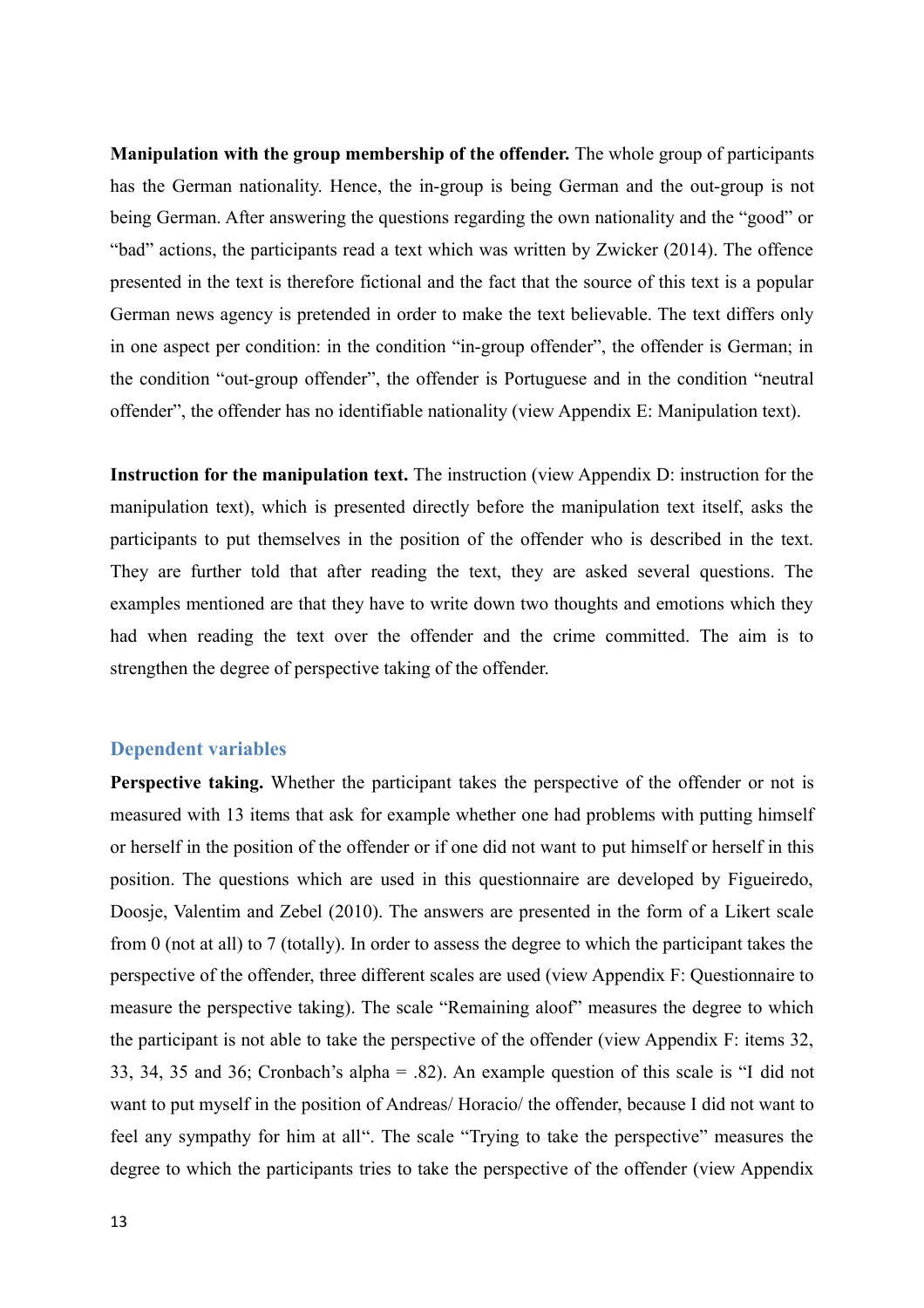F: items 25, 26 and 28; Cronbach's alpha = .79). An example question is "How much did you try to imagine what Andreas/ Horacio/ the offender thinks, feels and experiences?" Finally, the scale "Success" is used in order to measure the degree of success participants have when they take the perspective of the offender (view Appendix F: items 29 and 30; correlation  $=$  . 91). An example question is "In how far were you able to take the perspective of Andreas/ Horacio/ the offender?".

**The motivation to act without prejudice.** The scale to measure the motivation to act without prejudice was first developed by Dunton and Fazio (1997). Here, the scale contained of two scales: "Concern with acting prejudiced" (13 items) and "Restraint to avoid dispute" (4 items). Yet, the scale was reviewed and altered by Banse and Gawronski (2003) and as the statistical analysis of the revised scale showed that the quality of the questionnaire increases when only one scale is used, this one-scale questionnaire is used here (view Appendix G: The scale to measure the motivation to act without prejudice; Cronbach's alpha  $= .77$ ). The questionnaire consists of 16 items and the response options are presented on a Likert scale from 0 (not at all) to 7 (totally). Example questions are: "It is unpleasant for me to hurt someone so I always try to take care of the feelings of others", "When I have thoughts or feelings that discriminate against other people, I do not tell them". One important modification was made: in order to adapt the scale as good as possible to the topic crimes and criminals, the questions which refer to foreigners are changed into questions about criminals (view Appendix G: items 39, 40, 45, 47, 48 and 49). An example question is "When one talks about offenders, insulting descriptions ought to be avoided".

**Self-esteem.** How the participant perceives his or her self-esteem to be threatened is measured with a scale which assesses the current self-esteem of a person. It consists of one scale with eight items (view Appendix H: The scale to measure the threat to the self-esteem; Cronbach's alpha  $= .80$ ). The answer options are presented on a Likert scale from 0 (strongly disagree) to 7 (strongly agree). There are two types of questions. The first type of questions deals with positive aspects which the participants might perceive about themselves (view Appendix I: items 53, 54, 57, 59 and 60). An example question is "I feel proud". The second type of questions deals with negative aspects which the participants might perceive about themselves (view Appendix I: items 55, 56 and 58). An example question is "I feel embarrassed".

**The use of heuristics.** In order to check whether the use of heuristics influences the degree of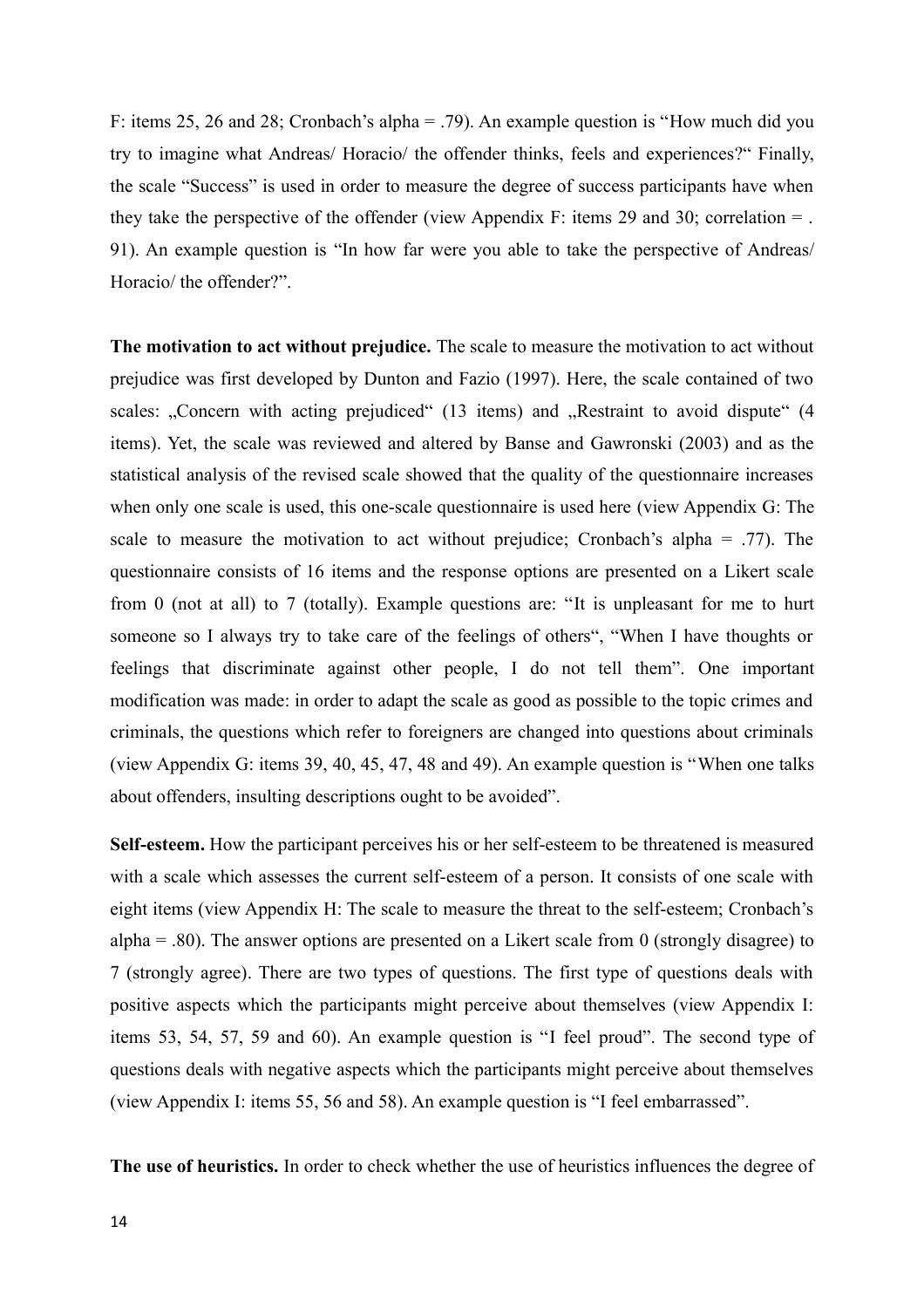perspective taking of the participants, two questions are asked which are developed by the researcher (view Appendix I: Questionnaire to measure the use of heuristics; correlation = . 44). The first question deals with the perceived frequency of the crime: "How often do you think does this type of crime occur in Germany?" (view Appendix I: item 61). The answer options are presented on a Likert scale from 0 (almost never) to 7 (almost always). The second question deals with the perceived seriousness of the presented crime: "How serious do you think this crime is?" (view Appendix I: item 62). The answer options are also presented on a Likert scale from 0 (not at all) to 7 (totally).

**The evaluation of the offender.** With evaluation of the offender, the opinion about the offender is asked. Six pairs of contrasting adjectives are presented and the participants have to decide whether they choose a more positive or a more negative evaluation (Appendix J: Questionnaire to measure the evaluation of the offender; Cronbach's alpha = .92). The answer options range from -2 until +2. One example is the contrast of "suspicious" (-2) and "reliable"  $(+2)$ .

**The social bond with the offender.** In order to assess to what extent the participants and the offender experience social proximity, the scale from Schrimpf (2012) is used. The scale consists of four items and the answer options are also presented in the form of a Likert scale ranging from 0 (not at all) to 7 (totally). One example question is  $\mathcal{F}$  would find it a big problem when an offender such as Andreas/ Horacio/ this offender would live in my direct neighbourhood" (view Appendix K: Questionnaire to measure the social bond with the offender; Cronbach's alpha = .74).

**Control variables.** At the end of the questionnaire, demographic questions are asked concerning the gender, age, nationality and level of education of the participant (view Appendix L: Questionnaire to assess the demographic variables). Furthermore, the participants are asked to what extent they answered the questionnaire in a serious manner (view Appendix L: item 73). After that, the participants are asked whether they know someone who was once victim of a crime or whether they themselves were once victim of a crime and whether they know someone who committed once a crime even when the person was not punished for doing this or whether they themselves committed once a crime even when they were not punished for doing this. Answer options are yes and no and when they answer a question with yes, they are asked to briefly describe the incident (view Appendix L: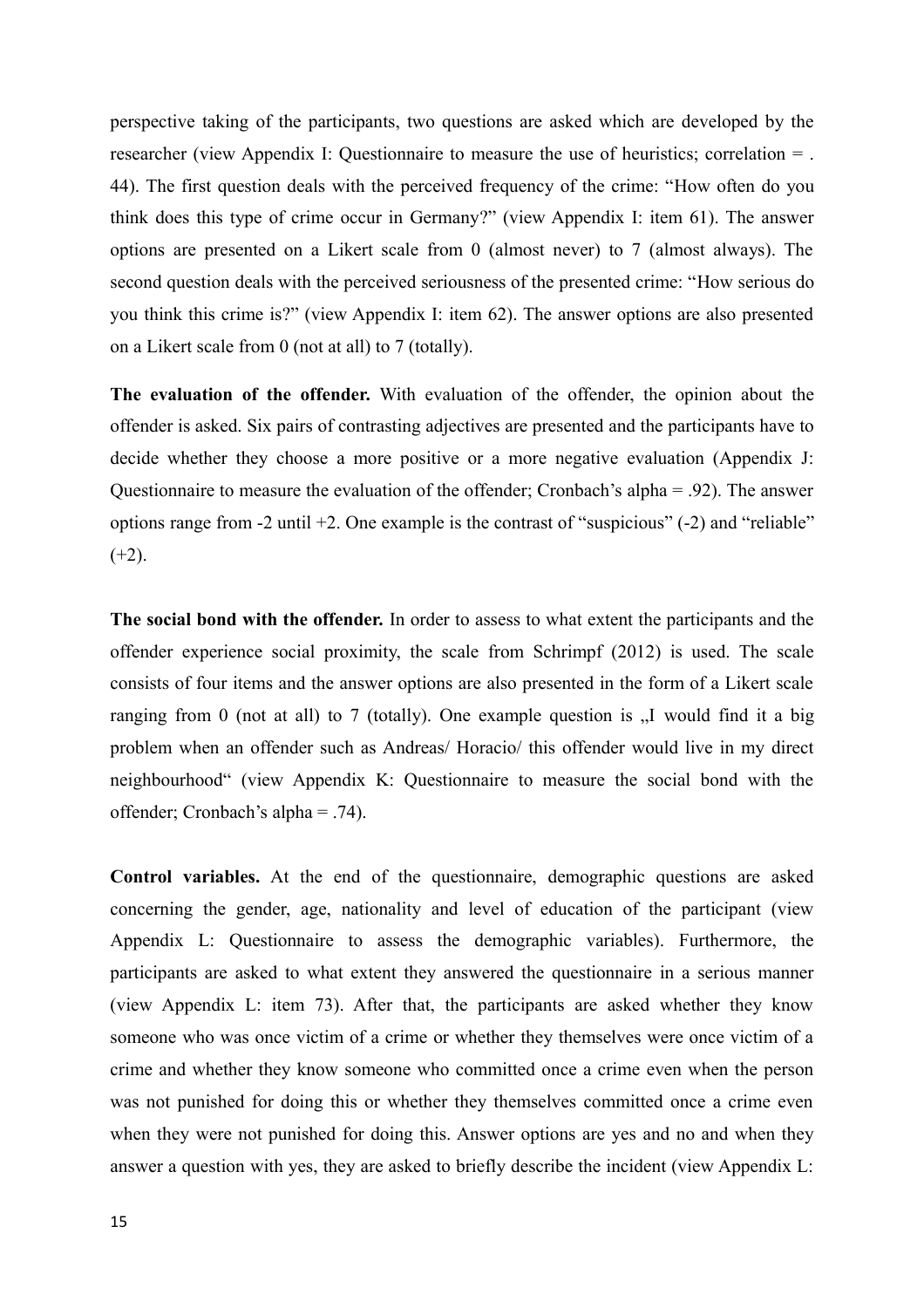items 78, 79, 80, 81, 82, 83, 84 and 85). Finally, a debriefing text is presented where the topic and the aim of the questionnaire are explained and where the participant gets to know that the text over the offence is fictional (view Appendix M: debriefing).

### **Results**

### **Manipulation checks**

**Manipulation with own "good" or "bad" actions.** In order to create the two conditions concerning self-reflection (different types of actions), the participants were asked to either report own good or own bad actions which they committed in the past. At the end of this scale, they were asked whether it was obvious to them that they committed either good or bad actions. 22 participants answered the question with "no" (the distribution among the conditions is outlined in Method). That means that it was not obvious to them which type of actions they were reporting and it can be concluded that the manipulation was not successful in their cases. As this is a crucial factor for the later analyses, these participants are not included in the analyses<sup>[1](#page-15-0)</sup>. A noticeable fact is that most of the participants who were not aware of the type of actions which they had to report, were in the condition with good actions.

**Group membership.** All participants stated that they have the German nationality. Therefore, this is the in-group in this study and the group membership of the offender is either in-group, out-group or neutral. In the analyses, it is intended to find out whether the priming on own good or bad actions and the group membership of the offender influence the degree of perspective taking of the participants.

### **The covariates**

**Knowing someone who was once a victim.** In order to check whether there are differences between the six conditions concerning the questions which deal with knowing someone who was once a victim, having been a victim once in person, knowing someone who committed once a crime or having committed a crime once in person, percentages are calculated in order to analyse the distribution of the answers among the conditions. Concerning the question of knowing some who was once a victim, the percentage of people who answered yes is much higher in the condition with an in-group offender and own bad actions compared to the other conditions. 36.5% reported to know such a person. In the other conditions, these percentages

<span id="page-15-0"></span><sup>1</sup> If these participants were included in the analyses, no effects at all would be found. Therefore, it is crucial to delete their answers before starting the analyses of the scales.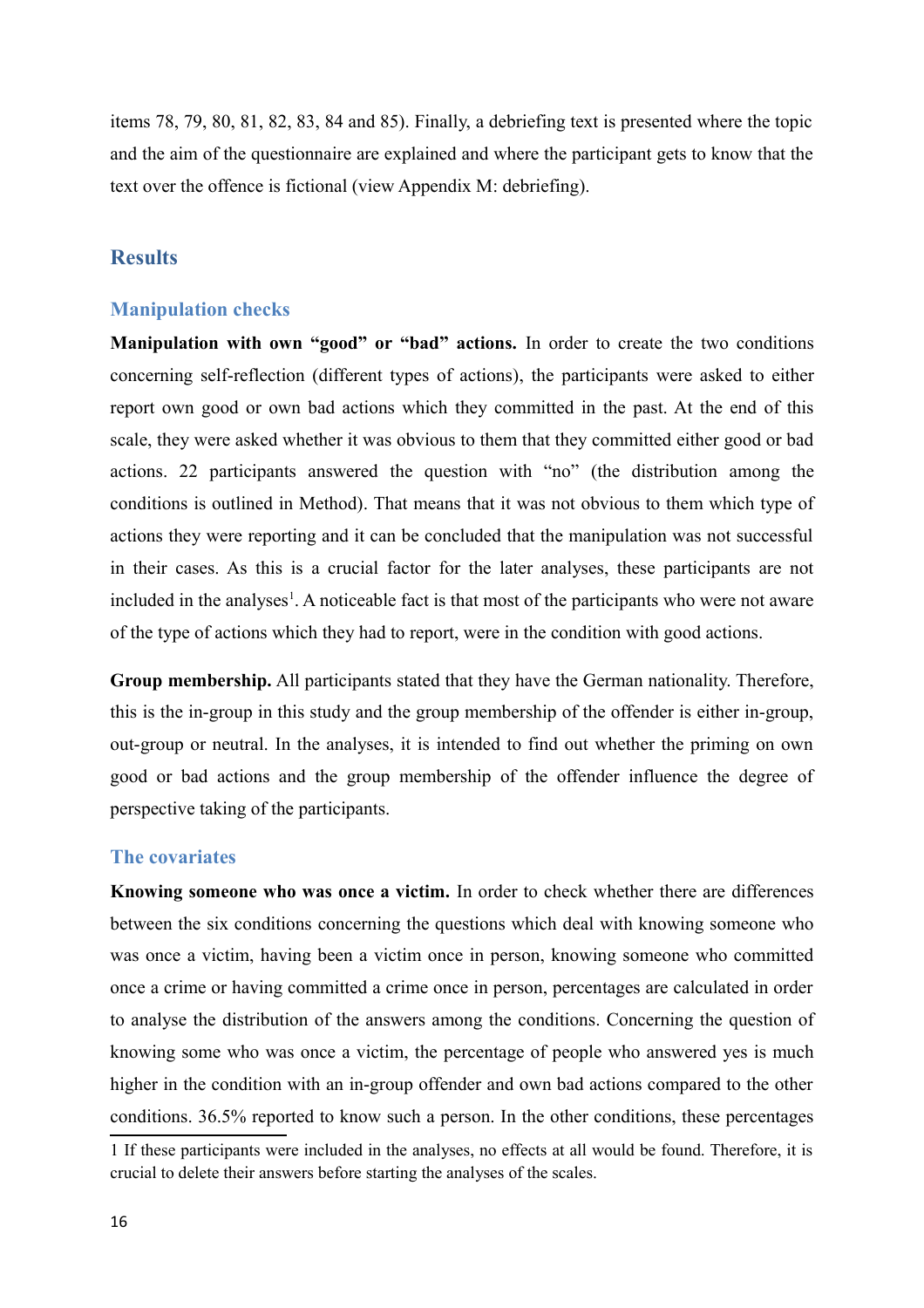range from 9.5% to 15.9% (view Appendix N: table 4).

**Having been a victim once in person.** Concerning the question about having been a victim once in person, it is again the condition with an in-group offender and own bad actions which has a much higher percentage in comparison to the other conditions. While the percentages in the other five conditions range from 9.5% to 16.7%, the percentage in this condition is 31% (view Appendix N: table 5).

**Knowing someone who committed once a crime.** Concerning the question about knowing someone who committed once a crime, the distribution occurs. The percentage in the condition with own bad actions and an in-group offender is 40% while the other percentages range from 8% to 16% (view Appendix N: table 6).

**Having committed a crime once in person.** Concerning the question about having committed a crime once in person, the percentage of the condition with own bad actions and an in-group offender is with 35.1% again the highest percentage but this time, the percentages of the two other conditions with own bad actions are higher, too and therefore, the percentages of the other conditions range from 5.4% to 24.3% (view Appendix N: table 7).

### **Degree of perspective taking**

**Remaining aloof.** As it got clear from the percentages named above, there are clear differences between the conditions concerning experiences with victims and offenders. It is assumed that these differences have significant impact on the degree of perspective taking. This is the reason why the different questions are included as covariates in the analyses. Every scale will therefore be analysed with one of the four questions as covariate<sup>[2](#page-16-0)</sup>. In all cases, a one-way ANOVA analysis is conducted in which the two conditions (priming on own good or

<span id="page-16-0"></span><sup>2</sup> Here, the results are presented when these questions are not included as covariates: Concerning the scale "Remaining aloof", there is no main effect of the awareness of the type of actions  $(F(1, 113)) =$ 6.36;  $p = .13$ ). There is no main effect of the group membership of the offender ( $F(2, 113) = 0.79$ ;  $p = .$ 46) and no interaction effect between the two either  $(F(2, 113) = 0.72; p = .50)$ . Therefore, no significant effects can be found.

Concerning the scale "Trying to take the perspective", there is no main effect of the awareness of the type of actions  $(F(1, 113) = 0.34; p = .83)$ , no main effect of the group membership of the offender  $(F(2, 113) = 1.59; p = .56)$  and no interaction effect between the two  $(F(2, 113) = 0.19; p = .$ 83). Hence, no significant effects can be found.

Concerning the scale "success", there is no main effect of the awareness of the type of actions  $(F(1, 113) = 0.04$ ;  $p = .85)$ , no main effect of the group membership of the offender  $(F(2, 113) = 2.18$ ;  $p = .11$ ) and no interaction effect between the two  $(F(2, 113) = 0.14; p = .87)$ . Concluding, no significant effects can be found when these questions are not included as covariates.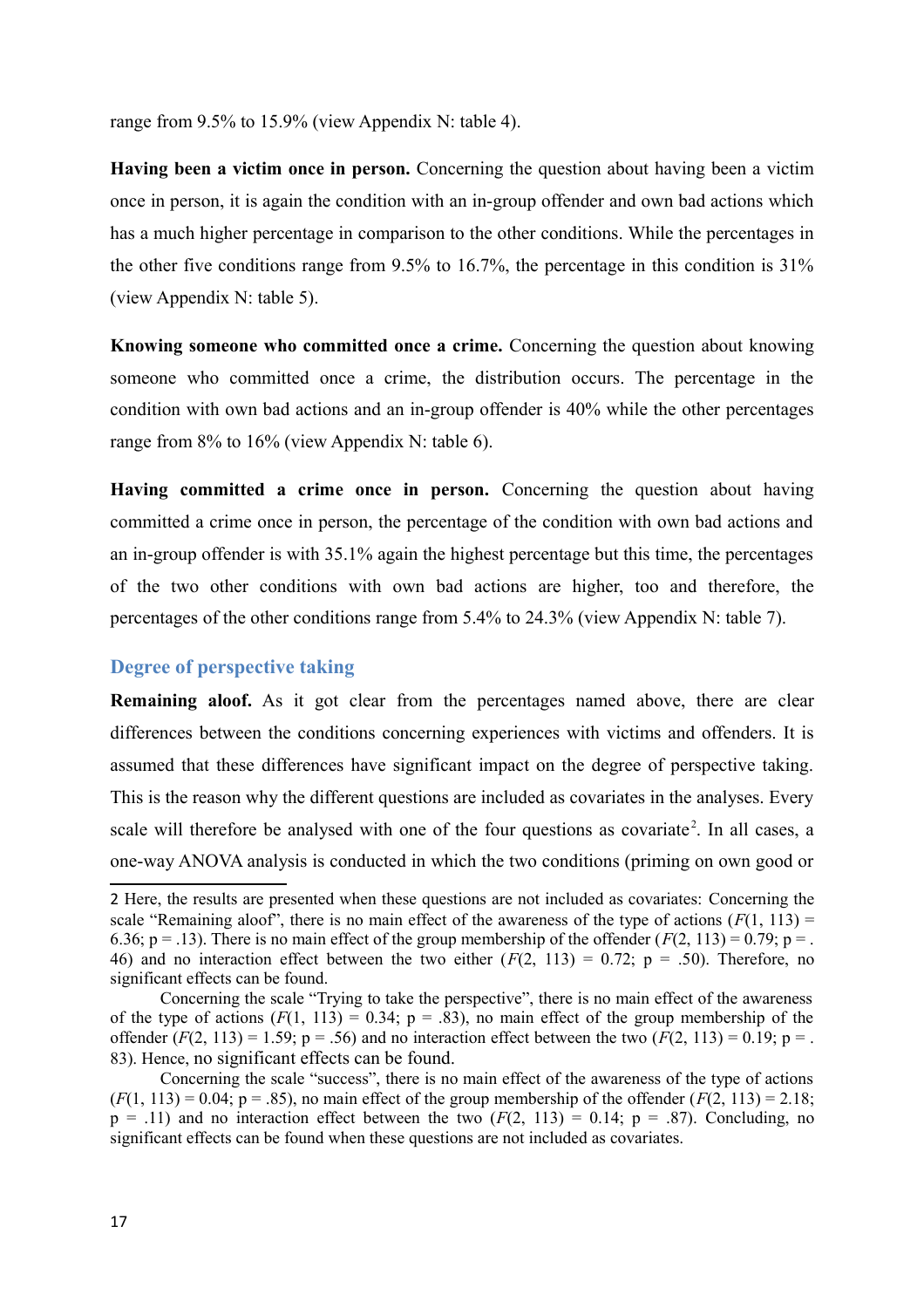bad actions and in-group, out-group or neutral offender) are the fixed factors and the particular scale is the dependent factor. Concerning the scale "remaining aloof", when "knowing someone who was once a victim" is included as covariate, no main effect of offender can be found  $(F(2, 112) = 0.94; p = .39)$  but a main effect of act  $(F(1, 112) = 5.44; p$  $= .02$ ). Furthermore, no interaction effect can be found  $(F(2, 112) = 0.55; p = .58)$ . When looking at the average numbers, it becomes that the degree of remaining aloof is higher in the conditions with good actions ( $M = 3.19$ ;  $SD = 1.34$ ) compared to the conditions with bad actions  $(M = 2.58; SD = 1.02)$ . The same pattern emerges for the other questions when included as covariates (view Appendix N: table 8). It can be concluded that the participants tend to remain more aloof when they were primed with own good actions in comparison to own bad actions. Therefore, hypothesis one cannot be confirmed, because there, an interaction effect was expected.

**Trying to take the perspective.** Concerning the scale "trying to take the perspective", when "knowing someone who was once a victim" is included as covariate, no main effect of offender  $(F(2, 112) = 1.65$ ;  $p = .20$ ) and no main effect of act  $(F(1, 112) = 0.27$ ;  $p = .61$ ) can be found. Moreover, no interaction effect can be found  $(F(2, 112) = 0.2; p = .82)$ . The same pattern appears for the other three questions when used as covariates (view Appendix N: table 9). Therefore, no significant differences exist between the different conditions regarding the amount of trying to take the perspective and this does not confirm hypothesis one either.

Success. Concerning the scale "success", when "knowing someone who was once a victim" in included as covariate in the analyses, no main effect of offender  $(F(2, 112) = 1.92; p = .15)$ and no main effect of act  $(F(1, 112) = 0.16; p = .69)$  can be found. Moreover, no interaction effect can be found  $(F(2, 112) = .15; p = .86)$ . The same pattern appears for the other three questions when used as covariates (view Appendix N: table 10). Therefore, no significant differences exist between the different conditions regarding the success taking the perspective of an offender and this is no confirmation for hypothesis one either.

#### **The three explanations**

**The motivation to behave unprejudiced.** Concerning the scale "motivation to behave unprejudiced", when "knowing someone who was once a victim" is included as covariate, there is a main effect of the type of offender  $(F(2, 112) = 3.39; p = .04)$ . There is no main effect of the type of actions  $(F(1, 112) = 0.09; p = .76)$  and no interaction effect between the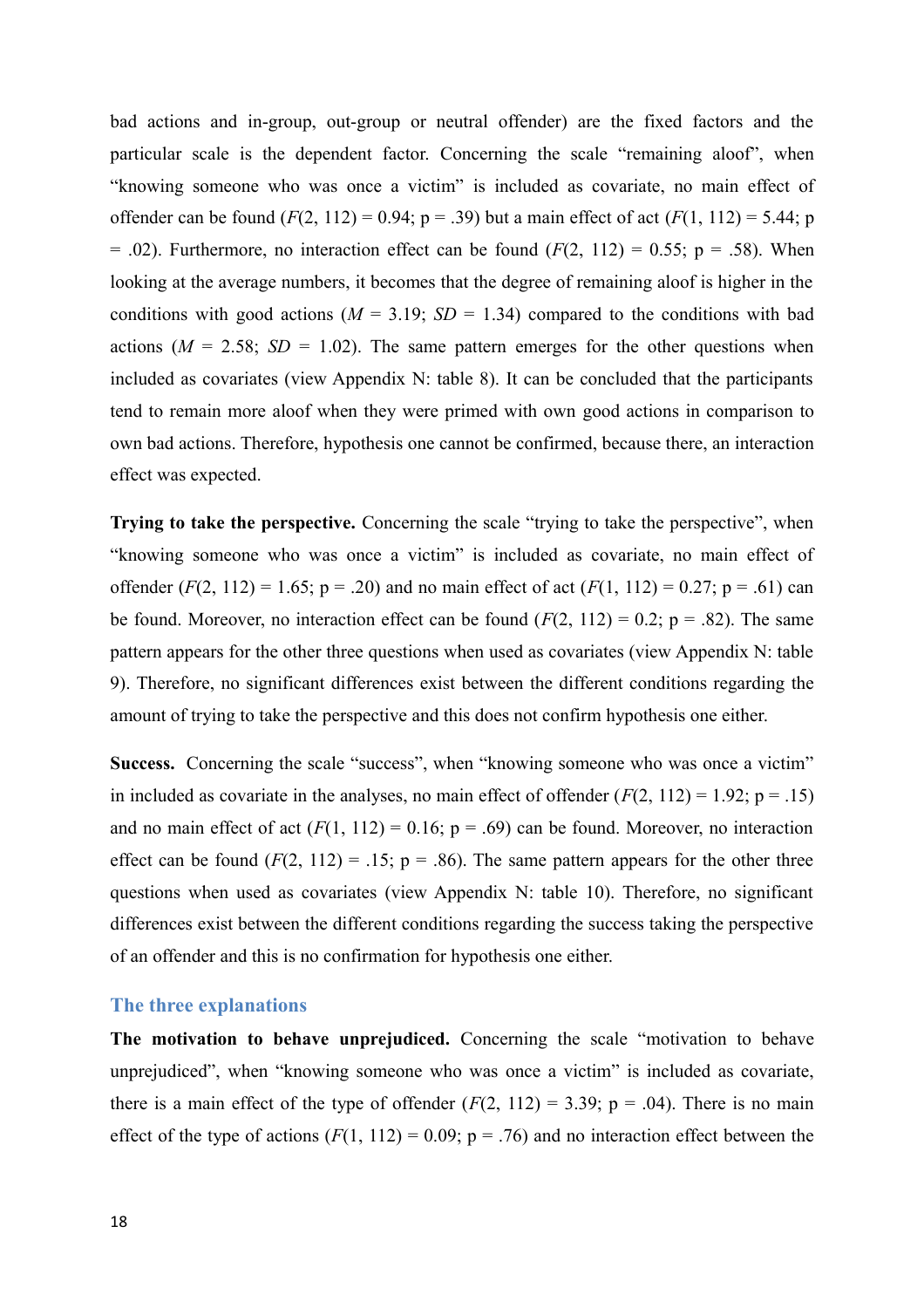two  $(F(2, 112) = 1.7; p = .19)^3$  $(F(2, 112) = 1.7; p = .19)^3$ . When looking at the means of the different conditions, it becomes clear that the motivation to behave unprejudiced is higher in the conditions with an out-group offender ( $M = 4.55$ ;  $SD = 0.70$ ) and the conditions with a neutral offender ( $M =$ 4.60;  $SD = 0.53$ ) compared to the conditions with an in-group offender ( $M = 4.18$ ;  $SD = 0.73$ ). The findings are the same when the analysis is done with one of the other three questions (view Appendix N: table 11). It can be concluded that an out-group or a neutral offender evoked a higher motivation to behave unprejudiced than did an in-group offender but this is only the case in the conditions with bad actions.

Self-esteem. Concerning the scale "threat to self-esteem", when "knowing someone who was once a victim" is used as covariate in the analysis, there is no main effect of type of offender found  $(F(2, 112) = 0.11$ ;  $p = .89$ ) as well as no main effect of type of actions  $(F(1, 112) =$ 0.72;  $p = .4$ ) and no interaction effect between the two  $(F(2, 112) = 0.31; p = .74)$ . The results are for the other questions used as covariates the same (view Appendix N: table 12). The selfesteem of the participants was therefore not influenced by the two conditions. Hypotheses 2 and 3 cannot be confirmed according to these results.

**The use of heuristics.** Concerning the scale "use of heuristics", there is no main effect of type of offender  $(F(2, 112) = 1.53; p = .22)$  as well as no main effect of type of actions  $(F(1, 112) =$ 0.87;  $p = .35$ ) and no interaction effect between the two  $(F(2, 112) = 0.21; p = .81)$ . The results of the other questions used as covariates match these (view Appendix N: table 13). The use of heuristics was therefore not influenced by the two conditions.

### **Discussion**

The research question which was investigated by this research design was "To what extent explains the threat to self-esteem the effects of self-reflection on taking the perspective of inand out-group offenders?" Perspective taking is important in order to understand a person and the reasons for his or her actions (Todd et al., 2011). Research indicates that this process is enhanced when one tries to take the perspective of someone who does something which oneself has already done (Hodges et al., 2010). This was an important basis for the assumption that people who are primed on own bad actions would be more likely to take the perspective of an offender compared to people who are primed on own good actions.

Aside from the type of actions as an important influence on the degree of perspective

<span id="page-18-0"></span><sup>3</sup> The findings for all other scales are the same when done without including any covariates.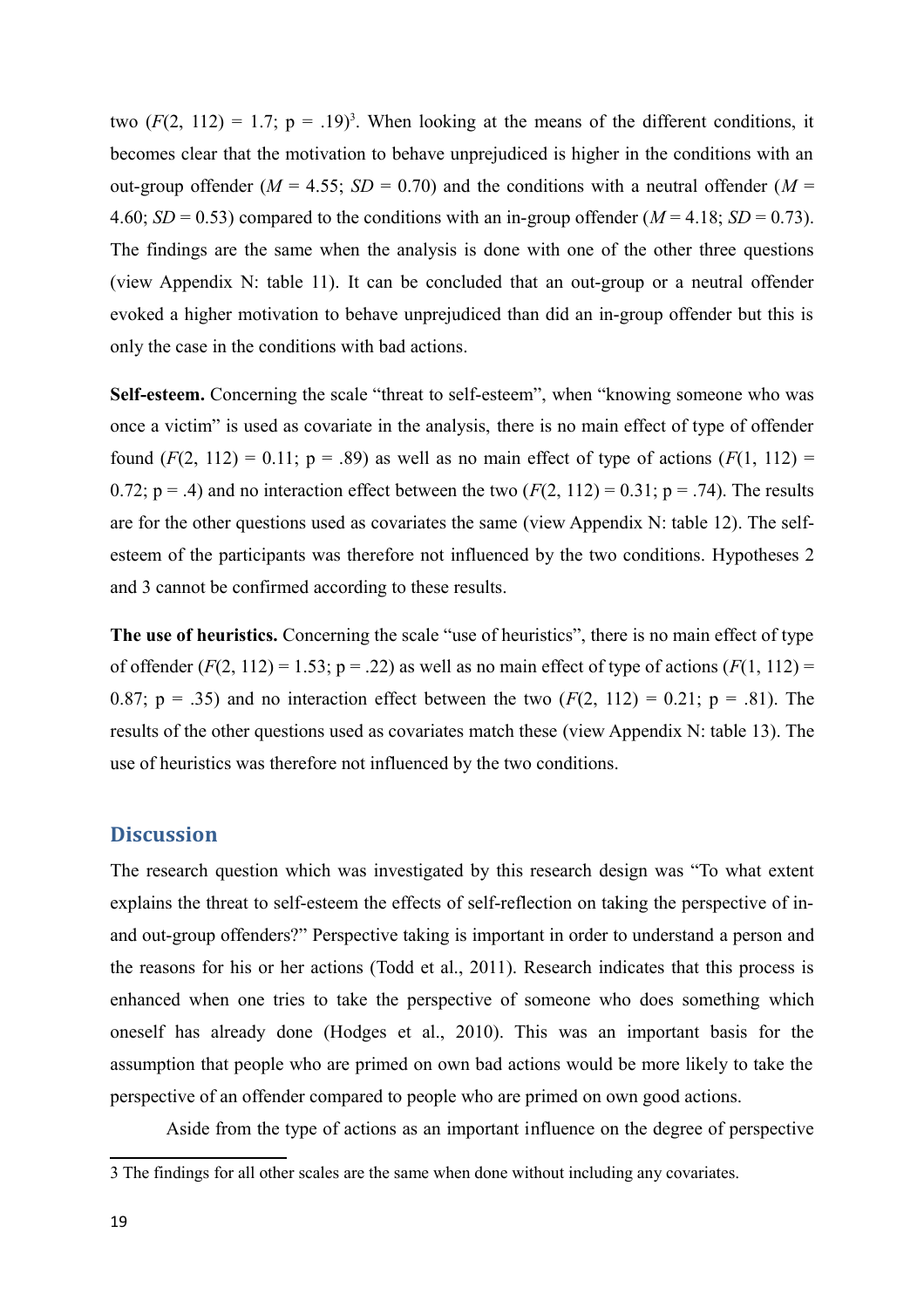taking, the group identity of a person is important here, too, because this influences the way someone is perceived. By using different types of offenders with respect to group membership, it was intended to elicit in-group leniency and black-sheep effects.

It was expected that the results of Zwicker (2014) would be replicated (i.e. people would take the perspective of an in-group offender when confronted with own good actions and would take the perspective of an out-group offender when confronted with own bad actions). Furthermore, three possible explanations for these findings were investigated. These were the threat to the self-esteem, the motivation to behave unprejudiced and the of heuristics. As already indicated by the research question, the threat to the self-esteem was considered to be the most likely explanation. It was expected that people's self-esteem would be more threatened when confronted with own bad actions compared to when confronted with own good actions. Finally, the last expectation was that this effect would explain the differences in perspective taking among the participants.

Another expectation was that the in-group leniency effect would occur in the condition with "good" actions and an in-group offender and the black sheep effect would occur in the condition with "bad" actions and an out-group offender. Concerning the motivation to behave unprejudiced, it was expected that it would be bigger among participants in the conditions with an out-group offender when compared the conditions with an in-group offender. Finally, the use of heuristics was expected to be present in the conditions with good actions when participants rate the crime as being more serious but less likely to occur and present in the conditions with bad actions when participants rate the crime as being less serious but more likely to occur. An overall expectation was that the results of the neutral offender will be the same as for the in-group offender.

The results are that it is beneficial to include the four questions concerning knowing someone who was once a victim, having been a victim once in person, knowing someone who committed once a crime and having committed a crime once in person as covariates, because then, the results for remaining aloof were different (otherwise, no significant effect would have been found). Participants who were primed on own good actions remained more aloof than did participants who were primed on own bad actions. This does not support hypothesis one, because in order to replicate the findings of Zwicker (2014) fully, interaction effects for the three scales had to be found. Yet, this is not the case. Yet, this effect shows at least a pattern which fits with the expectations.

Concerning hypothesis two, no effect for self-esteem was found. Hence, hypotheses two and three cannot be confirmed. For the use of heuristics, no effect was found either. Yet,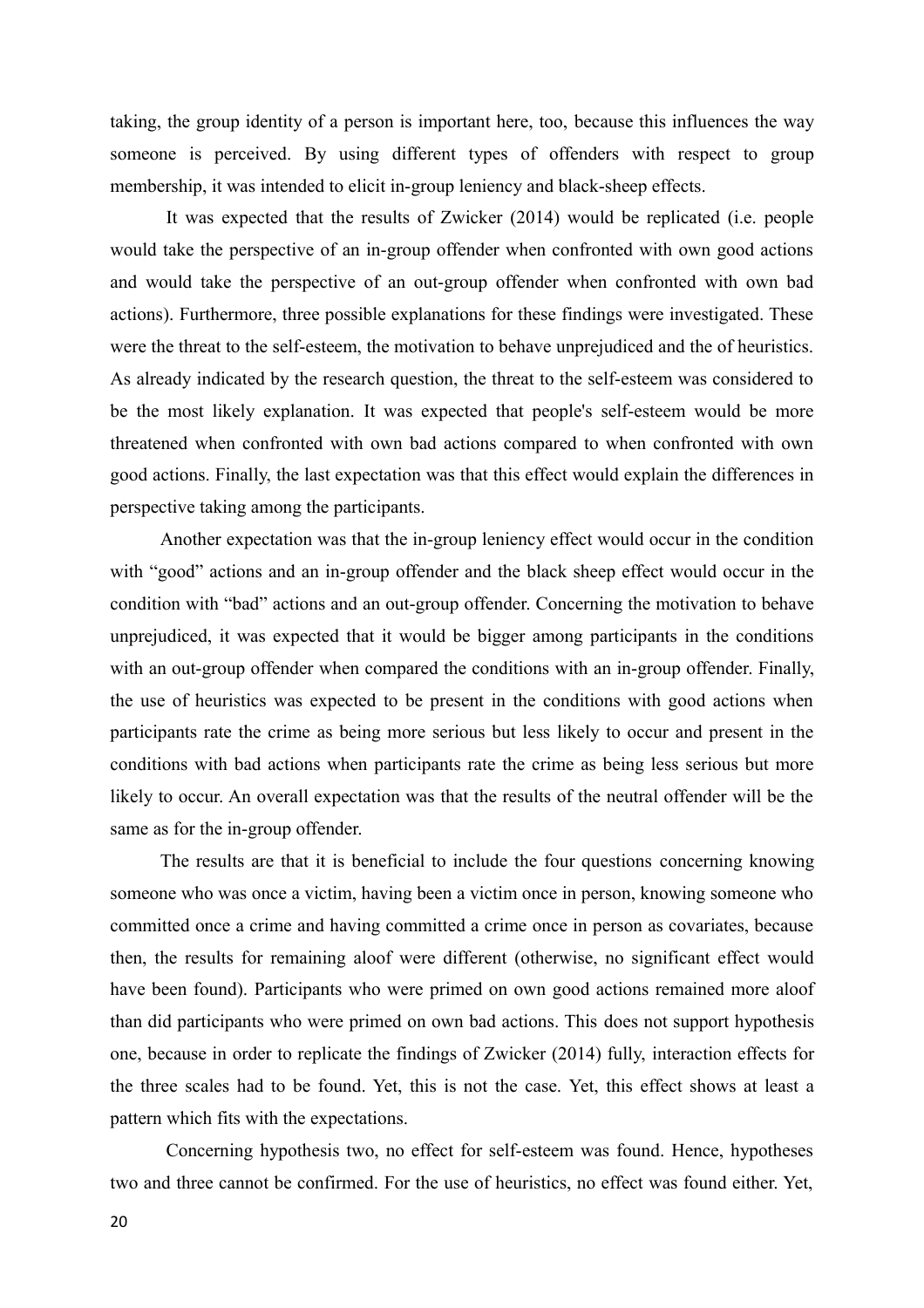there was a main effect found of offender on the motivation to behave unprejudiced. It can be concluded that participants who were confronted with an out-group offender or a neutral offender had a higher motivation to behave unprejudiced compared to participants who were confronted with an in-group offender. The findings concerning the neutral offender match those of the out-group offender and this contrasts therefore to the expectation made above.

Summarising these findings, the hypotheses cannot be confirmed. Positive about these findings is the fact that the pattern goes in the right direction. There are signs that participants differ in their degree of perspective taking when confronted with different types of actions and there are signs that people differ with respect to their motivation to behave unprejudiced when confronted with different types of offenders. Still, the results are different from what was expected and there are several possible reasons for this.

The reason why the four different questions named above were used as covariates in the analyses is that the different conditions differ extremely with respect to these questions. It was found that especially the condition with an in-group offender and own bad actions differs extremely in the distribution from the other conditions (i.e. they know more former victims and offenders and were themselves more often victims and offenders). By using these questions covariates, more significant effects can be found. Therefore, these questions certainly have influence on the way offenders are perceived.

This aspect also belongs to the limitations of this research and as the limitations might also be the reasons why the results do not fully match the expectations, they are are listed in this context. The reason why the participants may not be distributed in a qualitatively good way might lie in the way how participants were gained for this study. People were contacted via e-mail or Facebook and asked whether they would like to participate. Therefore, most of the participants are acquaintances of the student. But in one condition – the one with an ingroup offender and own bad actions and therefore, the one with a wholly different distribution – a friend asked randomly around whether people would be willing to participate. It seems therefore as if the distribution of the participants was influenced by the "type" of people who answered the questions. A selection bias might have occurred.

Moreover, more than the half of the participants stopped when they had to take the perspective of the offender. Therefore, most of the answers could not be included in the analyses and this might have had an influence on the results as well. A related aspect is that due to the huge drop-out of participants, some conditions only contain 14 people. This is a very small number and it might influence the significance of the results. That means that it is more likely to obtain significant results with a greater number of participants and some effects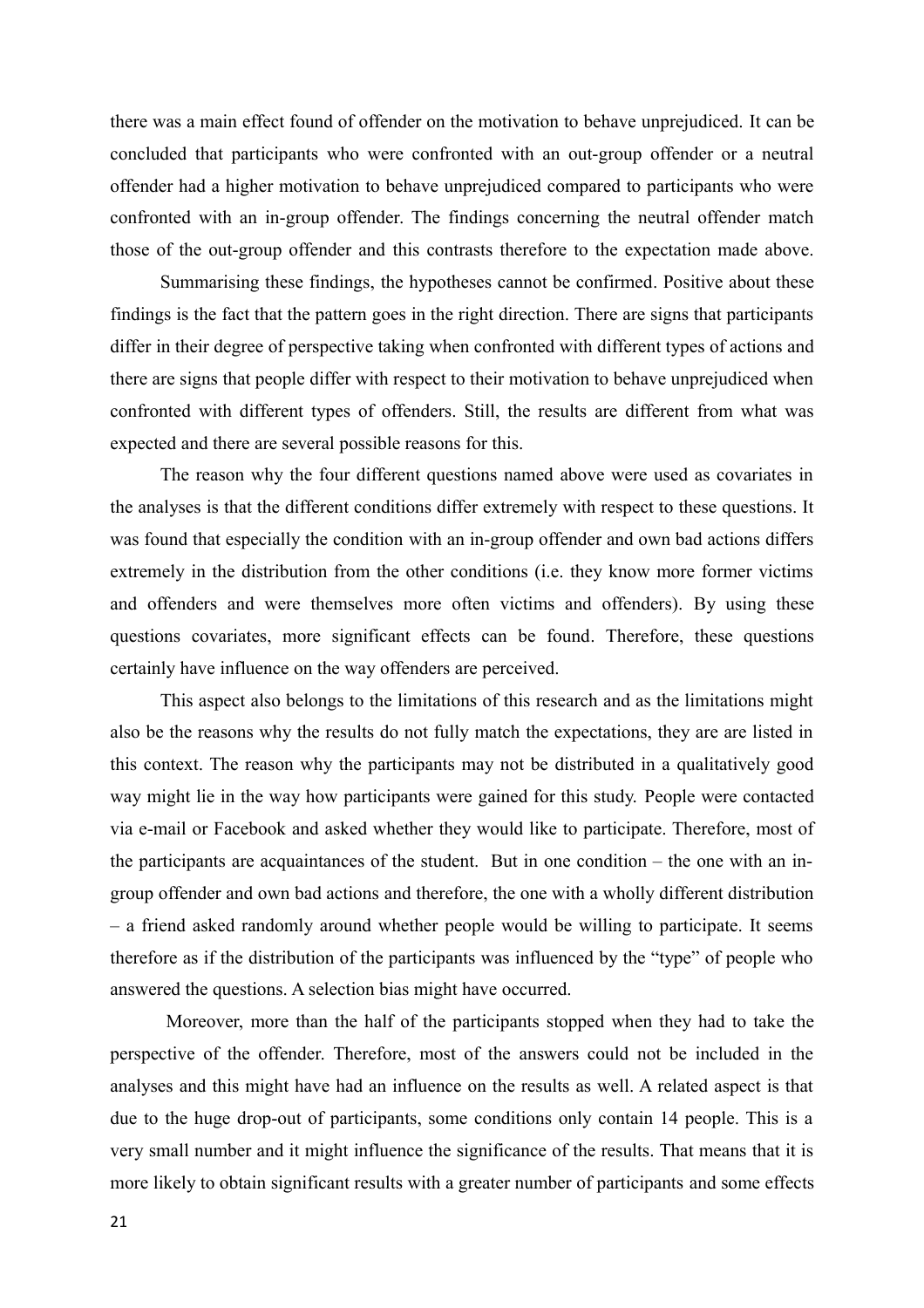are missing due to the small number of participants.

Other limitations refer to the questionnaire itself. An example is the scale "motivation to behave unprejudiced". In order to fit the manipulation with an out-group offender, some questions which originally referred to foreigners were changed so that they refer to offenders instead. This might be a reason why only one main effect was found instead of another main effect or an interaction effect.

Taking together these limitations and possible reasons for the results, it might be of great importance how participants are gained for such a research. The distribution of participants in this study differs from the distribution of earlier research on this topic and it might be crucial to accommodate this in order to replicate the findings. This implicates that the results obtained in earlier research in part depend on the distribution of participants and that the participants of this study differ to a great extent from the participants in earlier studies. This fact might also have implications for the found effects and theories build upon the effects (i.e. in-group leniency effect and black-sheep effect).

It can therefore be concluded that participants and especially the distribution of them is a crucial part of the research in order to reach significant results. The number of participants and possible external influences such as earlier experiences with offenders might have a great impact on the results. It could be interesting to assess to what extent these experiences might result in one or the other effect found in earlier research on this topic. Moreover, it is important to accommodate the research design and especially the scales of the study in a way that minimises possible influences such as the wording of single questions. Finally, as already in Zwicker's study (2014) a great number of participants stopped while or after reading the manipulation text, it would be interesting to analyse whether any demographic variables influence the decision to stop with the questionnaire. As in Zwicker's research and the present study the demographic variables were assessed at the end of the questionnaire, this analysis is not possible.

Some pieces of advice for future research can be to pay excessive attention to the procedure of gaining participants for the study. It might help to design one questionnaire with random assignment instead of individual questionnaire. Moreover, a shorter questionnaire would help in order to minimise the drop-out of participants and the demographic variables should be placed at the beginning in order to check for differences between participants who finish the questionnaire and those who do not.

As not everything around this research and the obtained results is negative – some positive aspects are to be mentioned, too. First, it gets clear that no study is perfect and that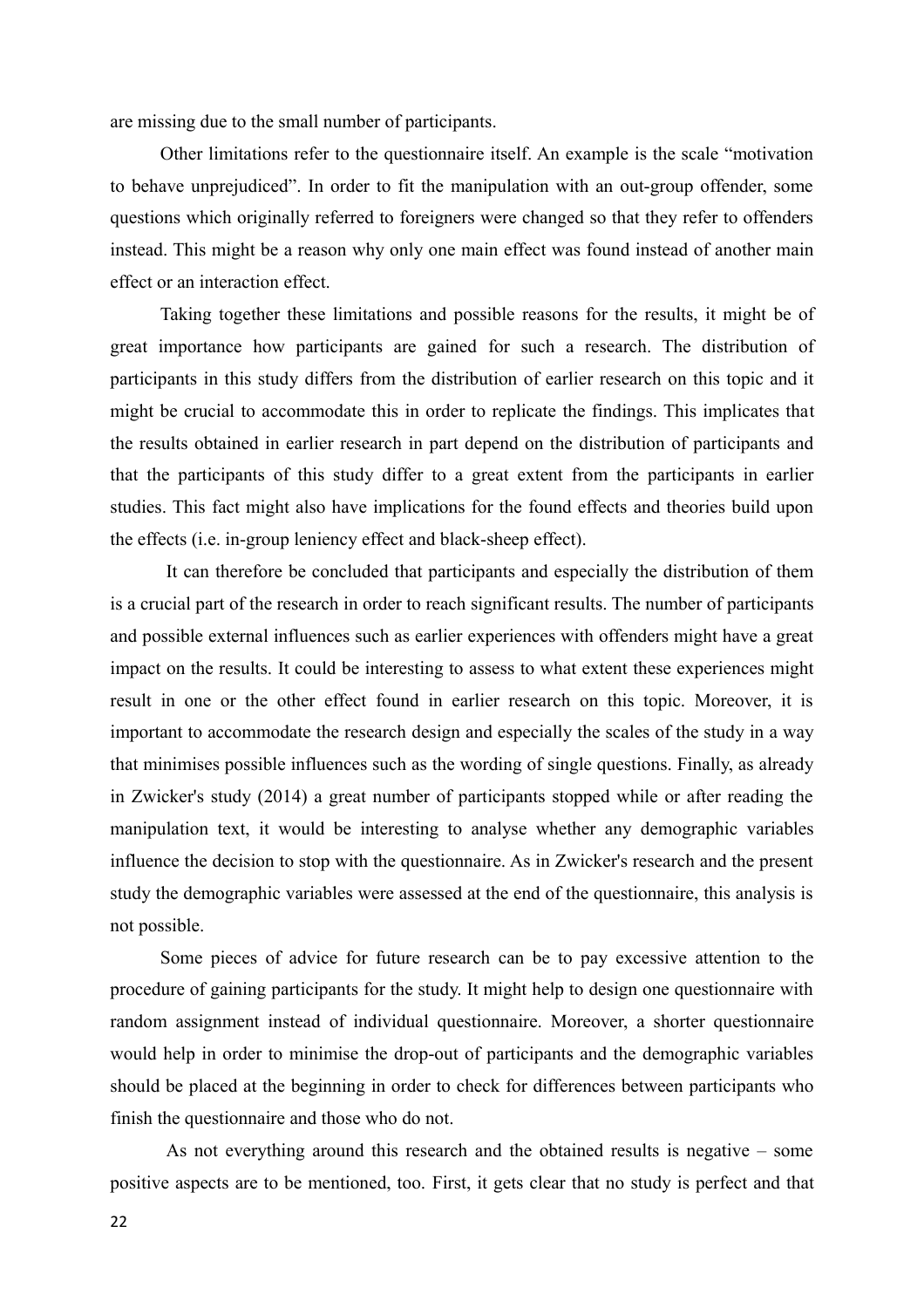earlier results cannot always be replicated. This is an important information for future researchers who want to work with perspective taking, in-group leniency effects and blacksheep effects. Some variables need to receive a more detailed regard when working with this theoretical approach. Moreover, there are indications that the motivation to behave unprejudiced can function as an explanation for the differences in perspective taking among different conditions. It would be an interesting goal to assess in what way the motivation to behave unprejudiced influences the degree of perspective taking and what processes play a role here.

As a conclusion, the most important aspect which can be learned from this study is the fact that the motivation to behave unprejudiced plays a crucial role in taking the perspective of offenders and that this fact needs a lot of empirical work in order to have a rounded theoretical basis.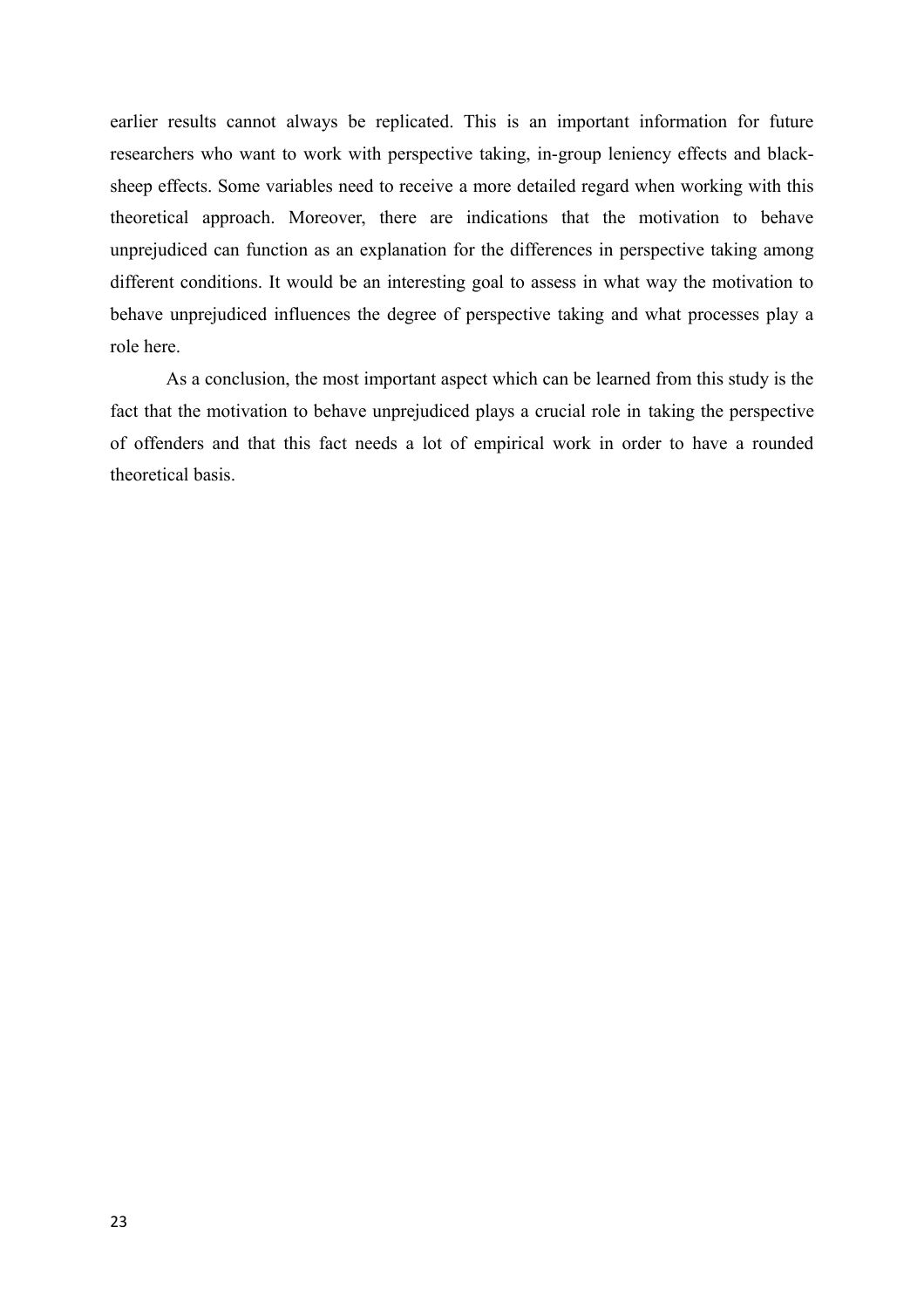### **References**

- Banse & Gawronski (2003). Die Skala Motivation zu vorurteilsfreiem Verhalten: Psychometrische Eigenschaften und Validität. *Diagnostica* 49, 4-13.
- Batson, C.D.; Chang, J., Orr, R. & Rowland, J. (2002). Empathy, attitudes and action: Can feeling for a Member of a stigmatized group motivate one to help the group? *Personality and Social Psychology Bulletin,* 28, 1656-1666.
- Braun, J. & Gollwitzer, M. (2012). Leniency for out-group offenders. European Journal of Social Psychology.
- Dunton, B.C. & Fazio, R.H. (1997). An Individual Difference Measure of Motivation to Control Prejudiced Reactions. Personality and Social Psychology Bulletin, 23, 316.
- Figueiredo, A.; Doosje, B.;Valentim, J.P. & Zebel, S. (2010). Dealing with Past Colonial Conflicts: How Perceived Characteristics of the Victimized Outgroup Can Influence the Experience of Group-Based Guilt. *International Journal of Conflict and Violence*,  $4(1), 89 - 105.$
- FoxNews (2012, September 19). Washington man gets life without parole for killing sex offenders. Retrieved March 27, 2014 from [http://www.foxnews.com/us/2012/09/19/washington-man-gets-life-without-parole-for](http://www.foxnews.com/us/2012/09/19/washington-man-gets-life-without-parole-for-)killing-sex-offenders*/*.
- Gollwitzer, M. & Keller, L. (2010). What You Did Only Matters if You Are One of Us Offenders' Group Membership Moderates the Effect of Criminal History on Punishment Severity. *Social Psychology*, 41(1), 20–26.
- Hodges, S.D.; Kiel, K.J.; Kramer, A.D.I.; Veach, D. & Villanueva, B.R. (2010). Giving Birth to Empathy: The Effects of Similar Experience on Empathic Accuracy, Empathic Concern, and Perceived Empathy. *Personality and Social Psychology Bulletin,* 3, 398- 409.
- Leach, C.W.; Van Zomeren, M.; Zebel, S.; Vliek, M.L.W.; Pennekamp, S.F.; Doosje, B.; Ouwerkerk, J.W. & Spears, R. (2008). Group-Level Self-Definition and Self-Investment: A Hierarchical (Multicomponent) Model of In-Group Identification.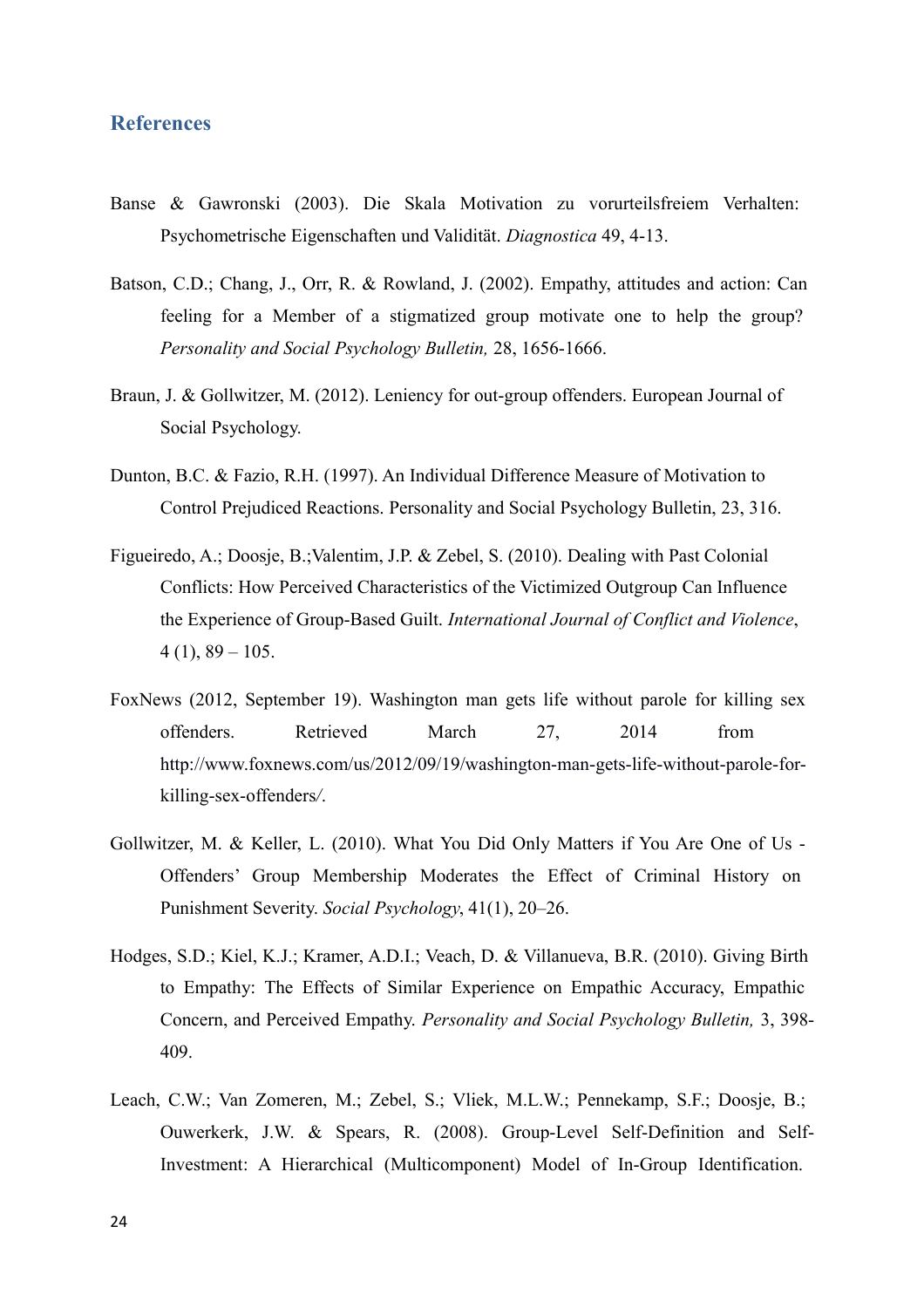*Journal of vPersonality and Social Psychology*, 95 (1), 144-165.

- Okimoto, T.G. & Wenzel, M. (2010). The Other Side of Perspective Taking: Transgression Ambiguity and Victims' Revenge Against Their Offender. *Social Psychological and Personality Science*, 2, 373.
- Pachur, T.; Hertwig, R. & Steinmann, F. (2012). How Do People Judge Risks: Availability Heuristic, Affect Heuristic, or Both? *Journal of Experimental Psychology: Applied*, 18 (3), 314–330.
- Pinto, I.R.; Marques, J.M.; Levine, J.M. & Abrams, D. (2010), 'Membership status and subjective group dynamics: Who triggers the black sheep effect?'. Journal of Personality and Social Psychology 99, 107–19.
- Tajfel, H. & Turner, J.C. (1979). An integrative theory of intergroup conflict. In W.G. Austin & S. Worchel (Eds.), The social psychology of intergroup relations, 33-48. Montery, CA: Brooks-Cole.
- Todd, A. R.; Bodenhausen, G.V.; Richeson, J.A. & Galinsky, A.D. (2011). Perspective Taking Combats Automatic Expressions of Racial Bias. Journal *of Personality and Social Psychology,* 100 (6), 1027-1042.
- Trepte S. (2006). Social identity theory. *Psychology of entertainment*. New York: Routledge, 255–271.
- Tversky, A. & Kahneman, D. (1974). Judgment under Uncertainty: Heuristics and Biases. *Science*, New Series, 185 (4157), 1124-1131.
- Van Prooijen, J.W. (2006). Probability Retributive Reactions to Suspected Offenders: The Importance of Social Categorizations and Guilt. *Personality and Social Psychology Bulletin*, 32, 715.
- Zwicker, K. (2014). Zelfreflectie beïnvloedt perspectief nemen van outgroup daders. Retrieved from www.essay.utwente.nl.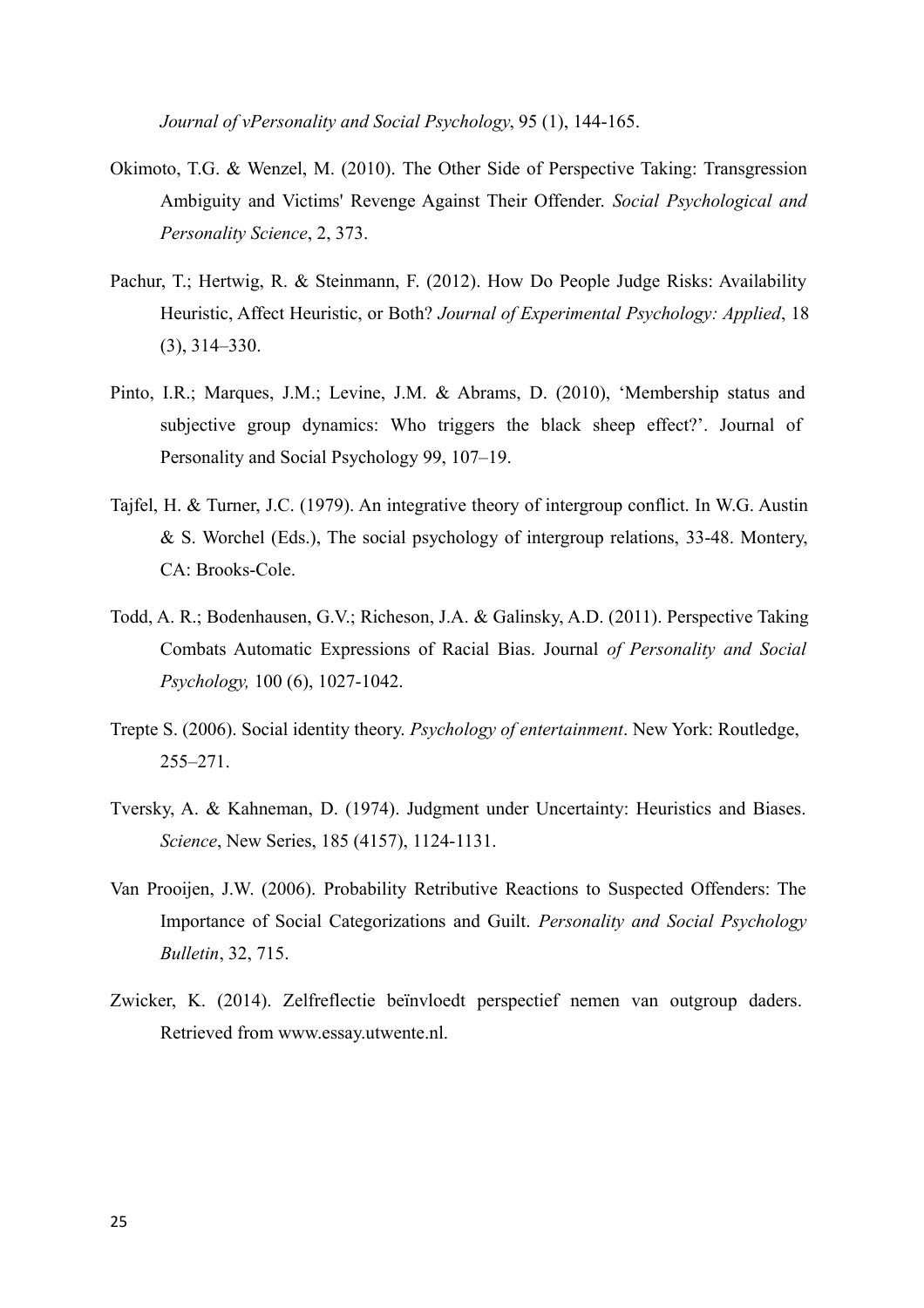### **Overview Appendices**

Appendix A: Instruction for the participants Appendix B: Questionnaire to measure the identification with the own nationality Appendix C: Questionnaire to prime on own "good" or "bad" actions Appendix D: Instruction for the manipulation text Appendix E: Manipulation text Appendix F: Questionnaire to measure the perspective taking Appendix G: The scale to measure the motivation to act without prejudice Appendix H: The scale to measure the threat to the self-esteem Appendix I: Questionnaire to measure the use of heuristics Appendix J: Questionnaire to measure the evaluation of the offender Appendix K: Questionnaire to measure the social bond with the offender Appendix L: Questionnaire to assess the demographic variables Appendix M: Debriefing Appendix N: Tables of analysis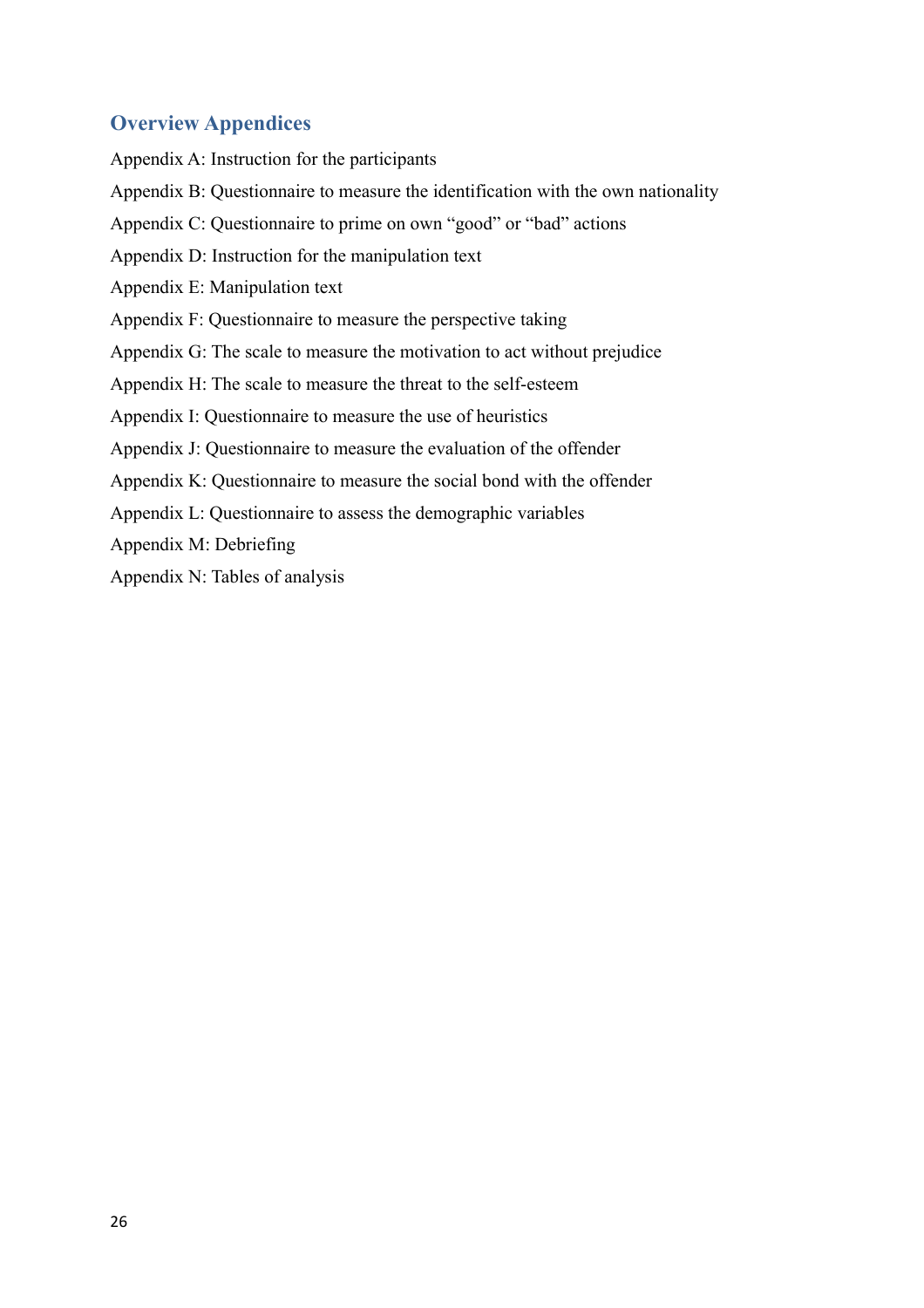### **Appendix A: Instruction for the participants**

### Lieber Teilnehmer,

auf diesem Wege möchte ich Sie über die Umfrage informieren, an der Sie im Anschluss von dieser Einführung teilnehmen können. Bei dieser Umfrage geht es darum, wie sehr man sich in andere Menschen und deren Situationen einfühlen kann. Sorgen Sie dafür, dass Sie die Fragen in Ruhe beantworten können. Ebenso ist es wichtig, dass Sie die Fragen nüchtern ausfüllen (keine Drogen, kein Alkohol). Die Teilnahme an dieser Untersuchung bleibt zu jeder Zeit anonym. Es ist nicht möglich nachzuvollziehen, welcher Teilnehmer welche Antworten gegeben hat. Ihre Daten werden auch nicht an Dritte weitergegeben. Sie können zu jeder Zeit mit der Umfrage aufhören, ohne Angabe von Gründen. Die Umfrage dauert 20 Minuten. Bitte achten Sie darauf alle Fragen zu beantworten, bevor Sie fortfahren, denn eine Auswertung ist nur möglich, wenn der Fragebogen komplett ausgefüllt wurde. Im Anschluss der Befragung werde ich Ihnen ausführlichere Informationen zu dieser Untersuchung geben. Wenn Sie am Ende der Untersuchung über die Resultate informiert werden wollen oder andere Fragen haben, dann melden sie sich bei m.steinbrecher@student.utwente.nl. Wenn Sie auf "Weiter" klicken geben Sie an, die oben genannten Informationen gelesen zu haben und erklären sich bereit, an der Umfrage teilzunehmen.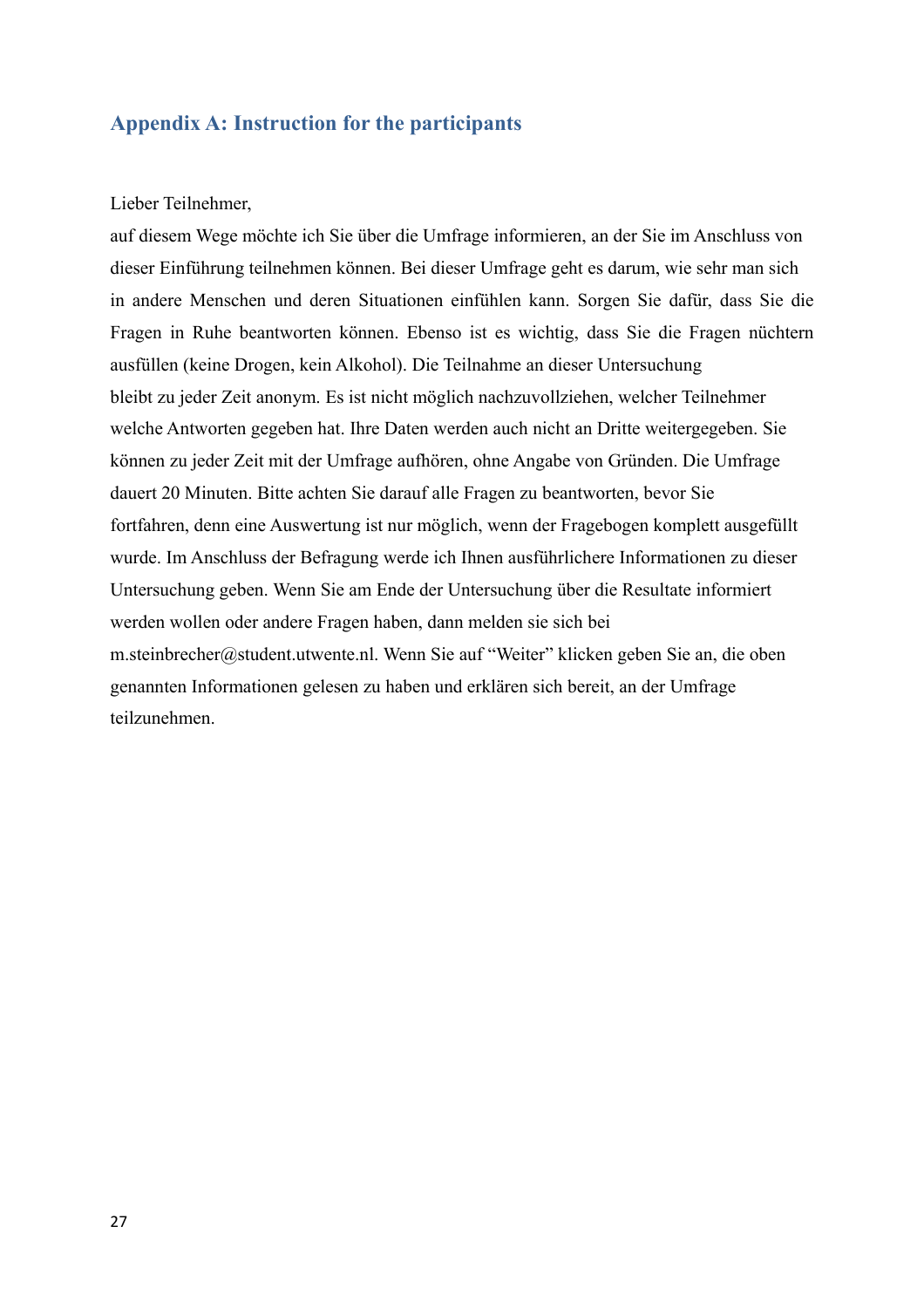# **Appendix B: Questionnaire to measure the identification with the own nationality**

Zu Beginn einige Fragen, die darauf eingehen, wie Sie Deutschen gegenüber stehen. Lesen Sie die Aussagen gut durch und klicken sie diejenige an, mit der Sie am meisten übereinstimmen. Es gibt keine richtigen oder falschen Antworten. Es geht um Ihre persönliche Meinung! Sorgen Sie dafür, dass Sie alle Fragen beantworten, bevor Sie fortfahren. Inwieweit stimmen Sie zu?

1. Ich bin froh Deutsche(r) zu sein.

Überhaupt nicht  $\frac{1}{2}$   $\frac{1}{2}$   $\frac{1}{2}$   $\frac{1}{2}$   $\frac{1}{2}$   $\frac{1}{2}$   $\frac{1}{2}$   $\frac{1}{2}$   $\frac{1}{2}$   $\frac{1}{2}$   $\frac{1}{2}$   $\frac{1}{2}$   $\frac{1}{2}$   $\frac{1}{2}$   $\frac{1}{2}$   $\frac{1}{2}$   $\frac{1}{2}$   $\frac{1}{2}$   $\frac{1}{2}$   $\frac{1}{2}$   $\frac{1$ 

2. Ich fühle mich solidarisch gegenüber Deutschen.

Überhaupt nicht \_ \_ \_ \_ \_ \_ \_ Sehr

3. Deutsche(r) zu sein macht einen großen Teil aus von dem, wie ich mich sehe.

Überhaupt nicht \_ \_ \_ \_ \_ \_ \_ Sehr

4. Ich denke oft an die Tatsache, dass ich Deutsche(r) bin.

Überhaupt nicht \_ \_ \_ \_ \_ \_ \_ Sehr

5. Es gibt mir ein gutes Gefühl, Deutsche(r) zu sein.

Überhaupt nicht \_ \_ \_ \_ \_ \_ \_ Sehr

6. Ich fühle mich mit Deutschen verbunden.

Überhaupt nicht \_ \_ \_ \_ \_ \_ \_ Sehr

7. Ein wichtiger Teil meiner Identität ist die Tatsache, dass ich Deutsche(r) bin.

Überhaupt nicht  $\frac{1}{2}$  \_\_\_\_\_\_\_\_\_\_ Sehr

8. Ich denke, dass Deutsche viel haben worauf sie stolz sein können.

Überhaupt nicht  $\frac{1}{2}$   $\frac{1}{2}$   $\frac{1}{2}$   $\frac{1}{2}$   $\frac{1}{2}$   $\frac{1}{2}$   $\frac{1}{2}$   $\frac{1}{2}$   $\frac{1}{2}$   $\frac{1}{2}$   $\frac{1}{2}$   $\frac{1}{2}$   $\frac{1}{2}$   $\frac{1}{2}$   $\frac{1}{2}$   $\frac{1}{2}$   $\frac{1}{2}$   $\frac{1}{2}$   $\frac{1}{2}$   $\frac{1}{2}$   $\frac{1$ 

9. Ich finde es angenehm, Deutsche(r) zu sein.

Überhaupt nicht  $\frac{1}{2}$   $\frac{1}{2}$   $\frac{1}{2}$   $\frac{1}{2}$   $\frac{1}{2}$   $\frac{1}{2}$   $\frac{1}{2}$   $\frac{1}{2}$   $\frac{1}{2}$   $\frac{1}{2}$   $\frac{1}{2}$   $\frac{1}{2}$   $\frac{1}{2}$   $\frac{1}{2}$   $\frac{1}{2}$   $\frac{1}{2}$   $\frac{1}{2}$   $\frac{1}{2}$   $\frac{1}{2}$   $\frac{1}{2}$   $\frac{1$ 

10. Ich fühle mich zugehörig/betroffen mit Deutschen.

Überhaupt nicht \_ \_ \_ \_ \_ \_ \_ Sehr

11. Ich habe viel mit dem durchschnittlichen Deutschen gemein.

Überhaupt nicht \_ \_ \_ \_ \_ \_ \_ Sehr

12. Deutsche sind sich sehr ähnlich.

Überhaupt nicht  $\frac{1}{2}$  \_\_\_\_\_\_\_\_\_ Sehr

13. Deutsche teilen sich viele Gemeinsamkeiten.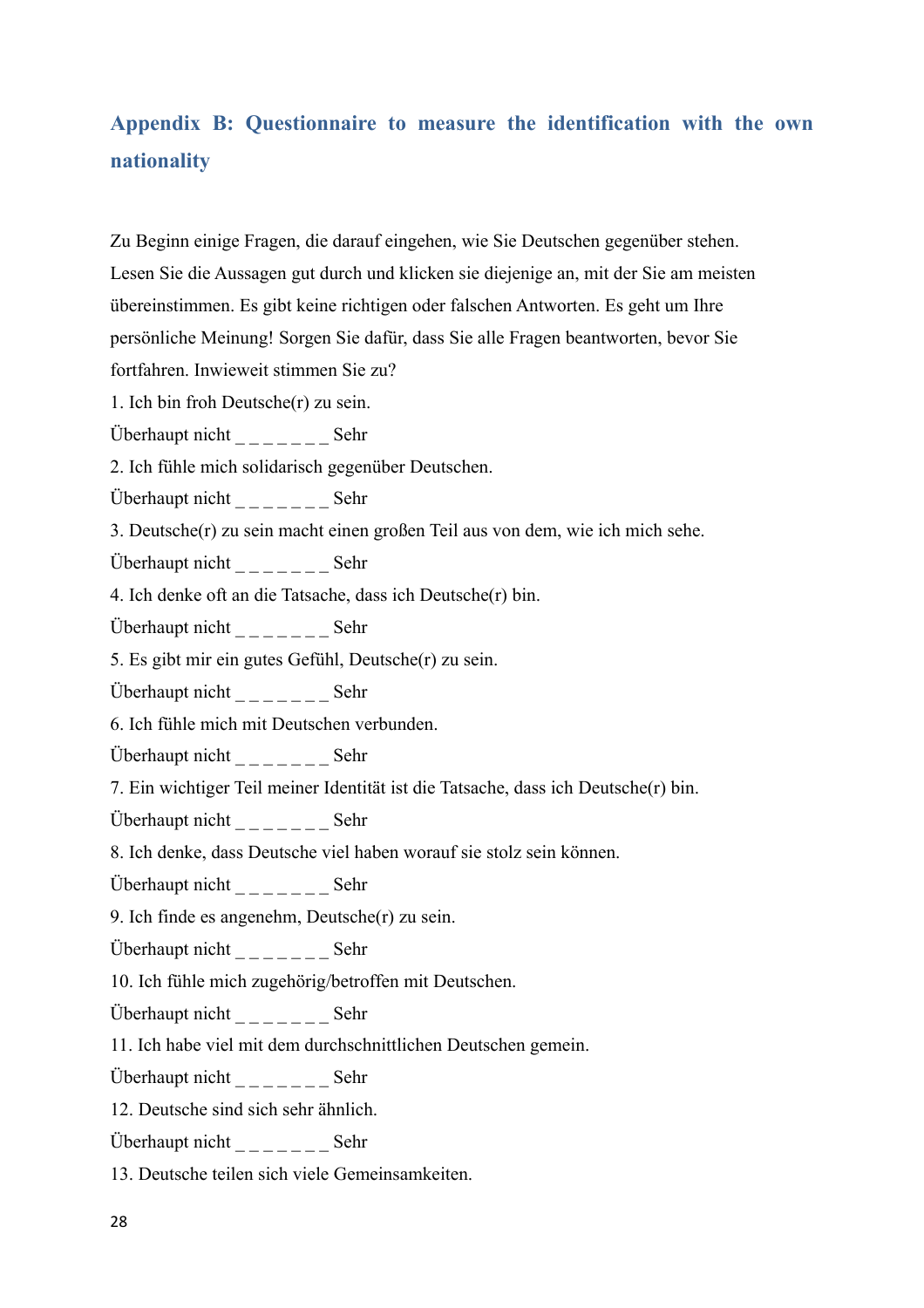Überhaupt nicht  $\frac{1}{2}$   $\frac{1}{2}$   $\frac{1}{2}$   $\frac{1}{2}$   $\frac{1}{2}$   $\frac{1}{2}$   $\frac{1}{2}$   $\frac{1}{2}$   $\frac{1}{2}$   $\frac{1}{2}$   $\frac{1}{2}$   $\frac{1}{2}$   $\frac{1}{2}$   $\frac{1}{2}$   $\frac{1}{2}$   $\frac{1}{2}$   $\frac{1}{2}$   $\frac{1}{2}$   $\frac{1}{2}$   $\frac{1}{2}$   $\frac{1$ 14. Ich ähnele dem durchschnittlichen Deutschen sehr. Überhaupt nicht  $\frac{1}{2}$   $\frac{1}{2}$   $\frac{1}{2}$   $\frac{1}{2}$   $\frac{1}{2}$   $\frac{1}{2}$   $\frac{1}{2}$   $\frac{1}{2}$   $\frac{1}{2}$   $\frac{1}{2}$   $\frac{1}{2}$   $\frac{1}{2}$   $\frac{1}{2}$   $\frac{1}{2}$   $\frac{1}{2}$   $\frac{1}{2}$   $\frac{1}{2}$   $\frac{1}{2}$   $\frac{1}{2}$   $\frac{1}{2}$   $\frac{1$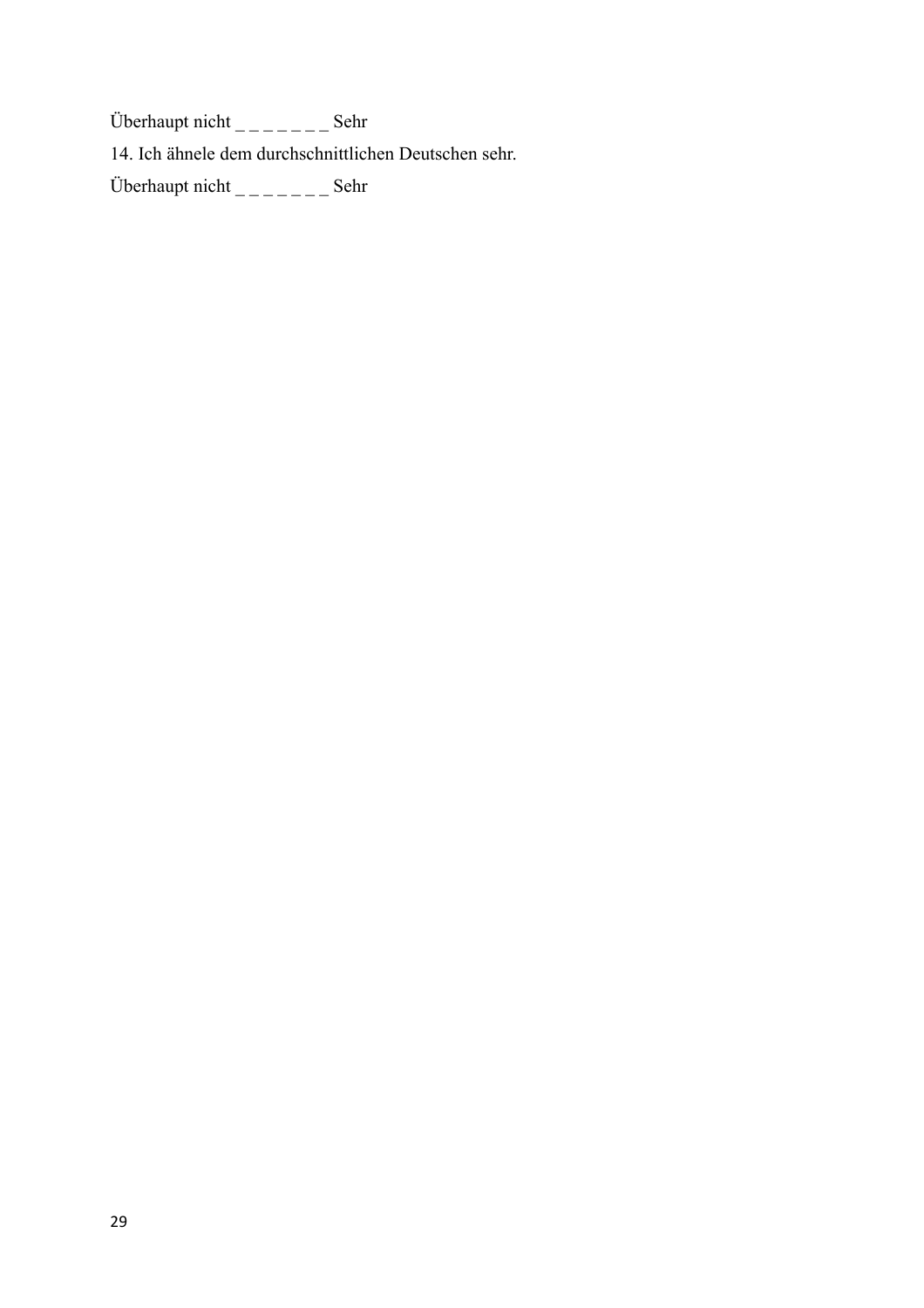### **Appendix C: Questionnaire to prime on own "good" or "bad" actions**

Red: priming on own "bad" actions

Green: priming on own "good" actions

Bei den folgenden Fragen geht es darum, ob man schon mal falsch oder unmoralisch gehandelt hat in seinem Leben, auch wenn man dafür nicht bestraft oder verurteilt wurde! Bitte antworten Sie ehrlich und denken Sie auch daran, dass Ihre Antworten anonym sind. Es gibt keine richtigen oder falschen Antworten, es geht nur um Ihre Erfahrung.

Bei den folgenden Fragen geht es darum, ob man schon mal moralisch gut gehandelt hat in seinem Leben, auch wenn man dafür nicht belohnt wurde! Bitte antworten Sie ehrlich und denken Sie auch daran, dass Ihre Antworten anonym sind. Es gibt keine richtigen oder falschen Antworten, es geht nur um Ihre Erfahrung.

15. Haben Sie jemals vorsätzlich eine fremde Sache beschädigt (z.B. Straßenlaterne ausgetreten/ zerstört, Verkehrsschilder beschädigt, Automaten oder andere technische Geräte beschädigt, Gegenstände von anderen Personen beschädigt/ zerstört, oder ähnliches)?

Ja

Nein

15. Haben Sie schon einmal einem älteren oder körperlich eingeschränkten Menschen geholfen?

Ja

Nein

16. Haben Sie jemals etwas gestohlen oder entwendet (z. B. Ladendiebstahl, Eigentum von anderen, wie z.B. Fahrrad, Geld, Tasche, Handy, Computer, Kleidung, Lebensmittel oder ähnliches)? Ja Nein

16. Haben Sie schon einmal etwas gefunden (z.B. Geldbörse, Schmuck, Schlüssel, Kleidung, Handy oder ähnliches) und es an den Eigentümer zurück gegeben oder so gut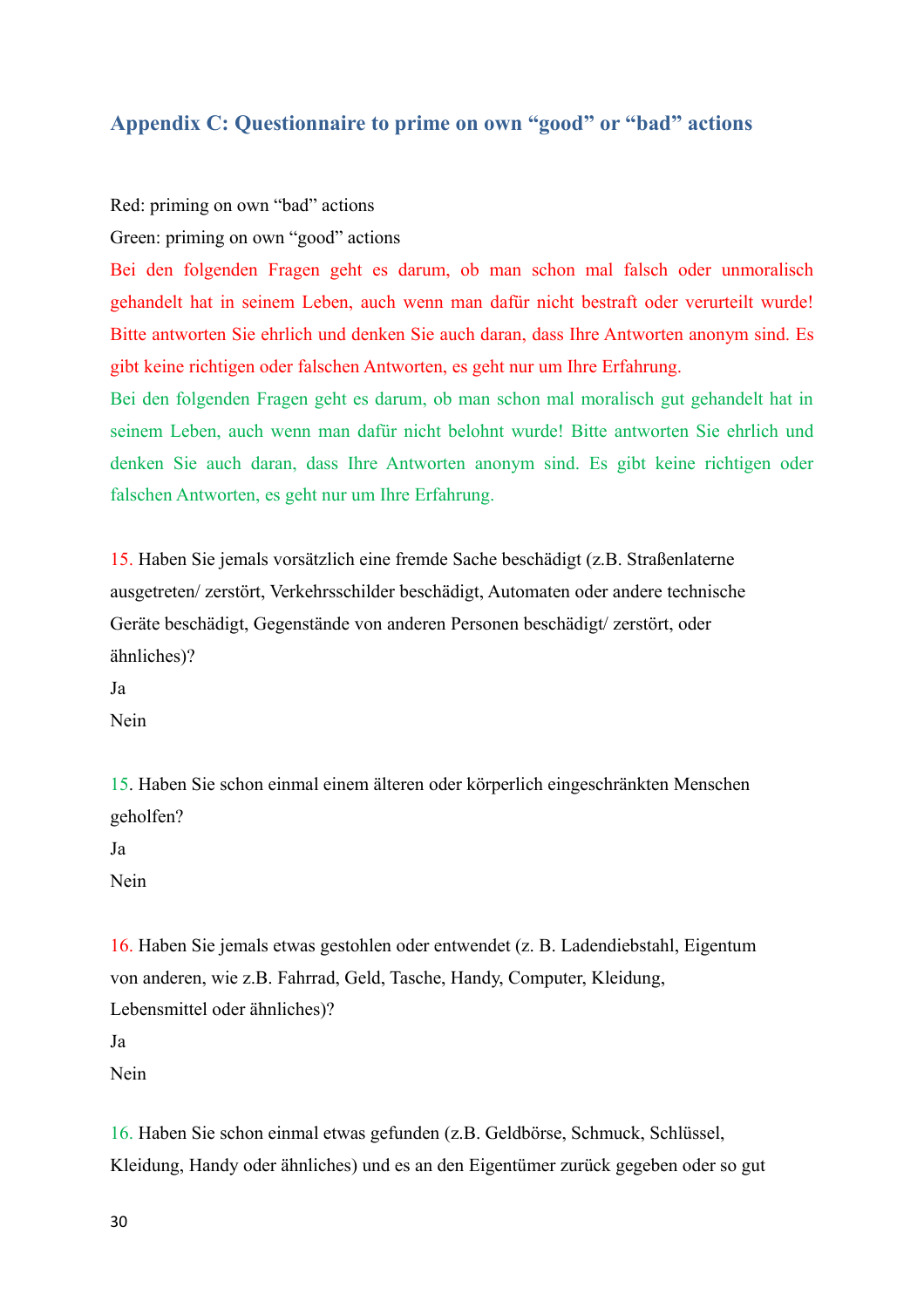es geht dafür gesorgt, dass diese Person ihr Eigentum wieder zurückbekommen kann (Abgabe des Gegenstandes an einer offiziellen Stelle oder Fundbüro)? Ja Nein

17. Ist es schon mal vorgekommen, dass Sie sich eine Leistung erschlichen haben (z.B. Schwarzfahren in einem öffentlichen Verkehrsmittel wie Bus oder Bahn, sich in Veranstaltungen wie Kino, Diskotheken oder Konzerte reingeschlichen ohne zu bezahlen oder ähnliches)?

Ja

Nein

17. Haben Sie schon einmal der Polizei geholfen, indem Sie eine Person angezeigt haben, die sich gesetzeswidrig verhalten hat?

Ja

Nein

18. Haben Sie jemals vorsätzlich urheberrechtlich geschütztes Material heruntergeladen ohne zu bezahlen ( z.B. Filme, Musik, Bücher, Computerprogramme oder ähnliches)? Ja

Nein

18. Haben Sie schon einmal die Schuld für etwas auf sich genommen, um jemand anderen zu schützen/helfen, obwohl Sie nicht schuldig waren?

Ja

Nein

19. Haben Sie schon einmal betrunken oder unter Einfluss anderer Substanzen, wie z.B. Drogen oder spezielle Medikamente, im Straßenverkehr teilgenommen indem Sie Auto, Motorrad, Fahrrad oder ähnliches gefahren sind?

Ja

Nein

19. Haben Sie schon einmal einen Fehler begangen (z.B. etwas beschädigt, etwas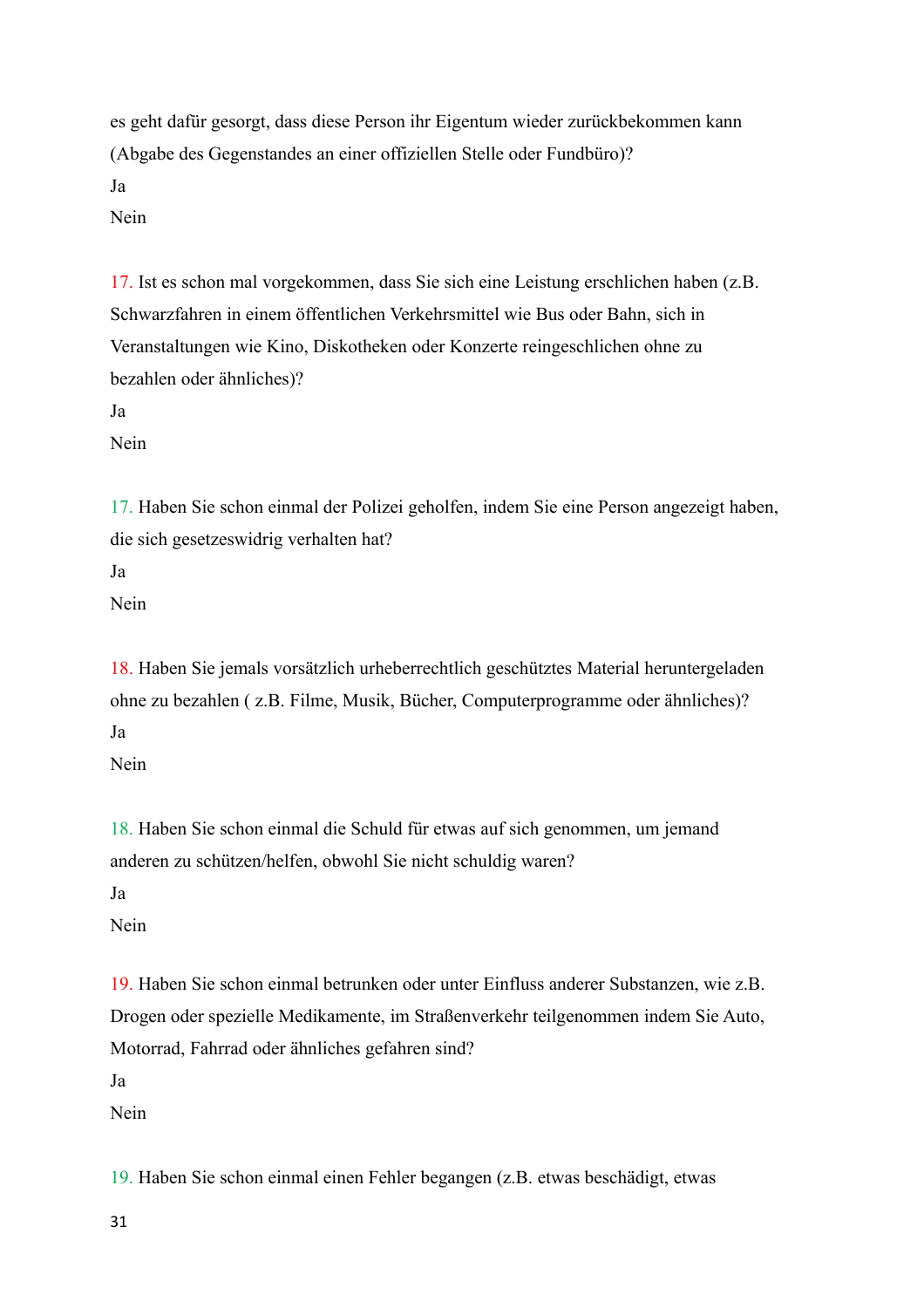entwendet, etwas verheimlicht oder ähnliches) und diesen Fehler freiwillig im Nachhinein zugegeben/gestanden, obwohl Sie ihn nicht hätten zugeben/gestehen müssen?

Ja

Nein

20. Ist es schon mal vorgekommen, dass Sie jemanden mit Gewalt gedroht oder bei jemanden Gewalt angewendet haben? Ja Nein

20. Haben Sie schon einmal einer Person/Institution etwas gespendet (z.B. Geld, Kleidung, Möbel, Lebensmittel, etc.)?

Ja

Nein

21. Haben Sie jemals ein anderes Delikt begangen, welches nicht oben genannt wurde, auch wenn Sie dafür nicht bestraft oder verurteilt worden sind?

Ja

Nein

Wenn ja, können Sie eine kurze Beschreibung von diesem Delikt geben?

21. Haben sie schon mal etwas moralisch Gutes getan was oben nicht genannt wurde?

 $\mathcal{L}_\text{max} = \mathcal{L}_\text{max} = \mathcal{L}_\text{max} = \mathcal{L}_\text{max} = \mathcal{L}_\text{max} = \mathcal{L}_\text{max} = \mathcal{L}_\text{max} = \mathcal{L}_\text{max} = \mathcal{L}_\text{max} = \mathcal{L}_\text{max} = \mathcal{L}_\text{max} = \mathcal{L}_\text{max} = \mathcal{L}_\text{max} = \mathcal{L}_\text{max} = \mathcal{L}_\text{max} = \mathcal{L}_\text{max} = \mathcal{L}_\text{max} = \mathcal{L}_\text{max} = \mathcal{$ 

Ja

Nein

Wenn ja, können Sie hier eine kurze Beschreibung dieser guten Tat geben?

 $\mathcal{L}_\mathcal{L} = \{ \mathcal{L}_\mathcal{L} = \{ \mathcal{L}_\mathcal{L} = \{ \mathcal{L}_\mathcal{L} = \{ \mathcal{L}_\mathcal{L} = \{ \mathcal{L}_\mathcal{L} = \{ \mathcal{L}_\mathcal{L} = \{ \mathcal{L}_\mathcal{L} = \{ \mathcal{L}_\mathcal{L} = \{ \mathcal{L}_\mathcal{L} = \{ \mathcal{L}_\mathcal{L} = \{ \mathcal{L}_\mathcal{L} = \{ \mathcal{L}_\mathcal{L} = \{ \mathcal{L}_\mathcal{L} = \{ \mathcal{L}_\mathcal{$ 

22. Wenn Sie zurückdenken an die eben gestellten Fragen, ist Ihnen dann bewusst, dass es sich um strafbare Dinge handelt, die Sie getan haben?

Ja

32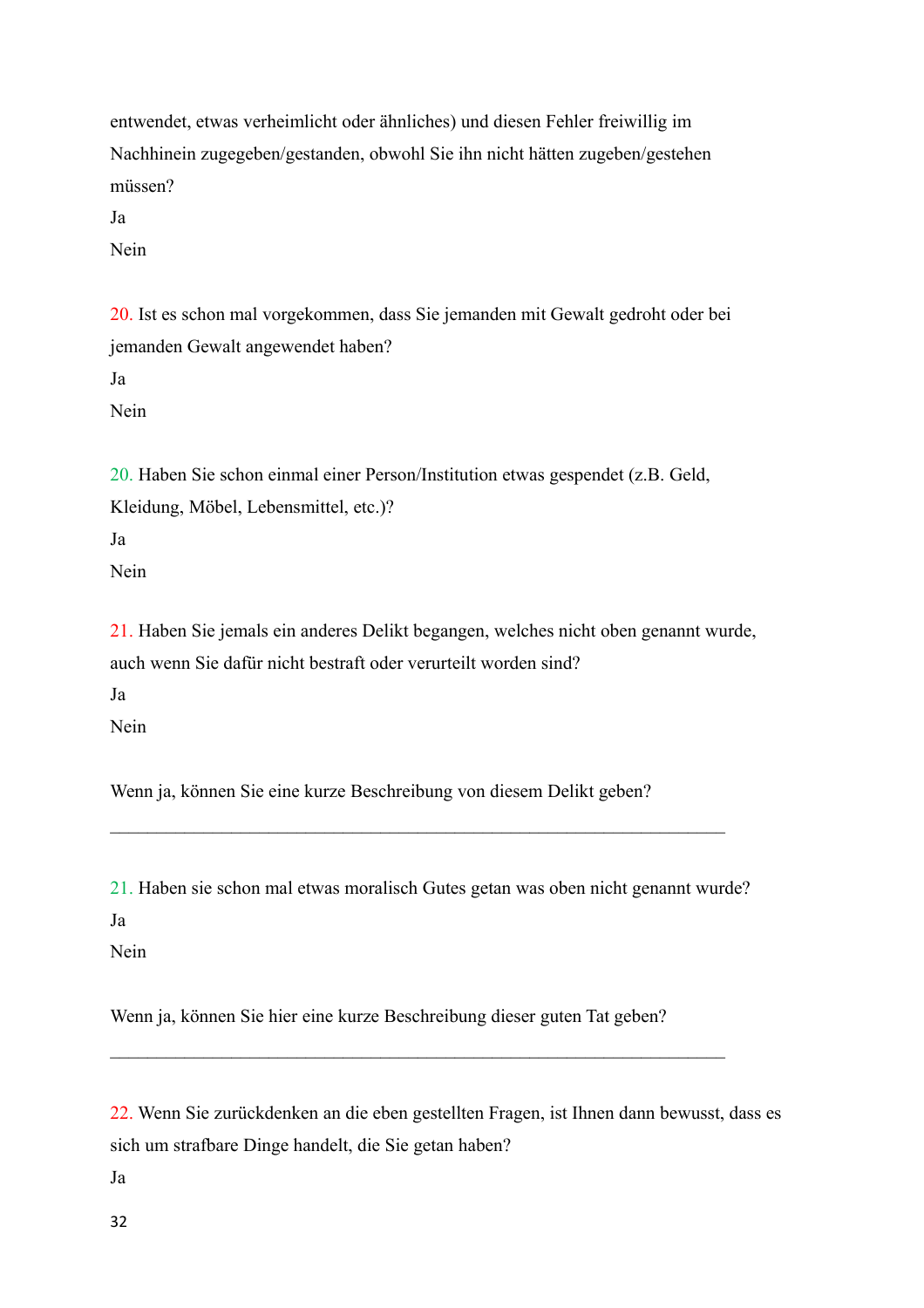Nein

22. Wenn Sie zurückdenken an die eben gestellten Fragen, ist Ihnen dann bewusst, dass es sich um moralisch gute Taten handelt, die Sie getan haben?

Ja

Nein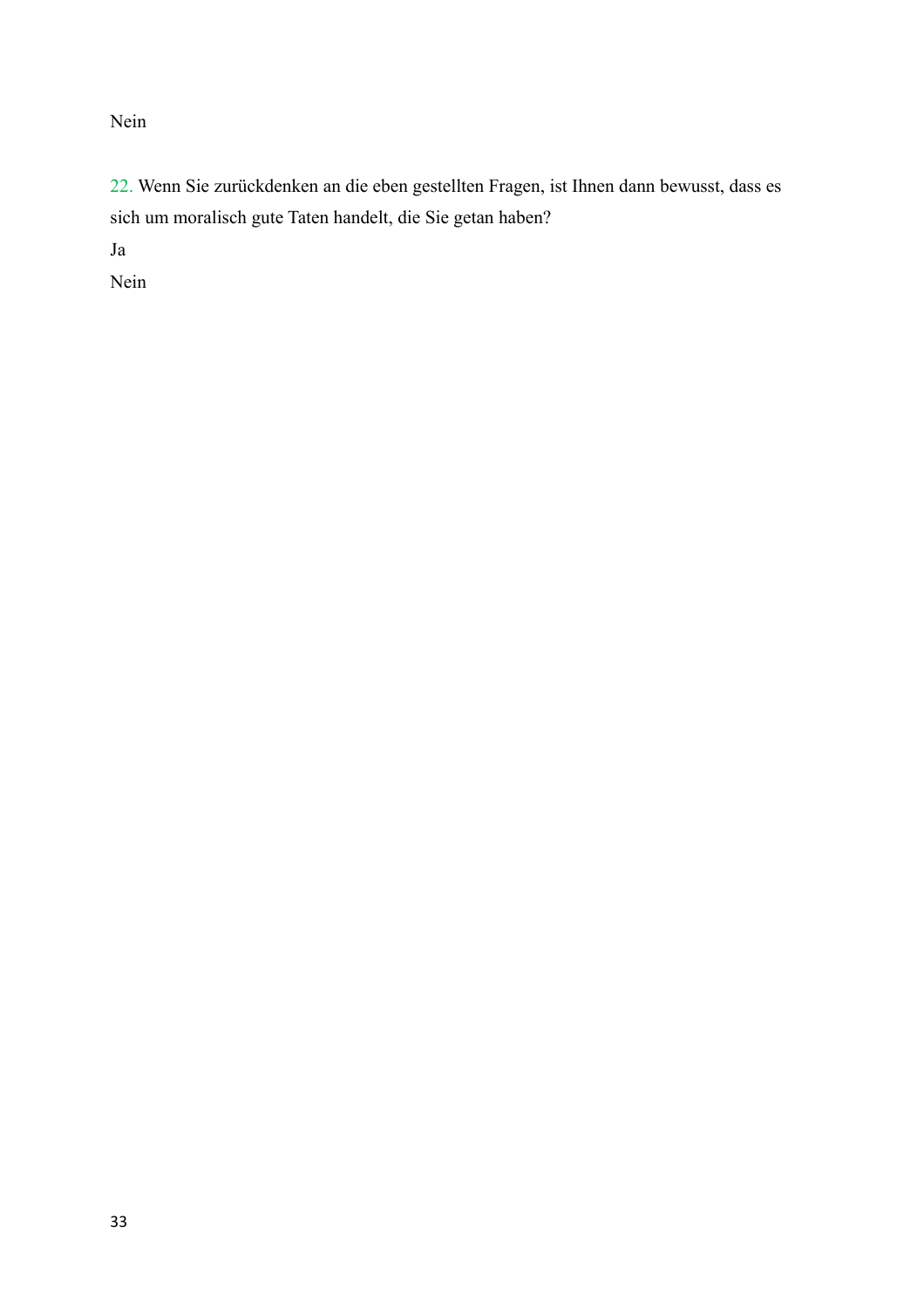### **Appendix D: Instruction for the manipulation text**

Im folgenden Teil werden Sie gebeten, eine Berichterstattung der Nachrichtenagentur "dpa" vom 24. Juni 2013 über ein Gewaltverbrechen zu lesen und sich in den Täter hineinzuversetzen. Versuchen Sie sich vorzustellen, dass Sie dieser Täter sind. Versuchen Sie darauf zu achten, welche Gedanken und Gefühle Sie erfahren, während Sie den Bericht lesen. Nachdem Sie ihn gelesen haben, werden Sie gebeten mindestens zwei dieser Gedanken und Gefühle aufzuschreiben. Danach werden noch andere Fragen zu diesem Bericht gestellt. Auch hier gilt, es gibt keine richtigen oder falschen Antworten. Es geht allein um Ihre persönliche Einschätzung!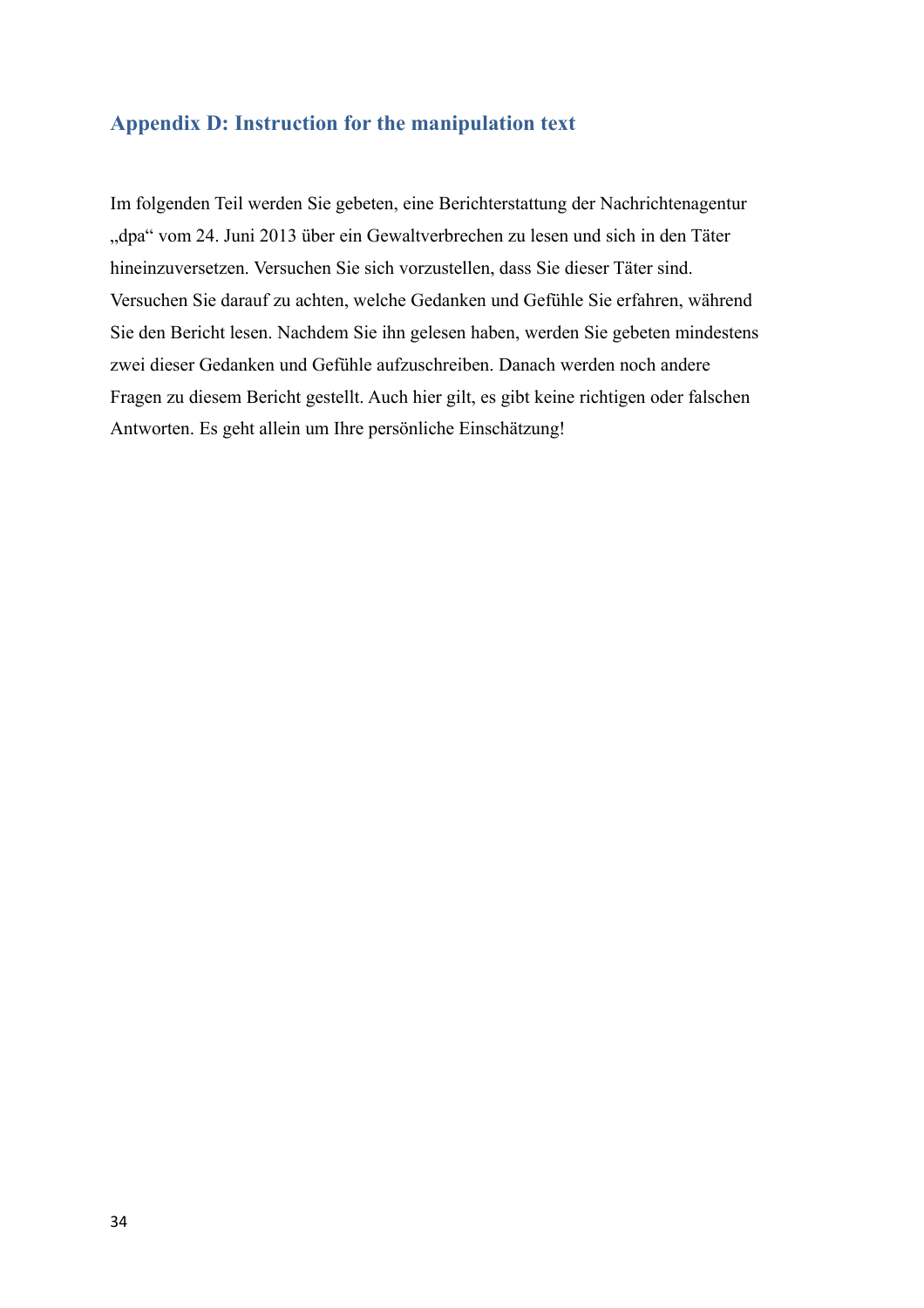# **Appendix E: Manipulation text (in-group offender/out-group offender/neutral offender)**

### **Quelle: dpa**

25-jähriger **Deutscher** gesteht Straftat/ 25-jähriger **Portugiese/ 25-jähriger** gesteht Straftat Während ein Zeitungsausträger früh am Morgen durch eine Passage in einem Einkaufszentrum ging, ertappte er einen Einbrecher. Dieser Einbrecher, sein Name ist Andreas W./ Horacio P., war nach eigenen Aussagen darüber so erschrocken gesehen worden zu sein, dass er mit seinem Einbruchswerkzeug, einer Art Stemmeisen, gleich zweimal zuschlug. Deshalb steht der 25-Jährige Andreas W./ Horacio P./ der 25-jährige Täter nun vor Gericht. Der Angeklagte gesteht den Angriff: Er habe in den Laden einbrechen wollen, an dessen Eingangstür er das Stemmeisen schon angesetzt hatte. Der (ebenfalls) deutsche Zeitungsausträger, sein Name ist Thomas J. schildert den Vorfall allerdings etwas anders: Ihm sei das Verhalten des Mannes sehr komisch vorgekommen, er habe geschaut, sei aber weitergegangen. Der Mann sei ihm nachgelaufen und habe ihn wortlos und kaltblütig mit der rund ein Meter langen Stange seitlich auf den Kopf geschlagen. Thomas J. erlitt Platzwunden und Prellungen, war fünf Tage krankgeschrieben und vier Wochen in ärztlicher Behandlung. Als Andreas W./ Horacio P./ der Täter an diesem Morgen nach seiner Tat nach Hause kam, habe er immer noch unter Schock gestanden und es mit der Angst zu tun bekommen, dass der Mann, den er geschlagen hatte, sterben könnte: "Mir sind dann die Emotionen durchgegangen und ich habe angefangen zu heulen." Die Frage, ob er einen Notarzt für den Mann gerufen habe, verneint der Angeklagte und fügt an: "Ich weiß, das war eine Scheißaktion." Nach der Vernehmung des Zeitungsausträgers entschuldigt sich der 25- Jährige Andreas/ Horacio/ der 25-jährige bei diesem: "Ich weiß, das ist keine Entschuldigung für das, was ich Ihnen angetan habe." Der Zeitungsausträger sieht ihn an und nickt mit dem Kopf.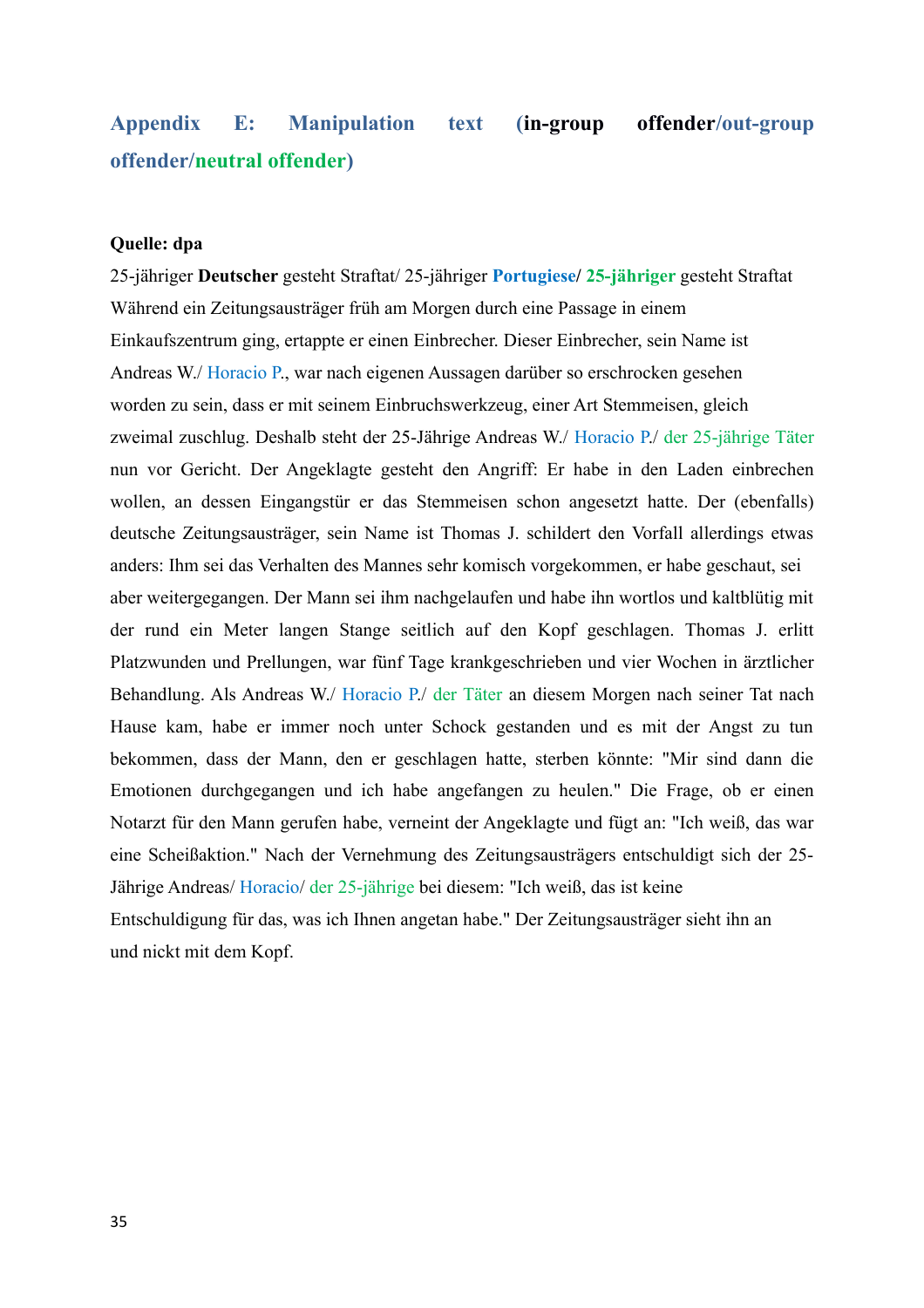### **Appendix F: Questionnaire to measure the perspective taking**

23. Geben Sie nun zwei Gedanken an, die Sie hatten, während Sie sich in Andreas/ Horacio/ den Täter hineinversetzt haben.

24. Geben Sie nun zwei Gefühle an, die Sie hatten, während Sie sich in Andreas/ Horacio/ den Täter hineinversetzt haben.

 $\mathcal{L}_\text{max}$  , and the contribution of the contribution of the contribution of the contribution of the contribution of the contribution of the contribution of the contribution of the contribution of the contribution of t

 $\mathcal{L}_\text{max}$  , and the contribution of the contribution of the contribution of the contribution of the contribution of the contribution of the contribution of the contribution of the contribution of the contribution of t

25. Wie sehr haben Sie probiert sich vorzustellen, was Andreas/ Horacio/ der Täter denkt, fühlt und erfährt? Überhaupt nicht \_ \_ \_ \_ \_ \_ \_ Sehr

26. Wie sehr haben Sie probiert sich vorzustellen, was Sie selber denken, fühlen und erfahren würden, wenn Sie Andreas/ Horacio/ der Täter wären? Überhaupt nicht \_ \_ \_ \_ \_ \_ \_ Sehr

27. Wie sehr haben Sie probiert, objektiv zu bleiben und emotionalen Abstand zu halten gegenüber Andreas/ Horacio/ dem Täter? Überhaupt nicht  $\frac{1}{2}$   $\frac{1}{2}$   $\frac{1}{2}$   $\frac{1}{2}$   $\frac{1}{2}$   $\frac{1}{2}$   $\frac{1}{2}$   $\frac{1}{2}$   $\frac{1}{2}$   $\frac{1}{2}$   $\frac{1}{2}$   $\frac{1}{2}$   $\frac{1}{2}$   $\frac{1}{2}$   $\frac{1}{2}$   $\frac{1}{2}$   $\frac{1}{2}$   $\frac{1}{2}$   $\frac{1}{2}$   $\frac{1}{2}$   $\frac{1$ 

28. Inwieweit haben Sie versucht, Andreas'/ Horacios Perspektive/ die Perspektive vom Täter einzunehmen?

Überhaupt nicht \_ \_ \_ \_ \_ \_ \_ Sehr

29. Inwieweit ist es Ihnen gelungen, Andreas'/ Horacios Perspektive/ die Perspektive vom Täter einzunehmen?

Überhaupt nicht \_ \_ \_ \_ \_ \_ \_ Sehr

30. Inwieweit war es Ihnen möglich, seine Perspektive einzunehmen?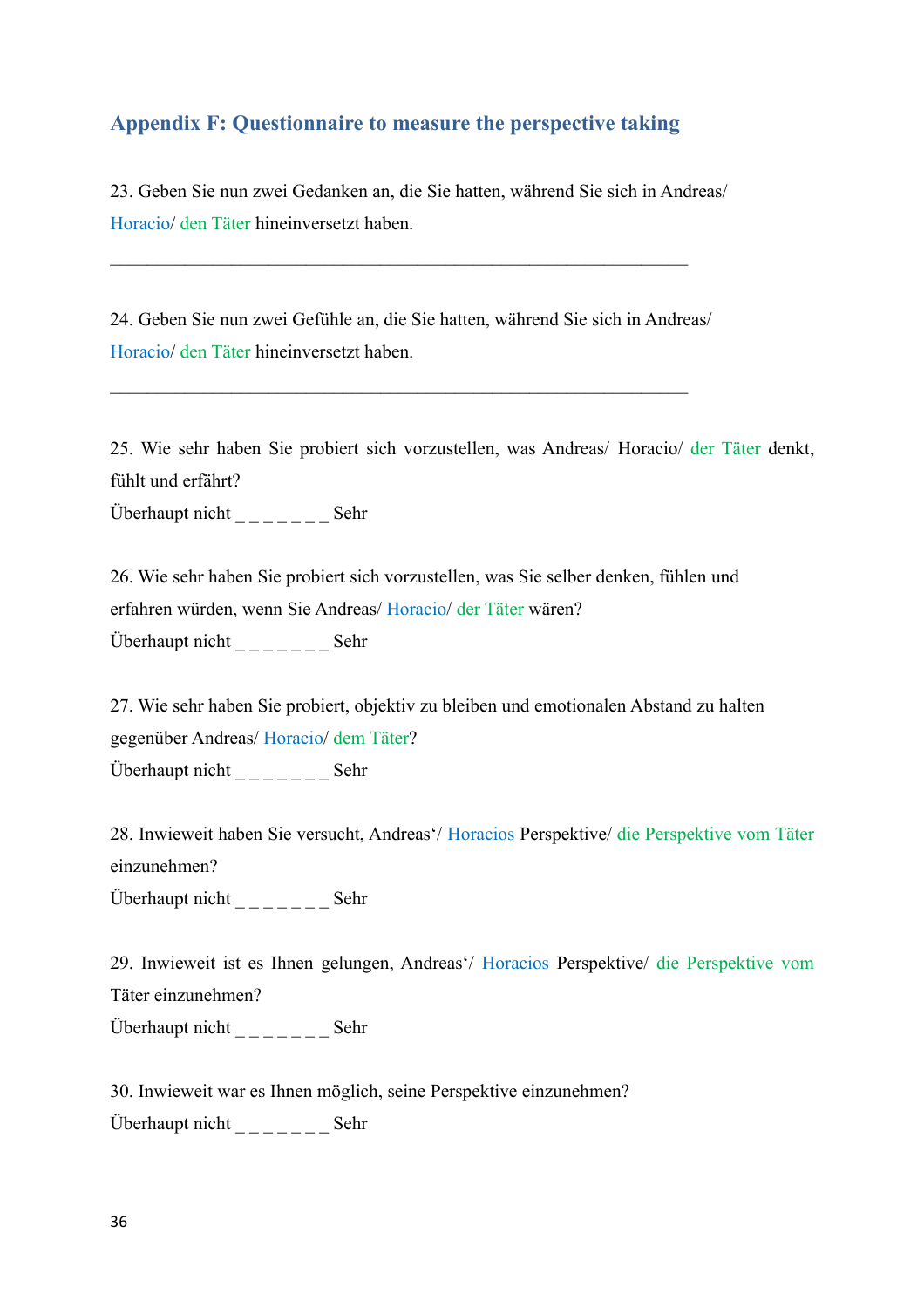31. Inwieweit haben Sie einen Widerstand erfahren, als Sie sich in Andreas/ Horacio/ den Täter einfühlen wollten?

Überhaupt nicht  $\frac{1}{2}$   $\frac{1}{2}$   $\frac{1}{2}$   $\frac{1}{2}$   $\frac{1}{2}$   $\frac{1}{2}$   $\frac{1}{2}$   $\frac{1}{2}$   $\frac{1}{2}$   $\frac{1}{2}$   $\frac{1}{2}$   $\frac{1}{2}$   $\frac{1}{2}$   $\frac{1}{2}$   $\frac{1}{2}$   $\frac{1}{2}$   $\frac{1}{2}$   $\frac{1}{2}$   $\frac{1}{2}$   $\frac{1}{2}$   $\frac{1$ 

32. Ich fand, dass es Andreas/ Horacio/ der Täter nicht wert war, dass ich mich in ihn hineinversetzt habe.

Überhaupt nicht  $\frac{1}{2}$  \_\_\_\_\_\_\_\_\_\_ Sehr

33. Ich fand es schwierig, die menschliche Seite von Andreas/ Horacio/ dem Täter zu sehen. Überhaupt nicht  $\frac{1}{2}$  \_\_\_\_\_\_\_\_\_ Sehr

34. Ich hatte Angst, dass wenn ich mich zu sehr in Andreas/ Horacio/ den Täter hineinversetze, zu viel Sympathie für ihn zu empfinden. Überhaupt nicht  $\frac{1}{2}$  \_\_\_\_\_\_\_\_ Sehr

35. Ich wollte mich in Andreas/ Horacio/ den Täter nicht hineinversetzen, weil ich auf keine Art und Weise Sympathie für ihn empfinden möchte.

Überhaupt nicht  $\frac{1}{2}$  \_\_\_\_\_\_\_\_\_ Sehr

36. Ich wollte mich nicht in Andreas/ Horacio/ den Täter hineinversetzen, weil ich es vermeiden wollte, seine Tat gut zu reden.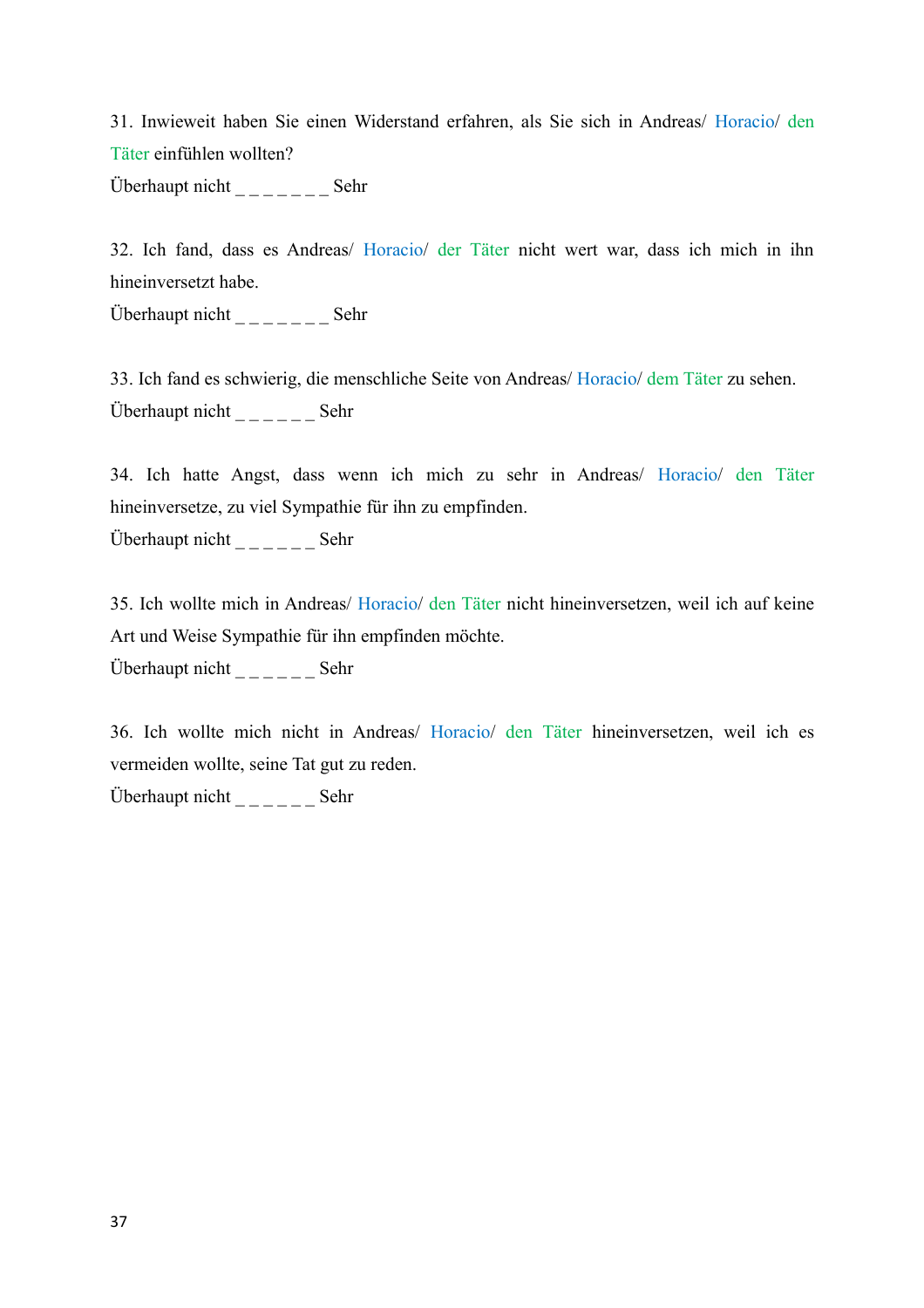## **Appendix G: The scale to measure the motivation to act without prejudice**

Im Folgenden geht es um Ihre Haltung, was Vorurteile betrifft. Antworten Sie auch hier vollkommen ehrlich, es gibt keine richtigen oder falschen Antworten.

37. Man sollte sich nie durch Vorurteile leiten lassen.

Überhaupt nicht  $\frac{1}{2}$   $\frac{1}{2}$   $\frac{1}{2}$   $\frac{1}{2}$   $\frac{1}{2}$   $\frac{1}{2}$   $\frac{1}{2}$   $\frac{1}{2}$   $\frac{1}{2}$   $\frac{1}{2}$   $\frac{1}{2}$   $\frac{1}{2}$   $\frac{1}{2}$   $\frac{1}{2}$   $\frac{1}{2}$   $\frac{1}{2}$   $\frac{1}{2}$   $\frac{1}{2}$   $\frac{1}{2}$   $\frac{1}{2}$   $\frac{1$ 

38. Ich achte darauf, dass mein Verhalten nicht durch Vorurteile beeinflusst wird.

Überhaupt nicht \_ \_ \_ \_ \_ \_ \_ Sehr

39. Es ist mir egal, wenn jemand glaubt, dass ich Vorurteile gegenüber Straftätern hätte.

Überhaupt nicht  $\frac{1}{2}$   $\frac{1}{2}$   $\frac{1}{2}$   $\frac{1}{2}$   $\frac{1}{2}$   $\frac{1}{2}$   $\frac{1}{2}$   $\frac{1}{2}$   $\frac{1}{2}$   $\frac{1}{2}$   $\frac{1}{2}$   $\frac{1}{2}$   $\frac{1}{2}$   $\frac{1}{2}$   $\frac{1}{2}$   $\frac{1}{2}$   $\frac{1}{2}$   $\frac{1}{2}$   $\frac{1}{2}$   $\frac{1}{2}$   $\frac{1$ 

40. Wenn man über Straftäter spricht, sollte man abwertende Bezeichnungen vermeiden.

Überhaupt nicht \_ \_ \_ \_ \_ \_ \_ Sehr

41. Es lohnt sich nicht, sich ständig Sorgen darüber zu machen, ob man sich gerade irgendwem gegenüber vorurteilsvoll verhält.

Überhaupt nicht  $\frac{1}{2}$   $\frac{1}{2}$   $\frac{1}{2}$   $\frac{1}{2}$   $\frac{1}{2}$   $\frac{1}{2}$   $\frac{1}{2}$   $\frac{1}{2}$   $\frac{1}{2}$   $\frac{1}{2}$   $\frac{1}{2}$   $\frac{1}{2}$   $\frac{1}{2}$   $\frac{1}{2}$   $\frac{1}{2}$   $\frac{1}{2}$   $\frac{1}{2}$   $\frac{1}{2}$   $\frac{1}{2}$   $\frac{1}{2}$   $\frac{1$ 

42. Jeder Mensch hat Vorurteile. Es kommt darauf an, sich nicht davon leiten zu lassen.

Überhaupt nicht \_ \_ \_ \_ \_ \_ \_ Sehr

43. Man sollte sich seine eigenen Vorurteile bewusst machen.

Überhaupt nicht  $\frac{1}{2}$  \_\_\_\_\_\_\_ Sehr

44. Man sollte sich besonders fair verhalten, wenn man mit jemandem zu tun hat, der wahrscheinlich häufiger unter Vorurteilen zu leiden hat.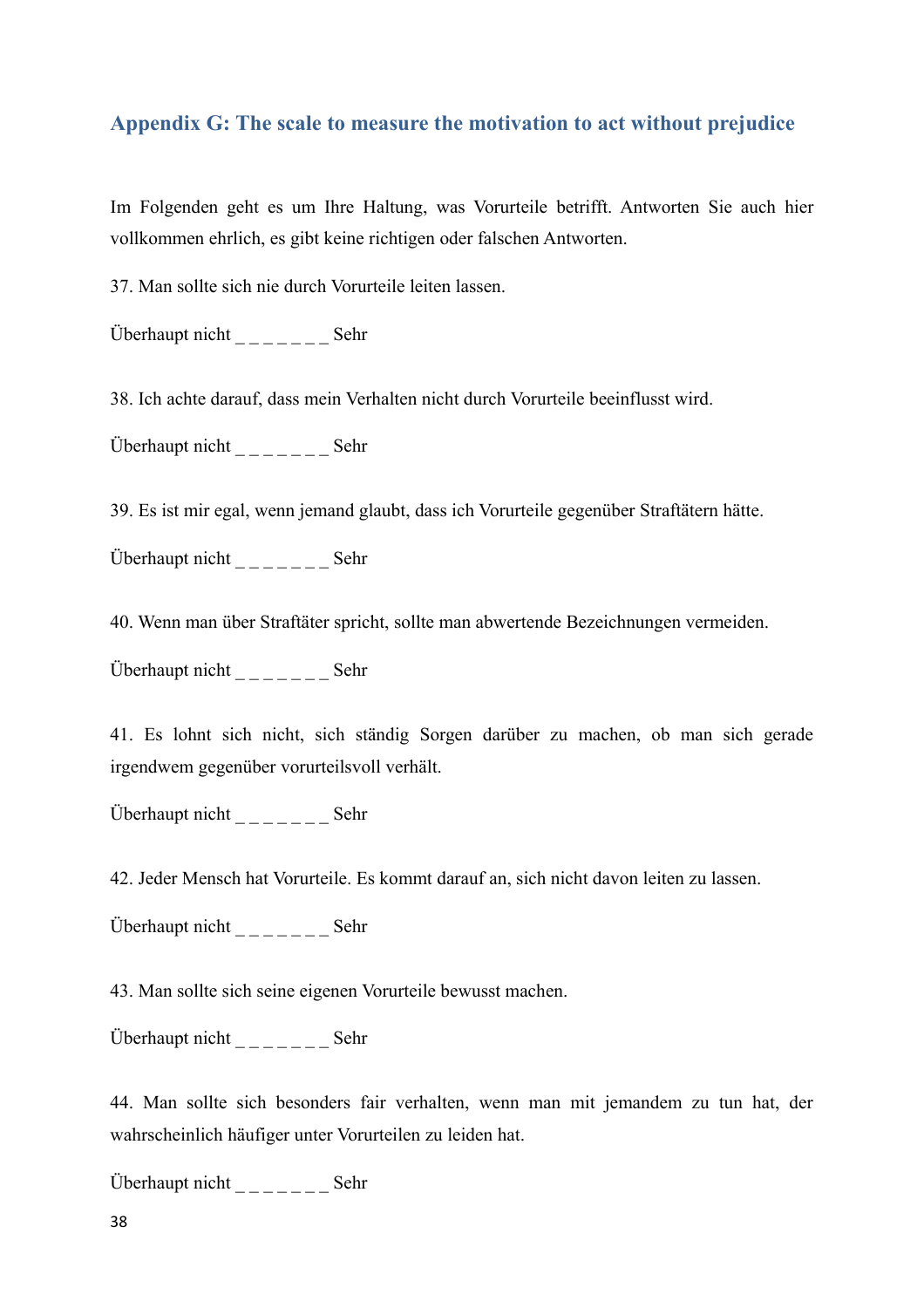45. Man sollte in Gesellschaft nichts Negatives über Straftäter sagen.

Überhaupt nicht \_ \_ \_ \_ \_ \_ \_ Sehr

46. Ich ärgere mich über mich selbst, wenn ich etwas denke oder fühle, was für vorurteilsvoll gehalten werden könnte.

Überhaupt nicht \_ \_ \_ \_ \_ \_ \_ Sehr

47. Man sollte nicht über Verbrecherwitze lachen.

Überhaupt nicht  $\frac{1}{2}$   $\frac{1}{2}$   $\frac{1}{2}$   $\frac{1}{2}$   $\frac{1}{2}$   $\frac{1}{2}$   $\frac{1}{2}$   $\frac{1}{2}$   $\frac{1}{2}$   $\frac{1}{2}$   $\frac{1}{2}$   $\frac{1}{2}$   $\frac{1}{2}$   $\frac{1}{2}$   $\frac{1}{2}$   $\frac{1}{2}$   $\frac{1}{2}$   $\frac{1}{2}$   $\frac{1}{2}$   $\frac{1}{2}$   $\frac{1$ 

48. Es wäre mir unangenehm, wenn jemand glauben würde, dass ich Vorurteile gegenüber Straftätern hätte.

Überhaupt nicht \_ \_ \_ \_ \_ \_ \_ Sehr

49. Es macht mich wütend, wenn jemand Vorurteile über Straftäter äußert.

Überhaupt nicht  $\frac{1}{2}$   $\frac{1}{2}$   $\frac{1}{2}$   $\frac{1}{2}$   $\frac{1}{2}$   $\frac{1}{2}$   $\frac{1}{2}$   $\frac{1}{2}$   $\frac{1}{2}$   $\frac{1}{2}$   $\frac{1}{2}$   $\frac{1}{2}$   $\frac{1}{2}$   $\frac{1}{2}$   $\frac{1}{2}$   $\frac{1}{2}$   $\frac{1}{2}$   $\frac{1}{2}$   $\frac{1}{2}$   $\frac{1}{2}$   $\frac{1$ 

50. Ich finde es wichtiger zu sagen, was man denkt, als sich ständig Sorgen darüber zu machen, ob man damit jemandem zu nahe tritt.

Überhaupt nicht \_ \_ \_ \_ \_ \_ \_ Sehr

51. Es ist mir unangenehm, jemanden zu verletzen, daher versuche ich immer, Rücksicht auf die Gefühle anderer zu nehmen.

Überhaupt nicht  $\frac{1}{2}$   $\frac{1}{2}$   $\frac{1}{2}$   $\frac{1}{2}$   $\frac{1}{2}$   $\frac{1}{2}$   $\frac{1}{2}$   $\frac{1}{2}$   $\frac{1}{2}$   $\frac{1}{2}$   $\frac{1}{2}$   $\frac{1}{2}$   $\frac{1}{2}$   $\frac{1}{2}$   $\frac{1}{2}$   $\frac{1}{2}$   $\frac{1}{2}$   $\frac{1}{2}$   $\frac{1}{2}$   $\frac{1}{2}$   $\frac{1$ 

52. Wenn ich Gedanken oder Gefühle habe, die andere diskriminieren, behalte ich sie für mich.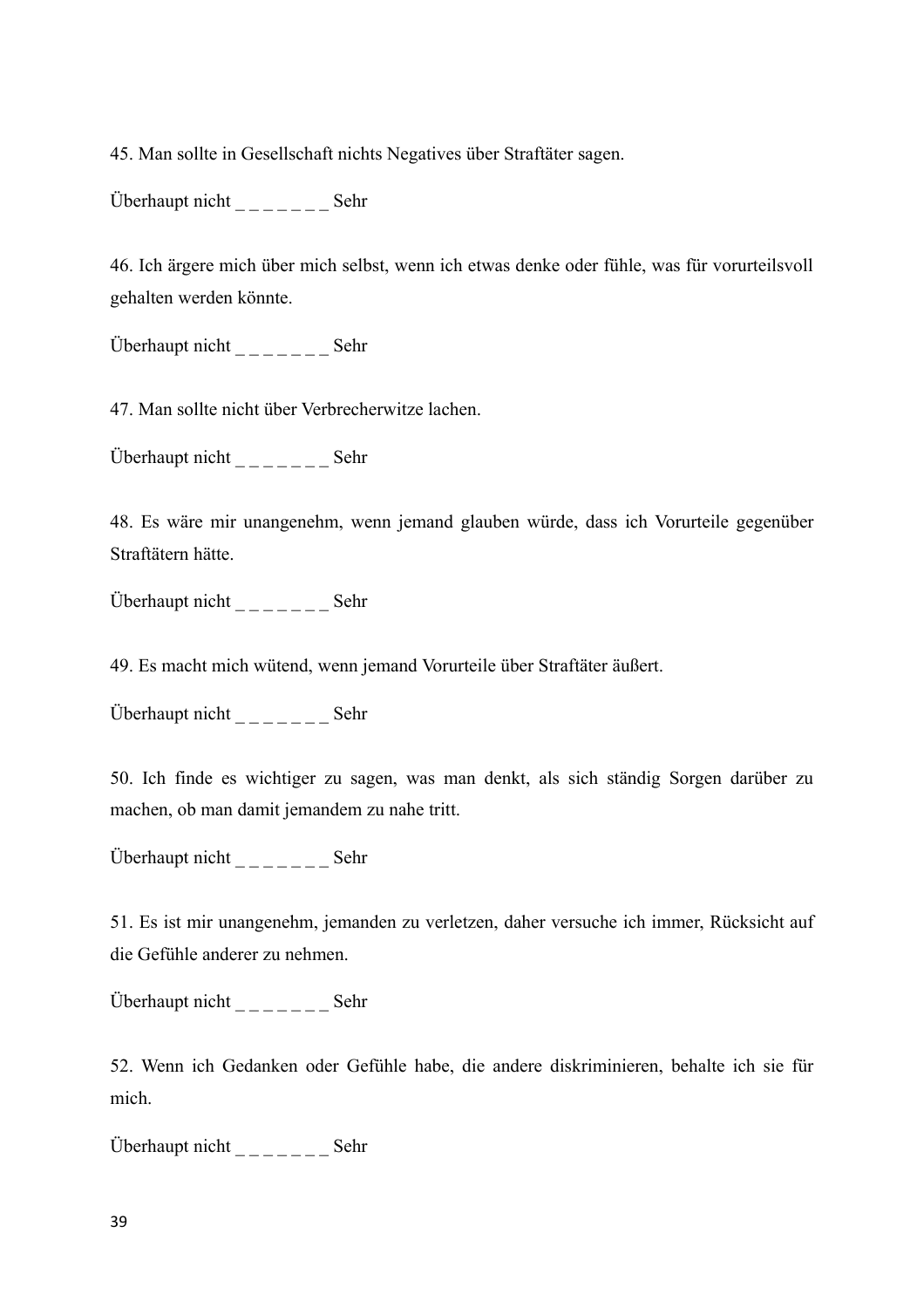## **Appendix H: The scale to measure the threat to the self-esteem**

Bitte geben Sie an, wie Sie sich jetzt in diesem Moment fühlen.

53. Ich fühle mich stolz.

Überhaupt nicht  $\frac{1}{2}$  \_\_\_\_\_\_\_\_\_\_\_\_\_ Sehr

54. Ich denke positiv über mich selbst.

Überhaupt nicht  $\frac{1}{2}$   $\frac{1}{2}$   $\frac{1}{2}$   $\frac{1}{2}$   $\frac{1}{2}$   $\frac{1}{2}$   $\frac{1}{2}$   $\frac{1}{2}$   $\frac{1}{2}$   $\frac{1}{2}$   $\frac{1}{2}$   $\frac{1}{2}$   $\frac{1}{2}$   $\frac{1}{2}$   $\frac{1}{2}$   $\frac{1}{2}$   $\frac{1}{2}$   $\frac{1}{2}$   $\frac{1}{2}$   $\frac{1}{2}$   $\frac{1$ 

55. Ich fühle mich beschämt.

Überhaupt nicht  $\frac{1}{2}$   $\frac{1}{2}$   $\frac{1}{2}$   $\frac{1}{2}$   $\frac{1}{2}$   $\frac{1}{2}$   $\frac{1}{2}$   $\frac{1}{2}$   $\frac{1}{2}$   $\frac{1}{2}$   $\frac{1}{2}$   $\frac{1}{2}$   $\frac{1}{2}$   $\frac{1}{2}$   $\frac{1}{2}$   $\frac{1}{2}$   $\frac{1}{2}$   $\frac{1}{2}$   $\frac{1}{2}$   $\frac{1}{2}$   $\frac{1$ 

56. Ich fühle mich verlegen.

Überhaupt nicht  $\frac{1}{2}$   $\frac{1}{2}$   $\frac{1}{2}$   $\frac{1}{2}$   $\frac{1}{2}$   $\frac{1}{2}$   $\frac{1}{2}$   $\frac{1}{2}$   $\frac{1}{2}$   $\frac{1}{2}$   $\frac{1}{2}$   $\frac{1}{2}$   $\frac{1}{2}$   $\frac{1}{2}$   $\frac{1}{2}$   $\frac{1}{2}$   $\frac{1}{2}$   $\frac{1}{2}$   $\frac{1}{2}$   $\frac{1}{2}$   $\frac{1$ 

57. Ich fühle mich aufrichtig.

Überhaupt nicht  $\frac{1}{2}$   $\frac{1}{2}$   $\frac{1}{2}$   $\frac{1}{2}$   $\frac{1}{2}$   $\frac{1}{2}$   $\frac{1}{2}$   $\frac{1}{2}$   $\frac{1}{2}$   $\frac{1}{2}$   $\frac{1}{2}$   $\frac{1}{2}$   $\frac{1}{2}$   $\frac{1}{2}$   $\frac{1}{2}$   $\frac{1}{2}$   $\frac{1}{2}$   $\frac{1}{2}$   $\frac{1}{2}$   $\frac{1}{2}$   $\frac{1$ 

58. Ich denke negativ über mich selbst.

Überhaupt nicht  $\frac{1}{2}$   $\frac{1}{2}$   $\frac{1}{2}$   $\frac{1}{2}$   $\frac{1}{2}$   $\frac{1}{2}$   $\frac{1}{2}$   $\frac{1}{2}$   $\frac{1}{2}$   $\frac{1}{2}$   $\frac{1}{2}$   $\frac{1}{2}$   $\frac{1}{2}$   $\frac{1}{2}$   $\frac{1}{2}$   $\frac{1}{2}$   $\frac{1}{2}$   $\frac{1}{2}$   $\frac{1}{2}$   $\frac{1}{2}$   $\frac{1$ 

59. Ich fühle mich vertrauenswürdig.

Überhaupt nicht  $\frac{1}{2}$   $\frac{1}{2}$   $\frac{1}{2}$   $\frac{1}{2}$   $\frac{1}{2}$   $\frac{1}{2}$   $\frac{1}{2}$   $\frac{1}{2}$   $\frac{1}{2}$   $\frac{1}{2}$   $\frac{1}{2}$   $\frac{1}{2}$   $\frac{1}{2}$   $\frac{1}{2}$   $\frac{1}{2}$   $\frac{1}{2}$   $\frac{1}{2}$   $\frac{1}{2}$   $\frac{1}{2}$   $\frac{1}{2}$   $\frac{1$ 

60. Ich fühle mich ehrlich.

Überhaupt nicht \_ \_ \_ \_ \_ \_ \_ Sehr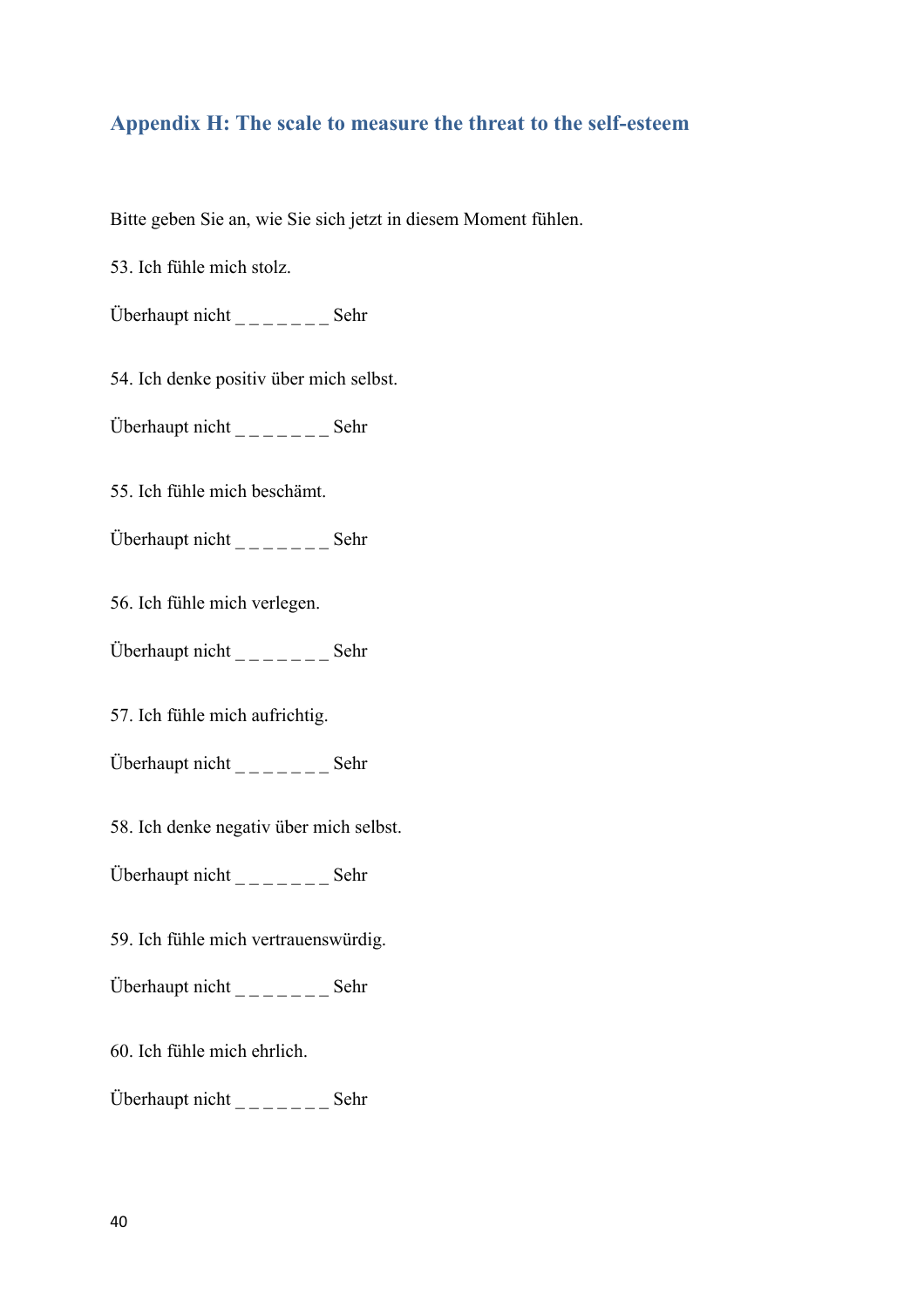# **Appendix I: Questionnaire to measure the use of heuristics**

Bei den folgenden Fragen geht es um Ihre persönliche Einschätzung zu der begangenen Straftat. Da es um Ihre Meinung geht, gibt es weder richtige noch falsche Antworten. Bitte achten Sie darauf, dass Sie jede Frage beantworten, bevor Sie fortfahren.

61. Wie oft denken Sie, kommt diese Art von Straftat in Deutschland vor?

Sehr selten  $\frac{1}{2}$   $\frac{1}{2}$   $\frac{1}{2}$   $\frac{1}{2}$   $\frac{1}{2}$   $\frac{1}{2}$   $\frac{1}{2}$   $\frac{1}{2}$   $\frac{1}{2}$   $\frac{1}{2}$   $\frac{1}{2}$   $\frac{1}{2}$   $\frac{1}{2}$   $\frac{1}{2}$   $\frac{1}{2}$   $\frac{1}{2}$   $\frac{1}{2}$   $\frac{1}{2}$   $\frac{1}{2}$   $\frac{1}{2}$   $\frac{1}{2}$ 

62. Wie ernst finden Sie diese Straftat?

Überhaupt nicht ernst  $\frac{1}{2}$   $\frac{1}{2}$   $\frac{1}{2}$  Sehr ernst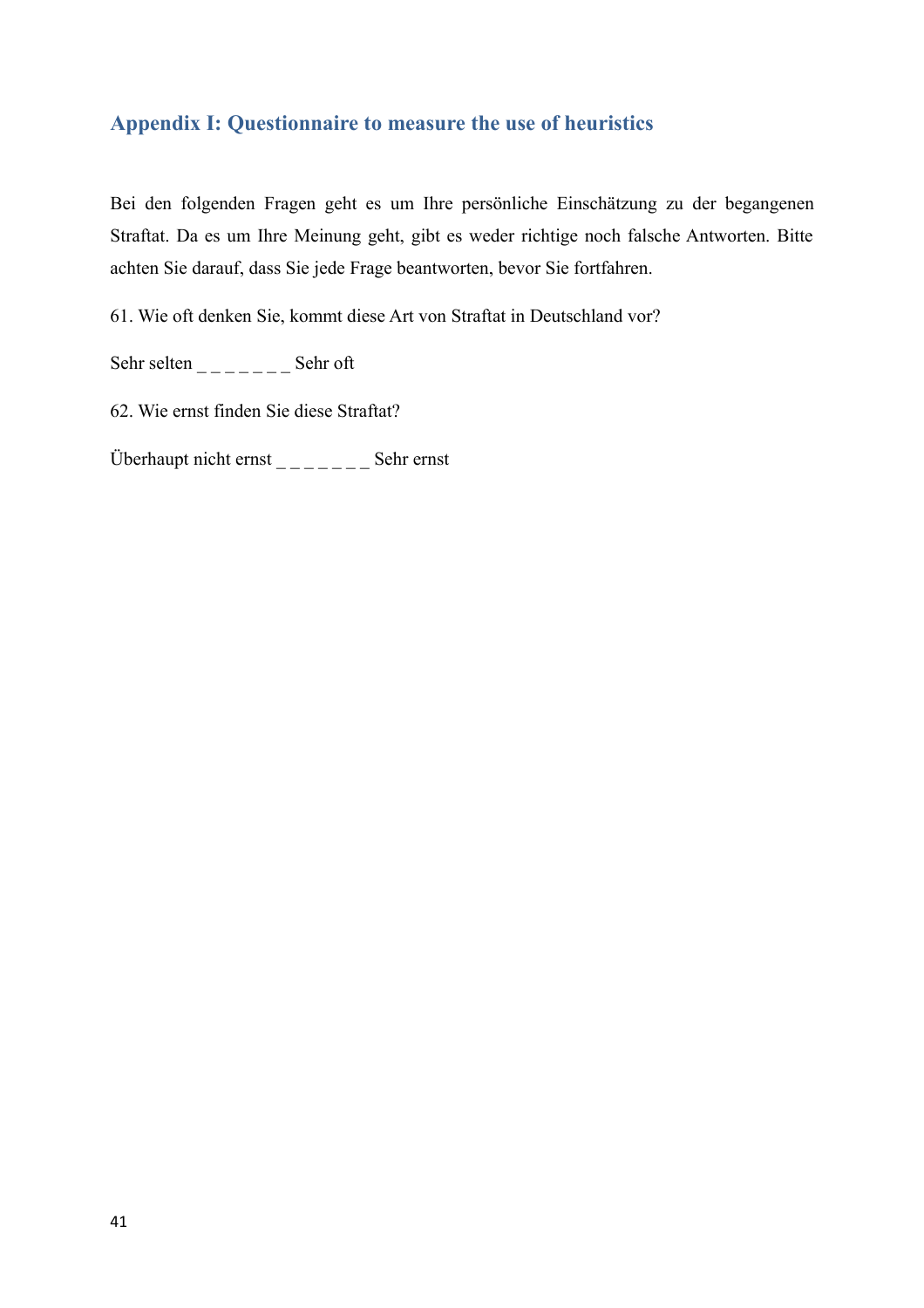# **Appendix J: Questionnaire to measure the evaluation of the offender**

Es folgen Wortpaare, mit denen Sie Ihre Meinung zu Andreas/ Horacio/ dem Täter abgeben können:

- 63. Kalt  $\frac{1}{2}$   $\frac{1}{2}$  Warm
- 64. Negativ  $\frac{1}{2}$  Positiv
- 65. Feindselig  $\frac{1}{2}$  Freundlich
- 66. Verdächtig  $\frac{1}{2}$   $\frac{1}{2}$  Vertrauenswürdig
- 67. Verachtend  $\angle$   $\angle$   $\angle$   $\angle$   $\angle$   $\angle$  Respektvoll
- 68. Ekel  $\frac{1}{2}$  Bewunderung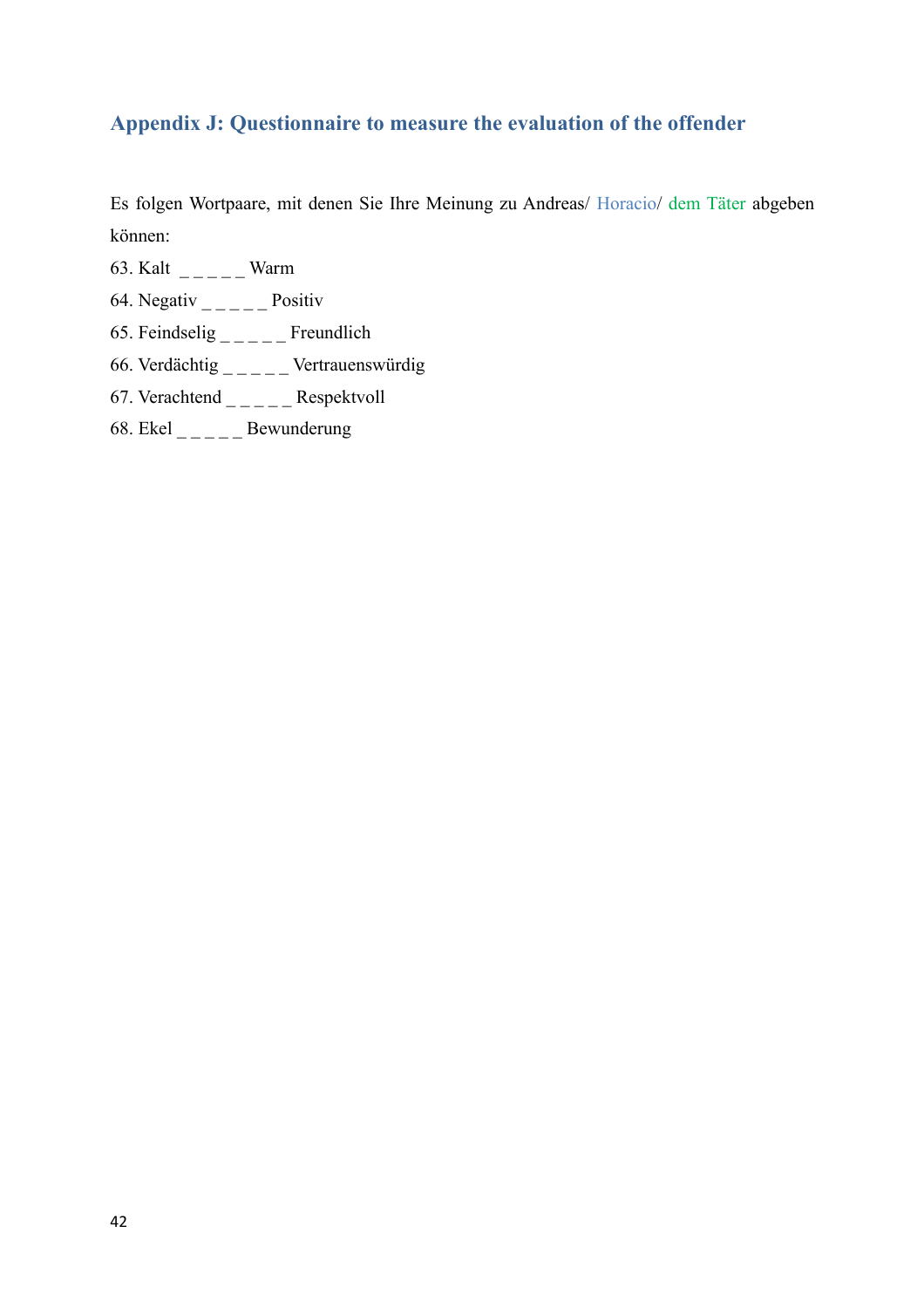### **Appendix K: Questionnaire to measure the social bond with the offender**

Im Folgenden geht es darum, wie Sie zu Andreas/ Horacio/ dem Täter stehen können, wenn es um Ihr soziales Umfeld geht. Geben Sie bei jeder Aussage bitte an, inwieweit Sie zustimmen. Bitte vergewissern Sie sich auch hier, dass Sie jede Frage ausfüllen.

69. Ich kann mir vorstellen, dass ich einen Straftäter wie Andreas/ Horacio/ diesen Täter heiraten würde und dass er zu einem Teil meiner Familie würde.

Überhaupt nicht \_ \_ \_ \_ \_ \_ \_ Sehr

70. Straftäter wie Andreas/ Horacio/ dieser Täter können genauso gute Freunde von mir sein, wie Menschen ohne kriminelle Vergangenheit.

Überhaupt nicht  $\frac{1}{2}$   $\frac{1}{2}$   $\frac{1}{2}$   $\frac{1}{2}$   $\frac{1}{2}$   $\frac{1}{2}$   $\frac{1}{2}$   $\frac{1}{2}$   $\frac{1}{2}$   $\frac{1}{2}$   $\frac{1}{2}$   $\frac{1}{2}$   $\frac{1}{2}$   $\frac{1}{2}$   $\frac{1}{2}$   $\frac{1}{2}$   $\frac{1}{2}$   $\frac{1}{2}$   $\frac{1}{2}$   $\frac{1}{2}$   $\frac{1$ 

71. Ich empfände es als großes Problem, wenn ein Straftäter wie Andreas/ Horacio/ dieser Täter in meiner direkten Umgebung wohnen würde.

Überhaupt nicht  $\frac{1}{2}$   $\frac{1}{2}$   $\frac{1}{2}$   $\frac{1}{2}$   $\frac{1}{2}$   $\frac{1}{2}$   $\frac{1}{2}$   $\frac{1}{2}$   $\frac{1}{2}$   $\frac{1}{2}$   $\frac{1}{2}$   $\frac{1}{2}$   $\frac{1}{2}$   $\frac{1}{2}$   $\frac{1}{2}$   $\frac{1}{2}$   $\frac{1}{2}$   $\frac{1}{2}$   $\frac{1}{2}$   $\frac{1}{2}$   $\frac{1$ 

72. Ich kann mir vorstellen, dass ich mit einem Straftäter wie Andreas/ Horacio/ diesem Täter auf der Arbeit zusammenarbeiten würde.

Überhaupt nicht \_ \_ \_ \_ \_ \_ \_ Sehr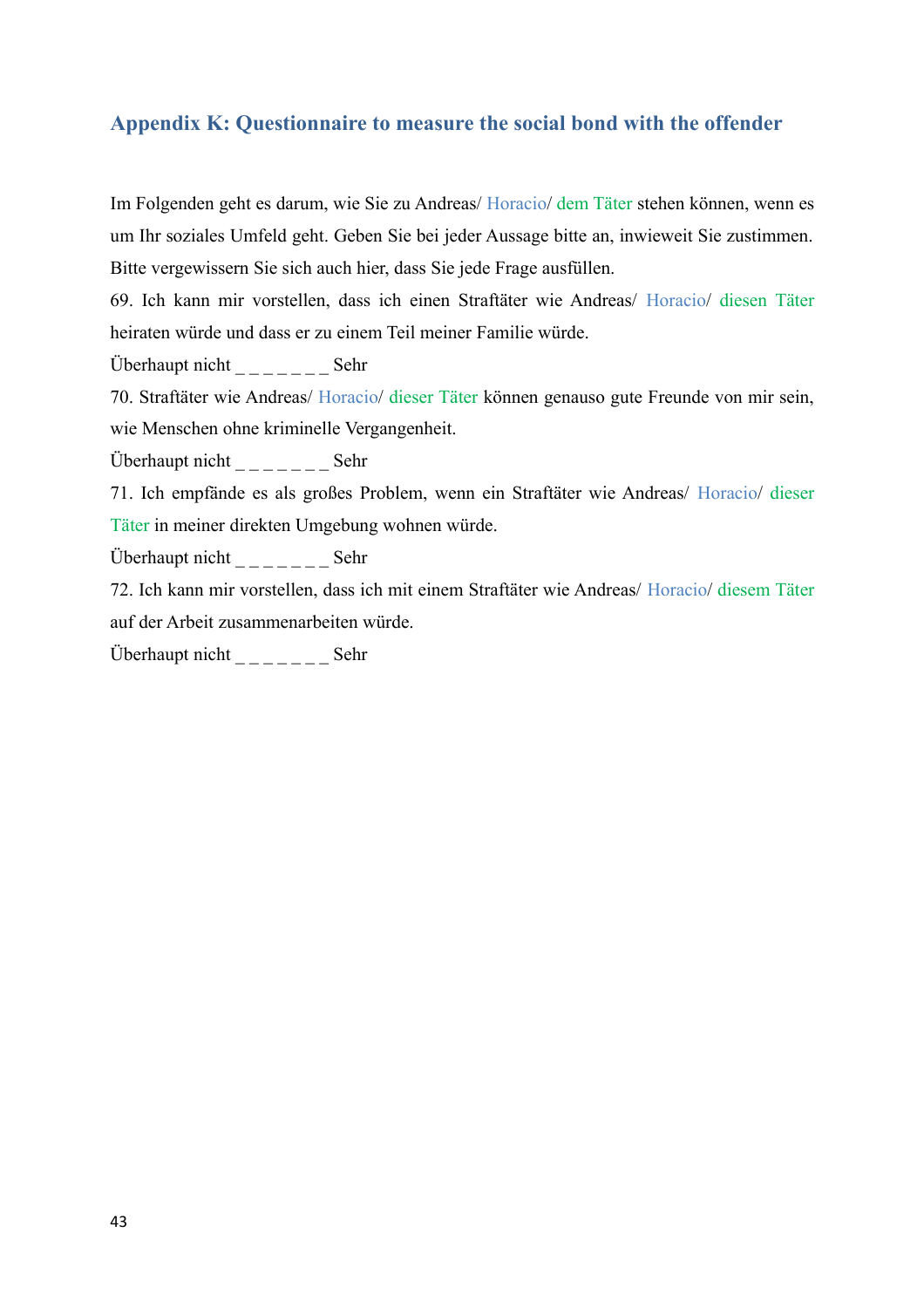# **Appendix L: Questionnaire to assess the demographic variables**

73. Inwieweit haben Sie an dieser Umfrage gewissenhaft teilgenommen?

Überhaupt nicht \_ \_ \_ \_ \_ \_ \_ Sehr

74. Was ist Ihr Geschlecht?

- Männlich
- Weiblich

75. Was ist Ihr Alter?

76. Was ist Ihre Nationalität?

\_\_\_\_\_\_\_\_\_\_\_\_\_\_\_\_\_\_\_\_\_\_\_

- Deutsch
- Andere, nämlich: \_\_\_\_\_\_\_\_\_\_\_\_\_\_\_\_\_\_\_\_\_\_\_

77. Was ist Ihre höchste abgeschlossene schulische Ausbildung:

- Sonderschule
- Hauptschule
- Realschule
- Fachoberschule
- Gymnasium
- Gesamtschule
- Berufsschule
- Fachhochschule
- Universität
- Andere, nämlich \_\_\_\_\_\_\_\_\_\_\_\_\_\_\_\_\_\_\_\_\_\_\_\_

78. Kennen Sie jemanden, der Opfer einer Straftat war?

Ja

Nein

79. Wenn ja, können Sie eine kurze Beschreibung dieser Straftat geben?

|  |  |  |  |  |  | 80. Waren Sie jemals Opfer einer Straftat? |
|--|--|--|--|--|--|--------------------------------------------|
|--|--|--|--|--|--|--------------------------------------------|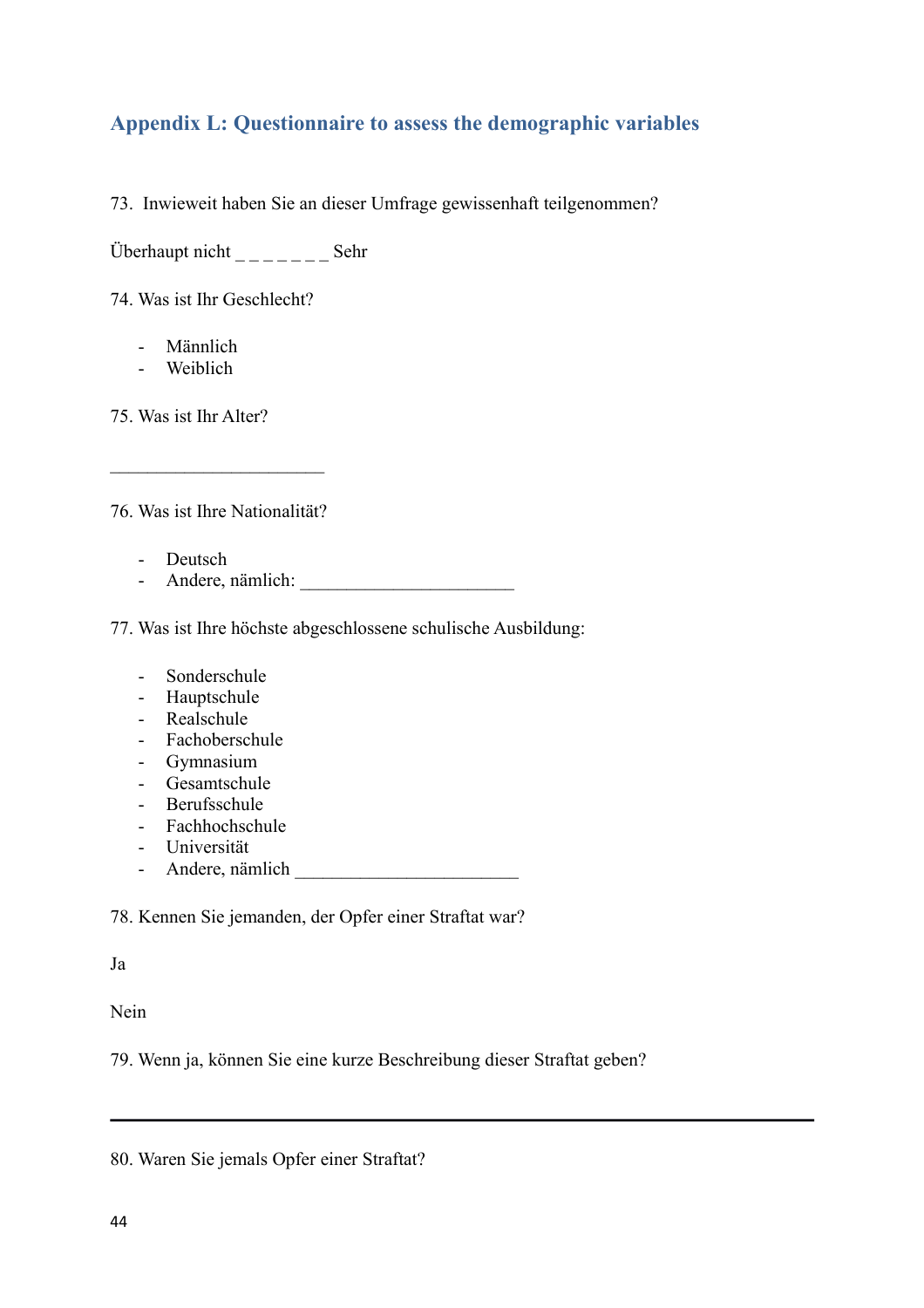Nein

81. Wenn ja, können Sie eine kurze Beschreibung dieser Straftat geben?

82. Kennen Sie jemanden, der eine Straftat begangen hat, auch wenn derjenige nicht dafür bestraft oder verurteilt worden ist?

Ja

Nein

83. Wenn ja, können Sie eine kurze Beschreibung dieser Straftat geben?

84. Haben Sie jemals selbst eine Straftat begangen, auch wenn Sie nicht dafür bestraft oder verurteilt worden sind?

Ja

Nein

85. Wenn ja, können Sie eine kurze Beschreibung dieser Straftat geben?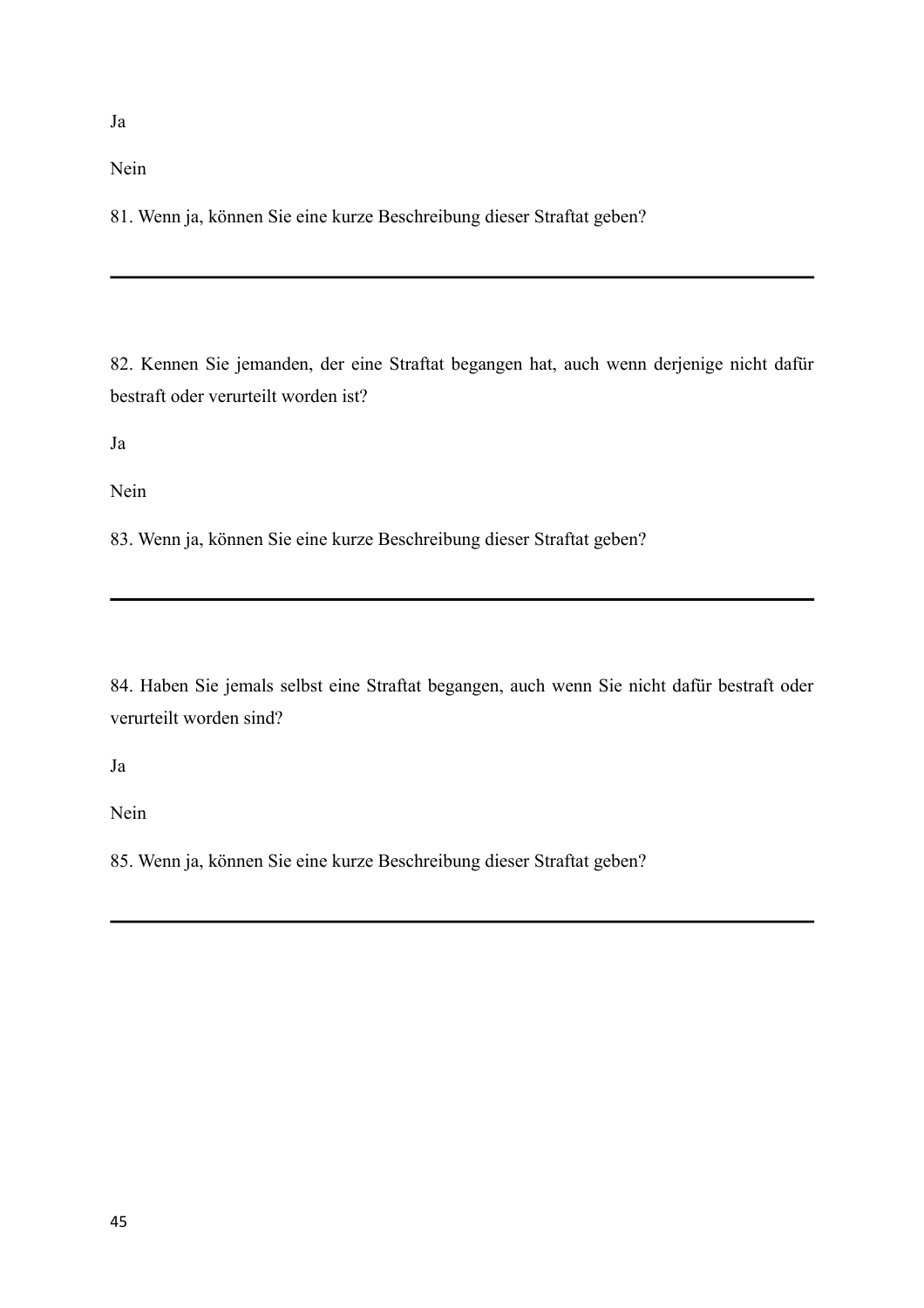### **Appendix M: Debriefing**

Das Thema dieser Untersuchung lautet: "In den Schuhen von Tätern: Einen Schritt zu weit?" Nachdem Sie nun an dieser Umfrage teilgenommen haben, möchte ich Sie noch darüber aufklären, dass es sich bei dem beschriebenen Täter um eine fiktive Person handelt. Somit ist die erwähnte Berichterstattung erfunden. Die Untersuchung basiert auf verschiedenen Fragebögen und jede Version bezieht sich auf eine andere fiktive Täterbeschreibung, um verschiedene Reaktionen auf verschiedene Täterprofile feststellen zu können. Sie haben dabei geholfen Einblicke darüber zu bekommen, inwieweit Menschen bereit sind die Perspektive eines Täters einzunehmen. Falls Sie Fragen oder Anmerkungen zu dieser Untersuchung haben, können Sie mich gerne per E-Mail kontaktieren unter m.steinbrecher@student.utwente.nl Herzlichen Dank für Ihre Teilnahme!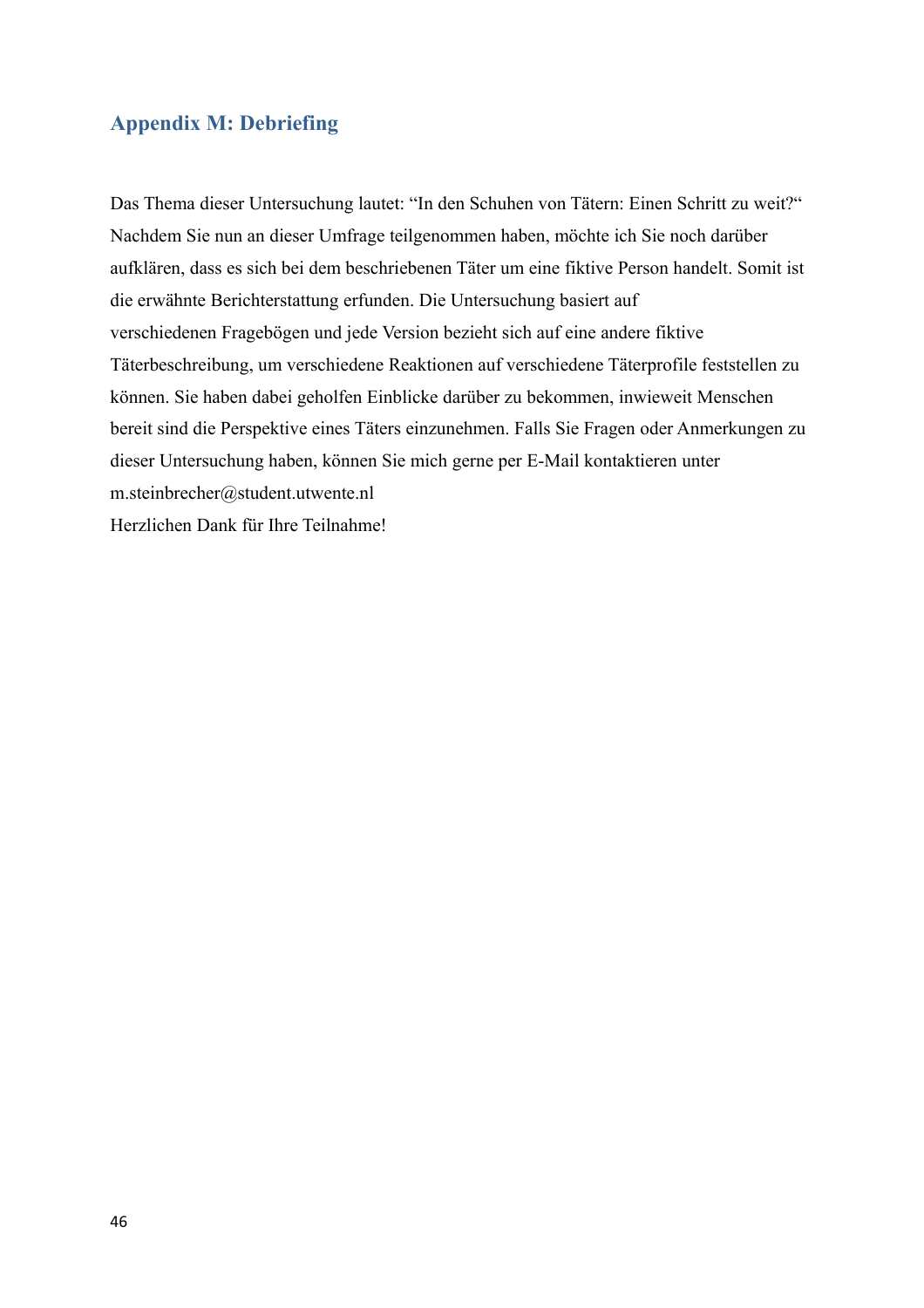# **Appendix N: Tables of analysis**

| Lable 1. Distribution of the participants among the six conditions |              |             |       |  |
|--------------------------------------------------------------------|--------------|-------------|-------|--|
|                                                                    | Good actions | Bad actions | Total |  |
| In-group offender                                                  |              |             |       |  |
| Out-group offender                                                 | 14           |             | 33    |  |
| Neutral offender                                                   | 14           |             | 34    |  |
| Total                                                              | 40           |             | 19    |  |

Table 1: Distribution of the participants among the six conditions

| Table 2: Distribution of the participants who were extinguished due to failed manipulation |  |  |
|--------------------------------------------------------------------------------------------|--|--|
|                                                                                            |  |  |

|                    | _            |             |
|--------------------|--------------|-------------|
|                    | Good actions | Bad actions |
| In-group offender  | 2.86%        | $1.27\%$    |
| Out-group offender | 30.3%        | $6.9\%$     |
| Neutral offender   | 18.75%       | $6.67\%$    |
|                    |              |             |

### Table 3: Distribution of the participants who were extinguished due to missing answers

|                    | Good actions         | Bad actions |
|--------------------|----------------------|-------------|
| In-group offender  | 37 14 <sup>o</sup> % | 59 49%      |
| Out-group offender | 27.27%               | 27.59%      |
| Neutral offender   | 37.5%                | 26.67%      |

Table 4: Distribution of the participants knowing someone who was once a victim

|                    | Good actions | Bad actions |
|--------------------|--------------|-------------|
| In-group offender  | 14.3%        | $36.5\%$    |
| Out-group offender | $9.5\%$      | 14.3%       |
| Neutral offender   | $9.5\%$      | $15.9\%$    |

### Table 5: Distribution of the participants who were once a victim

|                    | Good actions | Bad actions |
|--------------------|--------------|-------------|
| In-group offender  | 14.3%        | 31%         |
| Out-group offender | $9.5\%$      | $16.7\%$    |
| Neutral offender   | 11.9%        | $16.7\%$    |

#### Table 6: Distribution of the participants knowing someone who committed once a crime

|                    | Good actions | Bad actions |
|--------------------|--------------|-------------|
| In-group offender  | 16%          | 40%         |
| Out-group offender | 8%           | 14%         |
| Neutral offender   | 12%          | 10%         |

# Table 7: Distribution of the participants who committed once a crime

|                    | Good actions | Bad actions |
|--------------------|--------------|-------------|
| In-group offender  | 5.4%         | 35.1%       |
| Out-group offender | 8.1%         | 18.9%       |
| Neutral offender   | $8.1\%$      | 24.3%       |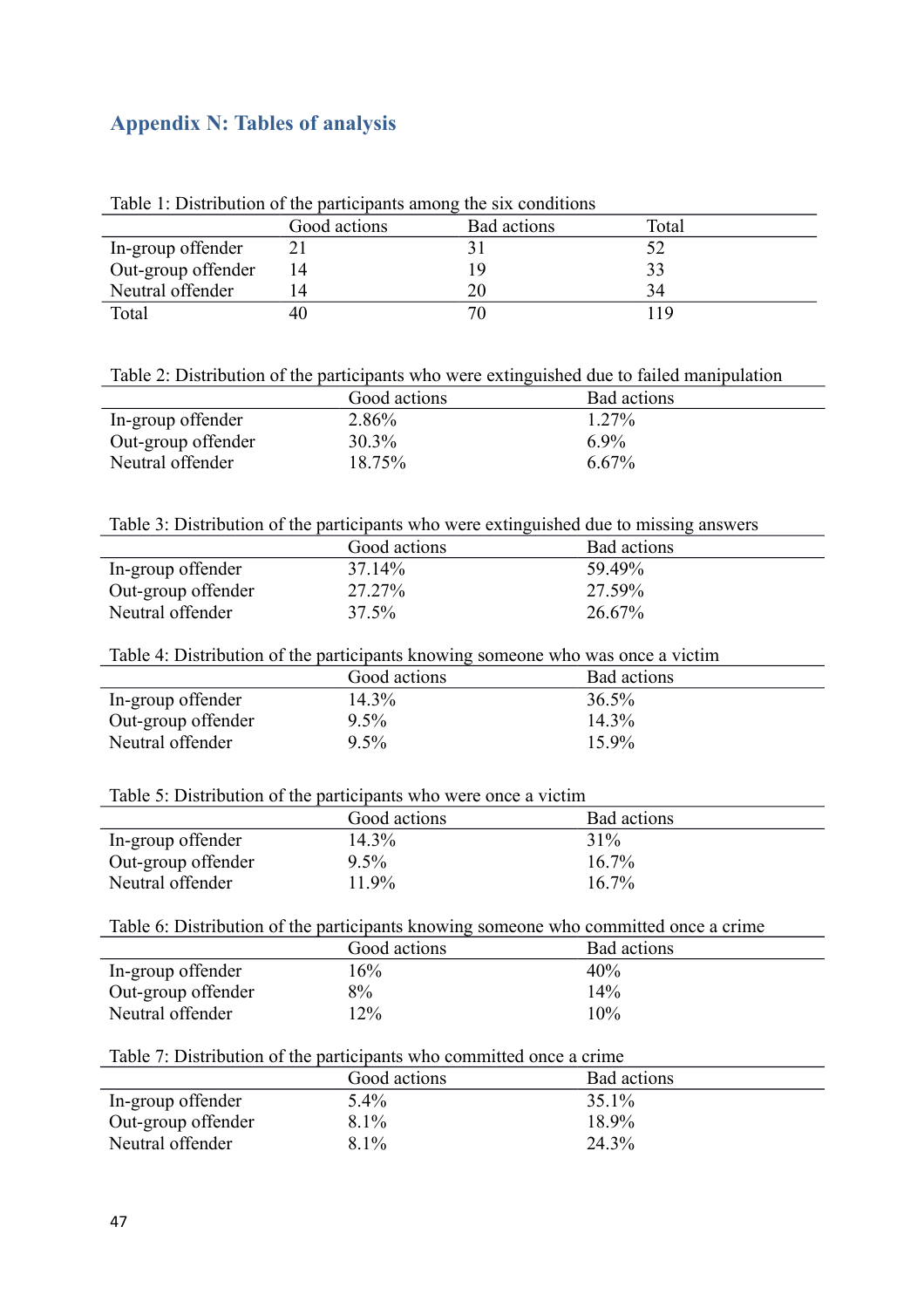| Covariates                           | Effect           | df     | $\mathbf{F}$ | p   |
|--------------------------------------|------------------|--------|--------------|-----|
| Knowing someone who Type of offender |                  | 2, 112 | 0.94         | .39 |
| was once a victim                    |                  |        |              |     |
|                                      | Type of actions  | 1, 112 | 5.44         | .02 |
|                                      | Interaction      | 2, 112 | 0.55         | .58 |
| Having been a victim                 | Type of offender | 2, 112 | 0.85         | .43 |
| once in person                       |                  |        |              |     |
|                                      | Type of actions  | 1, 112 | 6.05         | .01 |
|                                      | Interaction      | 2, 112 | 0.71         | .50 |
| Knowing someone who Type of offender |                  | 2, 112 | 0.77         | .46 |
| committed once a crime               |                  |        |              |     |
|                                      | Type of actions  | 1, 112 | 6.27         | .01 |
|                                      | Interaction      | 2, 112 | 0.7          | .50 |
| Having committed a                   | Type of offender | 2, 112 | 0.76         | .47 |
| crime once in person                 |                  |        |              |     |
|                                      | Type of actions  | 1, 112 | 4.45         | .04 |
|                                      | Interaction      | 2, 112 | 0.59         | .55 |

Table 8: Results of the variance analyses concerning the scale "remaining aloof"

Table 9: Results of the variance analyses concerning the scale "try to take the perspective"

| Covariates                                                | Effect          | df     |      |      |
|-----------------------------------------------------------|-----------------|--------|------|------|
| Knowing someone who Type of offender<br>was once a victim |                 | 2, 112 | 1.65 | .20  |
|                                                           | Type of actions | 1, 112 | 0.27 | .6 I |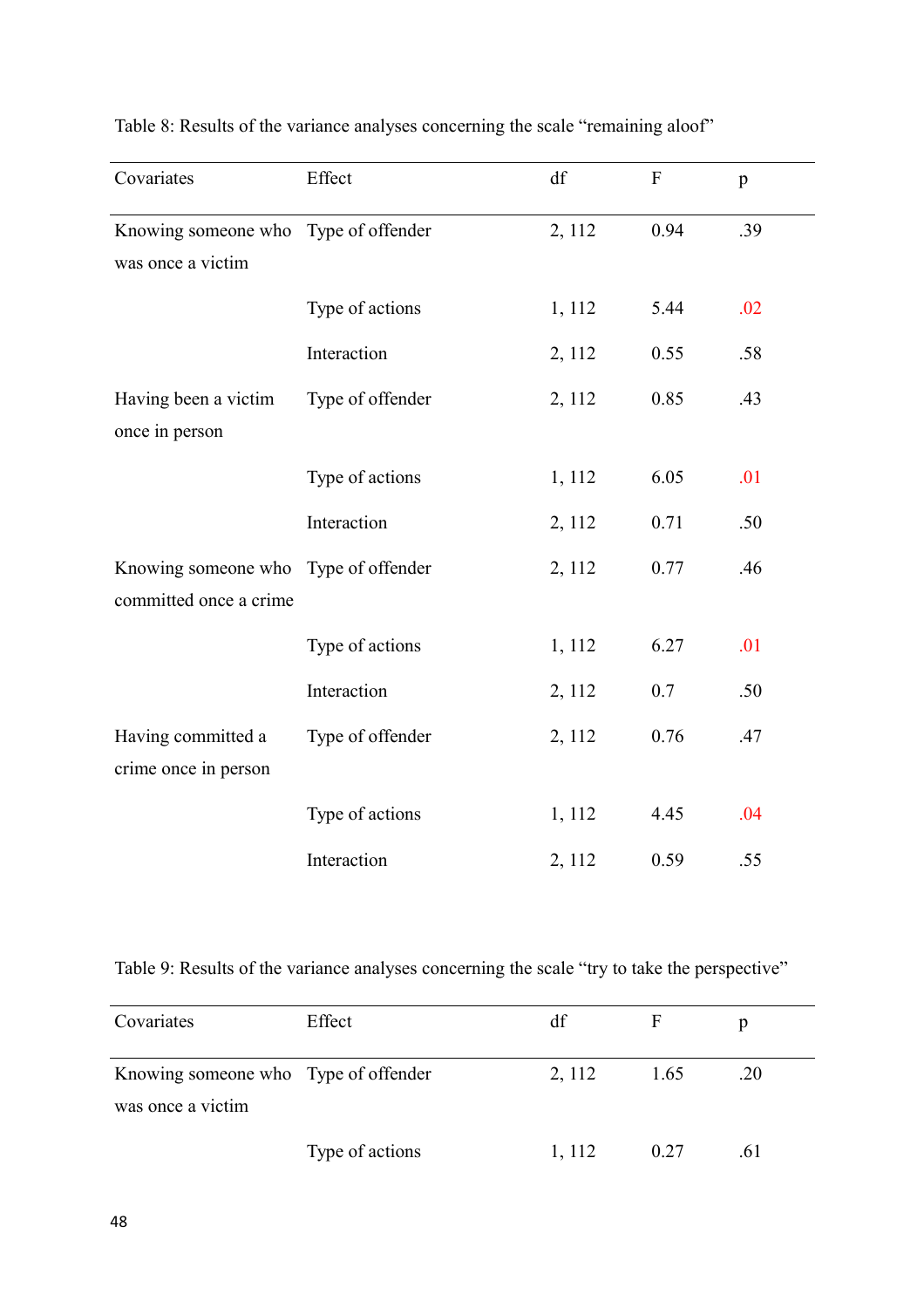|                                      | Interaction      | 2, 112 | 0.2  | .82 |
|--------------------------------------|------------------|--------|------|-----|
| Having been a victim                 | Type of offender | 2, 112 | 1.7  | .19 |
| once in person                       |                  |        |      |     |
|                                      | Type of actions  | 1, 112 | 0.26 | .61 |
|                                      | Interaction      | 2, 112 | 0.23 | .80 |
| Knowing someone who Type of offender |                  | 2, 112 | 1.83 | .17 |
| committed once a crime               |                  |        |      |     |
|                                      | Type of actions  | 1, 112 | 0.29 | .60 |
|                                      | Interaction      | 2, 112 | 0.28 | .76 |
| Having committed a                   | Type of offender | 2, 112 | 1.48 | .23 |
| crime once in person                 |                  |        |      |     |
|                                      | Type of actions  | 1, 112 | 0.1  | .75 |
|                                      | Interaction      | 2, 112 | 0.19 | .83 |

Table 10: Results of the variance analyses concerning the scale "success"

| Covariates                                                | Effect           | df     | $\boldsymbol{F}$ | p   |
|-----------------------------------------------------------|------------------|--------|------------------|-----|
| Knowing someone who Type of offender<br>was once a victim |                  | 2, 112 | 1.92             | .15 |
|                                                           | Type of actions  | 1, 112 | 0.16             | .69 |
|                                                           | Interaction      | 2, 112 | 0.15             | .86 |
| Having been a victim<br>once in person                    | Type of offender | 2, 112 | 2.16             | .12 |
|                                                           | Type of actions  | 1, 112 | 0.04             | .85 |
|                                                           | Interaction      | 2, 112 | 0.14             | .87 |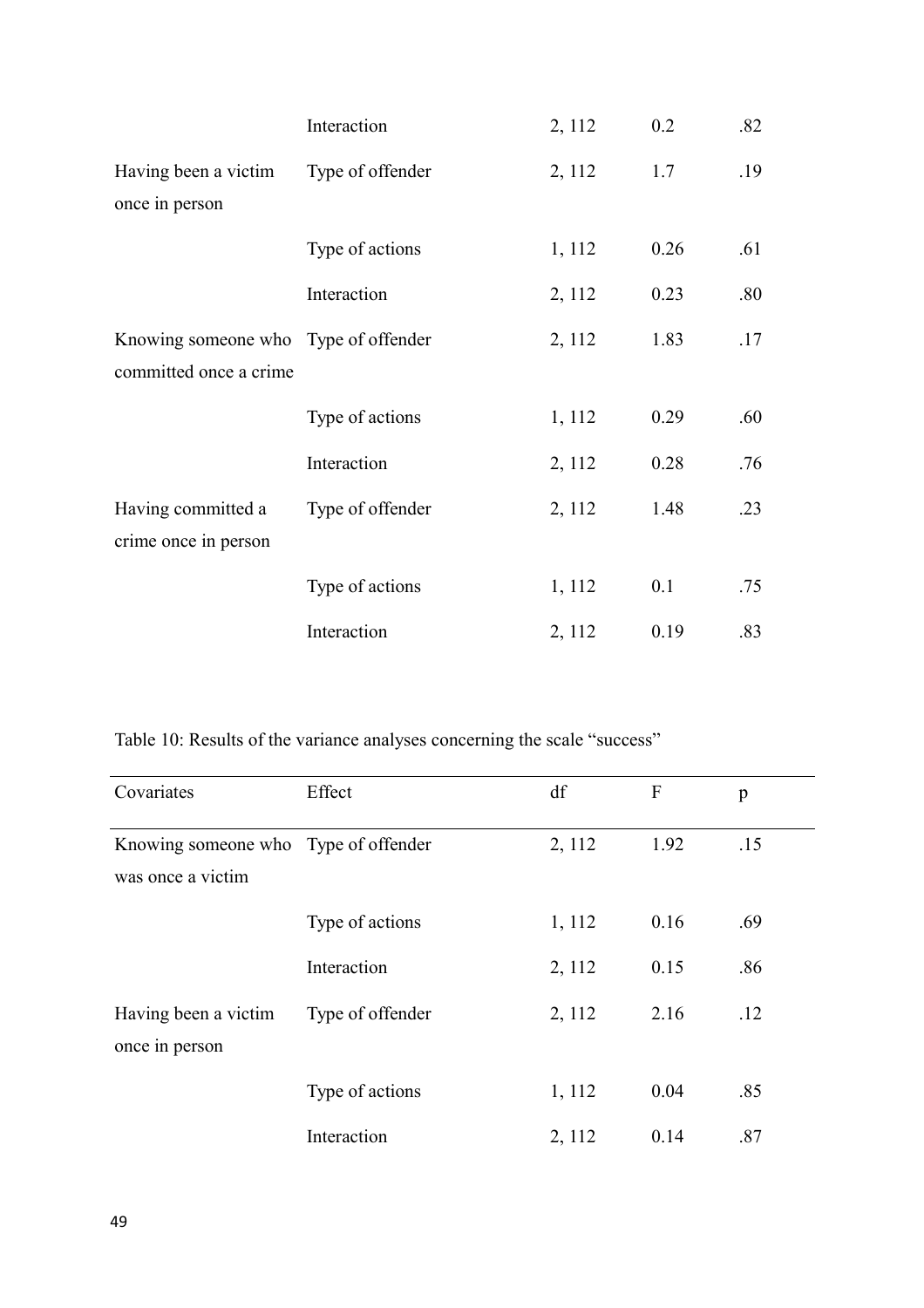| Knowing someone who Type of offender       |                  | 2, 112 | 1.91 | .15 |
|--------------------------------------------|------------------|--------|------|-----|
| committed once a crime                     |                  |        |      |     |
|                                            | Type of actions  | 1, 112 | 0.06 | .81 |
|                                            | Interaction      | 2, 112 | 0.09 | .91 |
| Having committed a<br>crime once in person | Type of offender | 2, 112 | 2.24 | .11 |
|                                            | Type of actions  | 1, 112 | 0.11 | .75 |
|                                            | Interaction      | 2, 112 | 0.5  | .86 |

Table 11: Results of the variance analyses concerning the scale "motivation to behave unprejudiced"

| Covariates                           | Effect           | df     | $\boldsymbol{F}$ | p   |
|--------------------------------------|------------------|--------|------------------|-----|
| Knowing someone who Type of offender |                  | 2, 112 | 3.39             | .04 |
| was once a victim                    |                  |        |                  |     |
|                                      | Type of actions  | 1, 112 | 0.09             | .76 |
|                                      | Interaction      | 2, 112 | 1.7              | .19 |
| Having been a victim                 | Type of offender | 2, 112 | 3.99             | .02 |
| once in person                       |                  |        |                  |     |
|                                      | Type of actions  | 1, 112 | 0.004            | .95 |
|                                      | Interaction      | 2, 112 | 2.2              | .12 |
| Knowing someone who Type of offender |                  | 2, 112 | 2.94             | .05 |
| committed once a crime               |                  |        |                  |     |
|                                      | Type of actions  | 1, 112 | 0.02             | .90 |
|                                      | Interaction      | 2, 112 | 1.76             | .18 |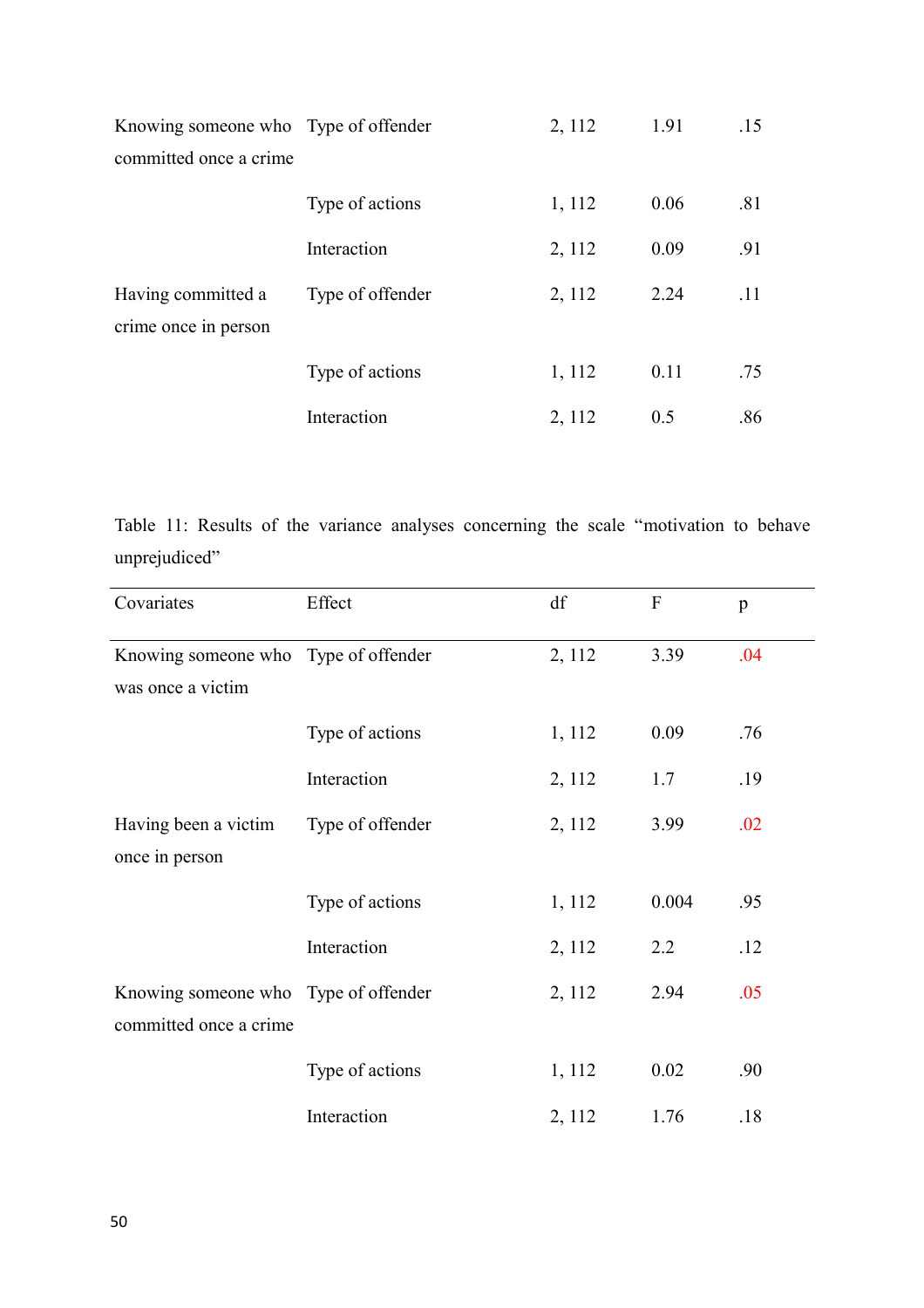| Having committed a   | Type of offender | 2, 112 | 4.31 | .02 |
|----------------------|------------------|--------|------|-----|
| crime once in person |                  |        |      |     |
|                      | Type of actions  | 1, 112 | 0.07 | .79 |
|                      | Interaction      | 2, 112 | 2.02 | .14 |

Table 12: Results of the variance analyses concerning the scale "threat to self-esteem"

| Covariates                           | Effect           | df     | $\boldsymbol{\mathrm{F}}$ | $\mathbf{p}$ |
|--------------------------------------|------------------|--------|---------------------------|--------------|
| Knowing someone who Type of offender |                  | 2, 112 | 0.11                      | .89          |
| was once a victim                    |                  |        |                           |              |
|                                      | Type of actions  | 1, 112 | 0.72                      | .40          |
|                                      | Interaction      | 2, 112 | 0.31                      | .74          |
| Having been a victim                 | Type of offender | 2, 112 | 0.13                      | .88          |
| once in person                       |                  |        |                           |              |
|                                      | Type of actions  | 1, 112 | 0.72                      | .40          |
|                                      | Interaction      | 2, 112 | 0.34                      | .72          |
| Knowing someone who Type of offender |                  | 2, 112 | 0.1                       | .90          |
| committed once a crime               |                  |        |                           |              |
|                                      | Type of actions  | 1, 112 | 0.78                      | .38          |
|                                      | Interaction      | 2, 112 | 0.27                      | .76          |
| Having committed a                   | Type of offender | 2, 112 | 0.07                      | .93          |
| crime once in person                 |                  |        |                           |              |
|                                      | Type of actions  | 1, 112 | 2.05                      | .16          |
|                                      | Interaction      | 2, 112 | 0.51                      | .60          |